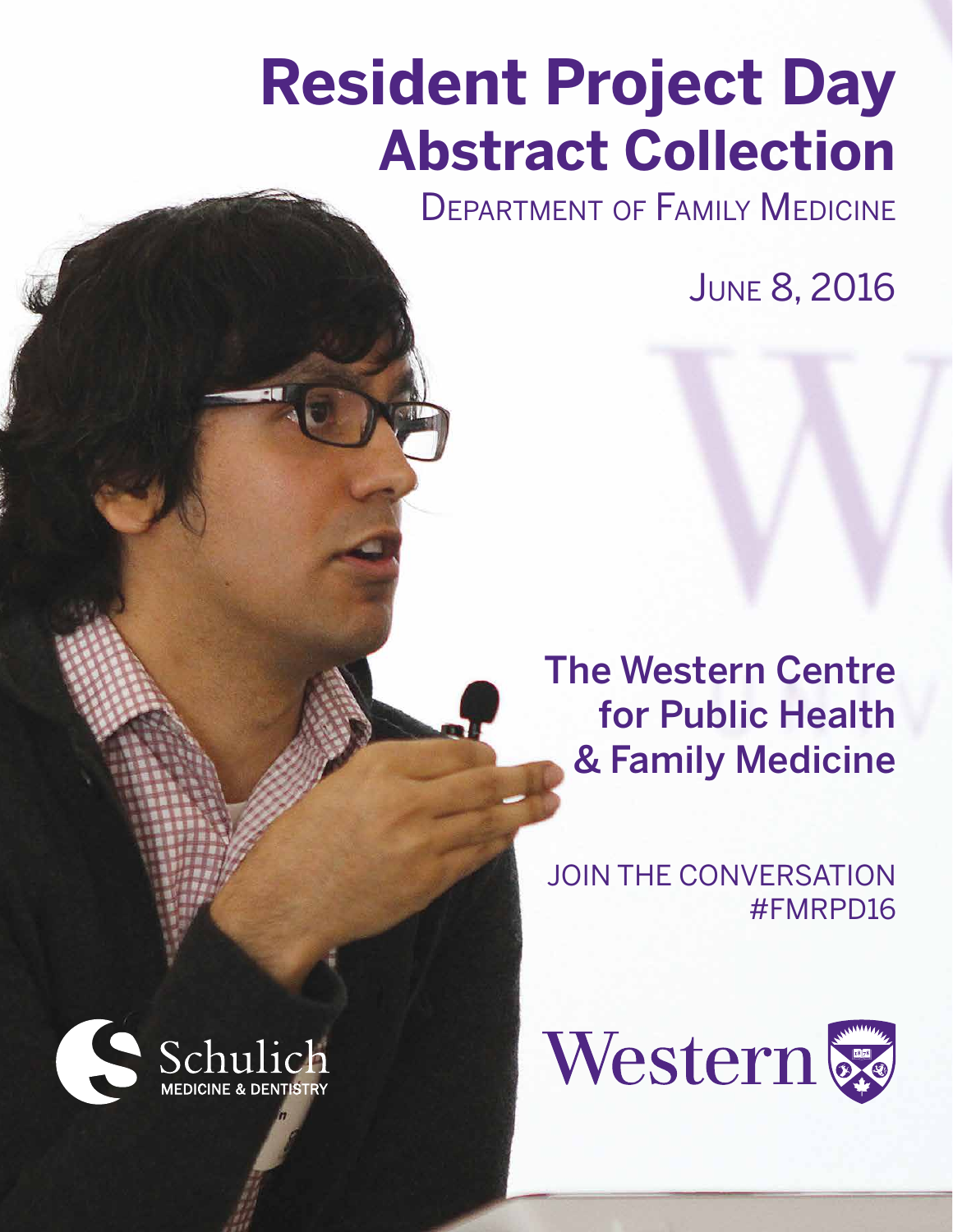# **Learning Objectives:**

Learning objectives for Family Medicine Resident Project Day include:

- Encourage and foster research and scholarly work in family medicine
- Increase primary care knowledge through research
- Provide public recognition of the resident projects
- Provide feedback to the residents through evaluation
- Provide an opportunity for discussion about the resident projects

# **Accreditation Statement:**

This program meets the accreditation criteria of The College of Family Physicians of Canada and has been accredited by Continuing Professional Development, Schulich School of Medicine & Dentistry, Western University, for up to 4.5 Mainpro-M1 credits.

Each participant should claim only those hours of credit that he/she actually spent participating in the educational program.

# This program has no commercial support.

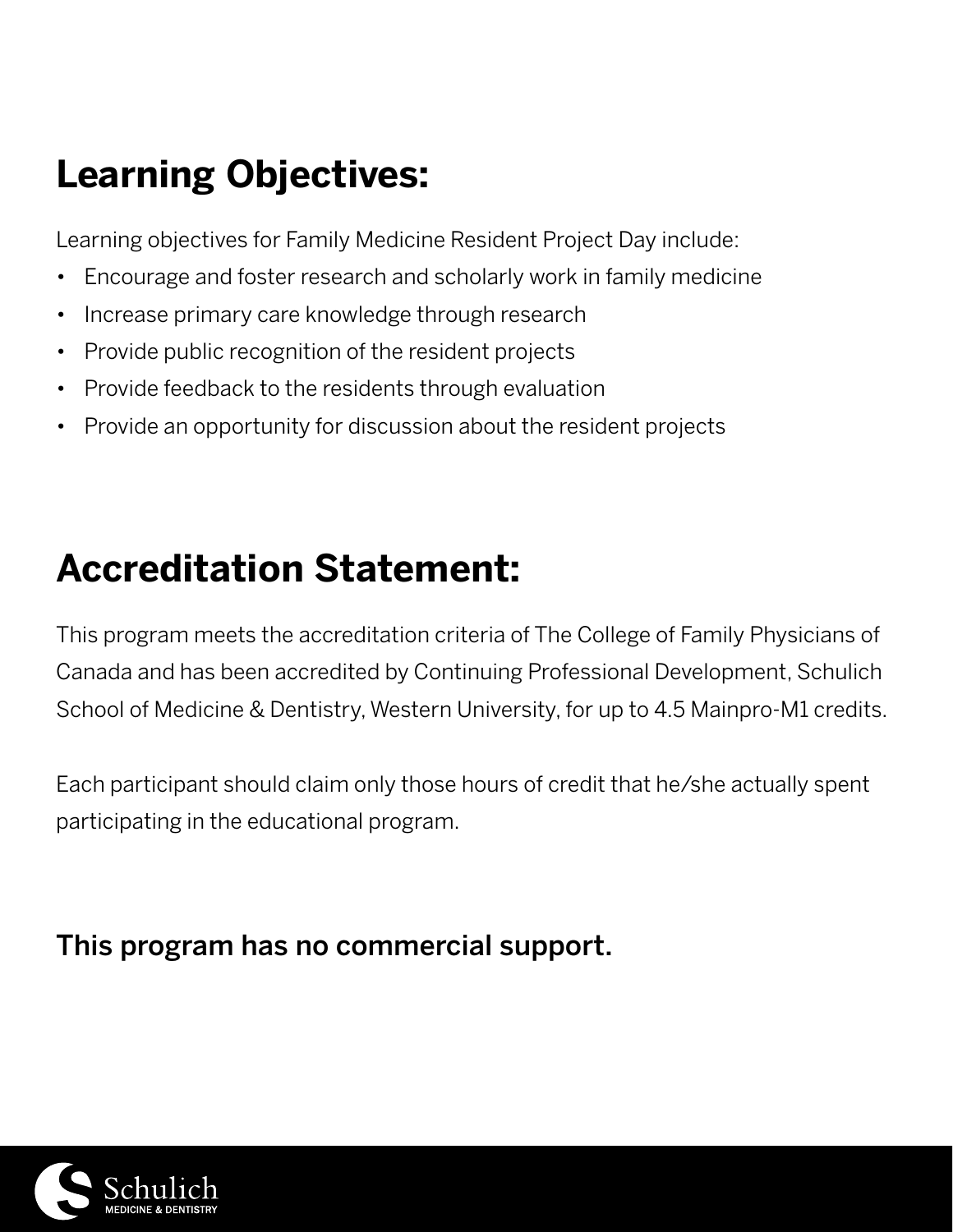# **Agenda**

| 8:00 a.m.                 | Registration, coffee and light<br>refreshments - Foyer, 1st Floor, WCPHFM                                              |
|---------------------------|------------------------------------------------------------------------------------------------------------------------|
| 8:30 a.m.                 | Opening remarks:                                                                                                       |
|                           | Dr. Jamie Wickett, postgraduate director,<br>Department of Family Medicine,<br>Schulich School of Medicine & Dentistry |
|                           | Dr. Stephen Wetmore, chair,<br>Department of Family Medicine,<br>Schulich School of Medicine & Dentistry               |
| $9:00$ a.m. $-10:00$ a.m. | Concurrent sessions - oral presentations                                                                               |
| 10:00 a.m. - 10:30 a.m.   | Poster presentations 1-15 / poster judging                                                                             |
| 10:30 a.m. - 11:30 a.m.   | Concurrent sessions – oral presentations                                                                               |
| 11:30 a.m. - 12:00 p.m.   | Poster presentations 16-31 / poster judging                                                                            |
| 12:00 p.m. - 1:00 p.m.    | BBQ Lunch / poster judging                                                                                             |
| 1:00 p.m. - 2:00 p.m.     | Concurrent sessions – oral presentations                                                                               |
| 2:00 p.m. - 2:30 p.m.     | Closing remarks / evaluations / award<br>presentations                                                                 |

25% of this program is dedicated to participant interaction.

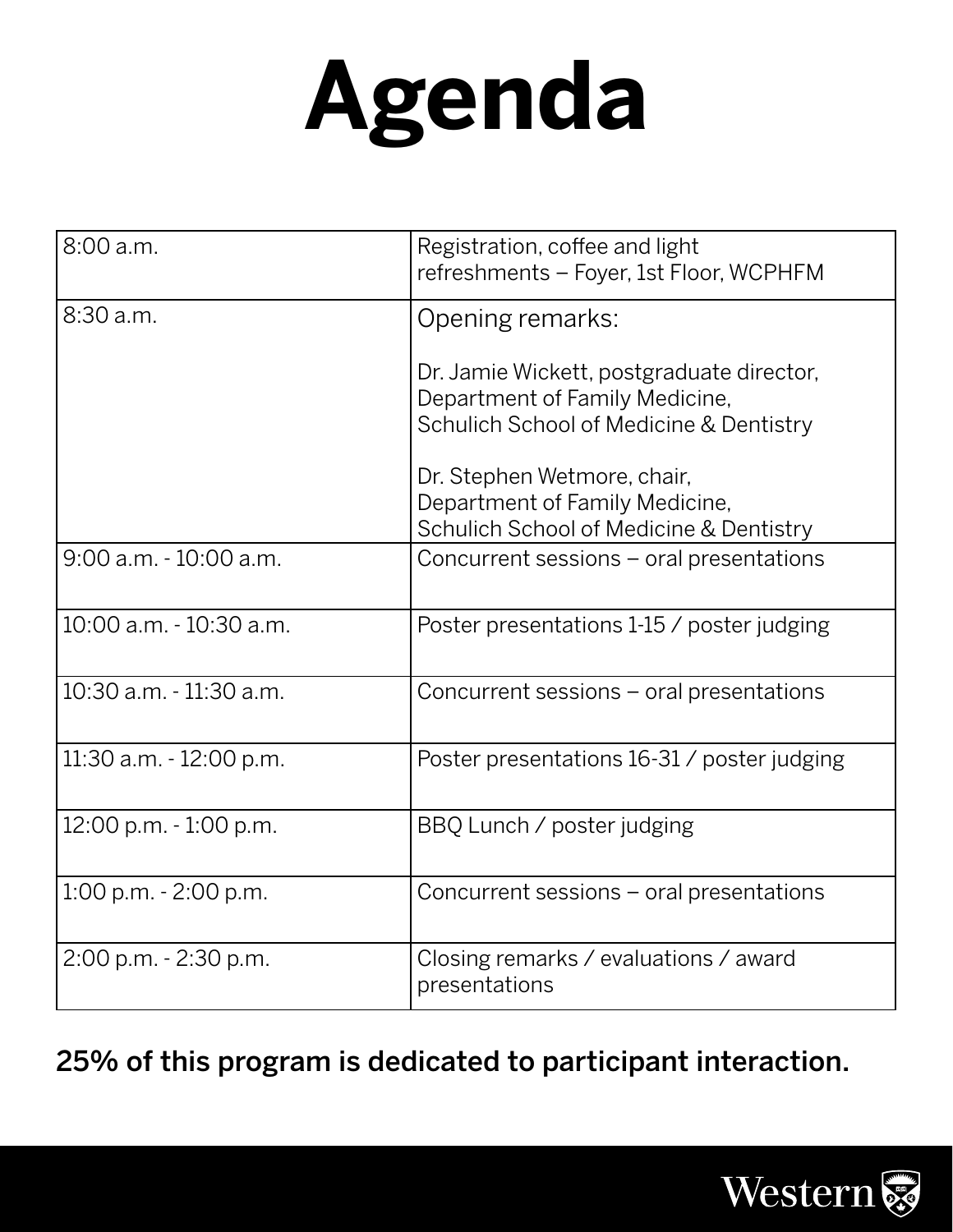# **Session A: Oral Presentations** – **Room 1150, WCPHFM**

| <b>Time</b> | Presenter                                                           | Presentation                                                                                                                                                       |
|-------------|---------------------------------------------------------------------|--------------------------------------------------------------------------------------------------------------------------------------------------------------------|
| 8:00 a.m.   | Registration, coffee, light refreshments - Foyer, 1st Floor, WCPHFM |                                                                                                                                                                    |
| 8:30 a.m.   | Dr. Jamie Wickett<br>Dr. Stephen Wetmore                            | Opening remarks                                                                                                                                                    |
| 9:00 a.m.   | Dr. Blake<br>Dr. Chen<br>Dr. Hons                                   | Stratifying risk for cardiovascular<br>disease: Are we correctly assessing<br>risk? A QI project looking at patients<br>from the Victoria Family Medical<br>Centre |
| 9:15 a.m.   | Dr. Branton<br>Dr. Kennedy<br>Dr. Serio                             | Appropriate Counseling and<br>Documentation of Vitamin D3 in the<br><b>EMR</b>                                                                                     |
| 9:30 a.m.   | Dr. Church                                                          | Anticoagulation Therapy in Family<br>Practice; How Often Are Our Patients<br>in INR Therapeutic Range?                                                             |
| 9:45 a.m.   | Dr. Rittenhouse                                                     | Brain Natriuretic Peptide in the Rural<br>Emergency Room - A Retrospective<br>Study                                                                                |
| 10:00 a.m.  | Poster presentations 1-15 / poster judging                          |                                                                                                                                                                    |
| 10:30 a.m.  | Session C                                                           |                                                                                                                                                                    |
| 11:30 a.m.  | Poster presentations 16-31 / poster judging                         |                                                                                                                                                                    |
| 12:00 p.m.  | BBQ lunch / poster judging                                          |                                                                                                                                                                    |
| 1:00 p.m.   | Session E                                                           |                                                                                                                                                                    |
| 2:00 p.m.   | Closing remarks / evaluations / award presentations                 |                                                                                                                                                                    |

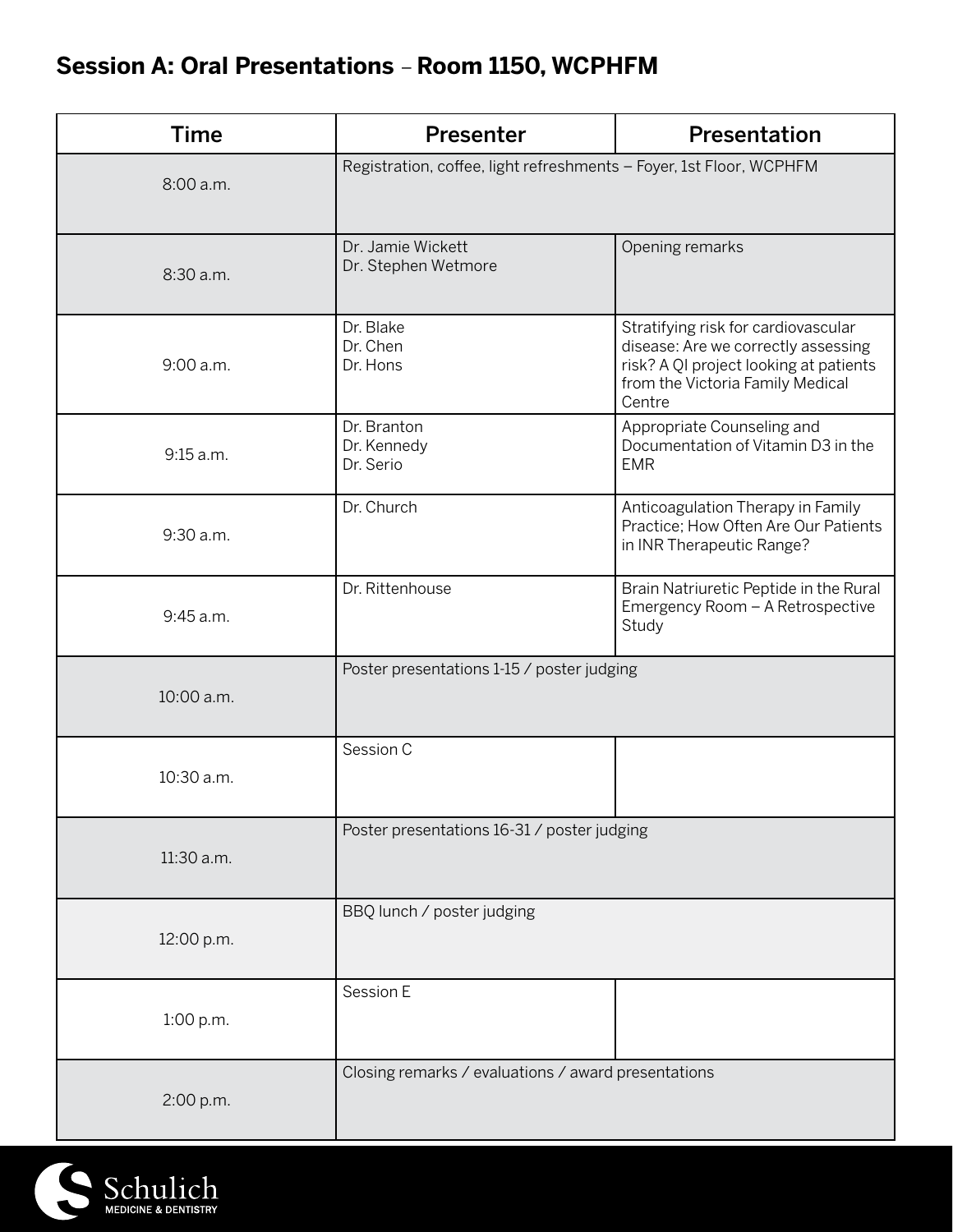#### **Drs. Amy Blake, Richard Chen and Ian Hons** – Victoria Family Medicine Centre

#### Stratifying risk for cardiovascular disease: Are we correctly assessing risk? A QI project looking at patients from the Victoria Family Medical Centre

Faculty Project Lead: Drs. Hammond, Pawelec and Wickett

Project Type: Quality Improvement (QI)

The recent 2012 Canadian Cardiovascular Society Guidelines for statin therapy indicated using the modified Framingham Risk Score (FRS) to evaluate cardiovascular risk factors, which now includes family history of early heart disease. An initial evaluation of 30 randomly selected patient charts at the Victoria Family Medicine Centre (VFMC) demonstrated that only 26.7% of patients who indicated a positive family history of cardiovascular disease had the age of first CVD event (MI of stroke) in first degree relatives indicated in the chart. Because the impact of family history in the FRS is dependent on age of first event, this omission in documentation makes it impossible to confirm FRS and ensure correct decision-making regarding statin therapy. Our goal is to increase the rate of correct documentation of family history in patient charts at the VFMC to 50%.

Through the combined use of oral presentations to residents, written material in the clinic, and email reminders to residents and supervisors we were able to increase correct documentation from 30% to 45% in 60 randomly selected patient charts followed prospectively through the course of the study. This led to an increase in time documenting family history during patient visits of two minutes.

Accurate documentation is an expectation for all physicians within the CANMEDS framework. Accurate documentation of family history of cardiovascular disease will ensure correct risk estimation and statin use according to the FRS. Our project identified a serious deficiency in documentation. We subsequently developed and successfully tested a strategy to correct this deficiency.

#### **Drs. Heather Branton, Matthew Kennedy and Danny Serio** - Victoria Family Medical Centre Appropriate Counseling and Documentation of Vitamin D3 in the EMR

Faculty Project Lead: Drs. Hammond, Pawelec and Wickett

Project Type: Quality Improvement (QI)

Osteoporosis Canada recommends that adults over the age of 50, or those with osteoporosis or at risk of poor Vitamin D absorption, receive between 800 and 2000IU of Vitamin D3 supplementation daily. Appropriate levels of Vitamin D3 may reduce all-cause mortality, as well as reduce the risk of falls and fractures in those over 50 years of age. Therefore, it is imperative that physicians appropriately counsel their patients on supplementation in an attempt to mitigate these risks. This is most likely to be achieved during a periodic health examination (PHE). The Resident researchers at Victoria Family Medical Centre (VFMC) have found that there is a gap between physician (staff and resident) knowledge regarding Vitamin D3 supplementation and the proportion of instances that they counsel and appropriately record supplementation in the electronic medical record (EMR). The overall goals of this quality improvement (QI) project were to increase the knowledge of the physicians regarding Vitamin D3 supplementation, increase the frequency of which patients over the age of 50 were appropriately counseled on supplementation, and increase the frequency of which the supplementation was properly recorded in the EMR. By providing other physicians at VFMC with a brief educational session on important outcomes and associated recommendations from the Canadian Vitamin D3 guidelines, as well as placing posters in exam rooms, resident rooms and staff physician workspaces, the Resident researchers were able to achieve a relative increase in the proportion of patients who had their Vitamin D3 intake recorded during a PHE in the VFMC EMR by an average 65%, well above our 20% goal.

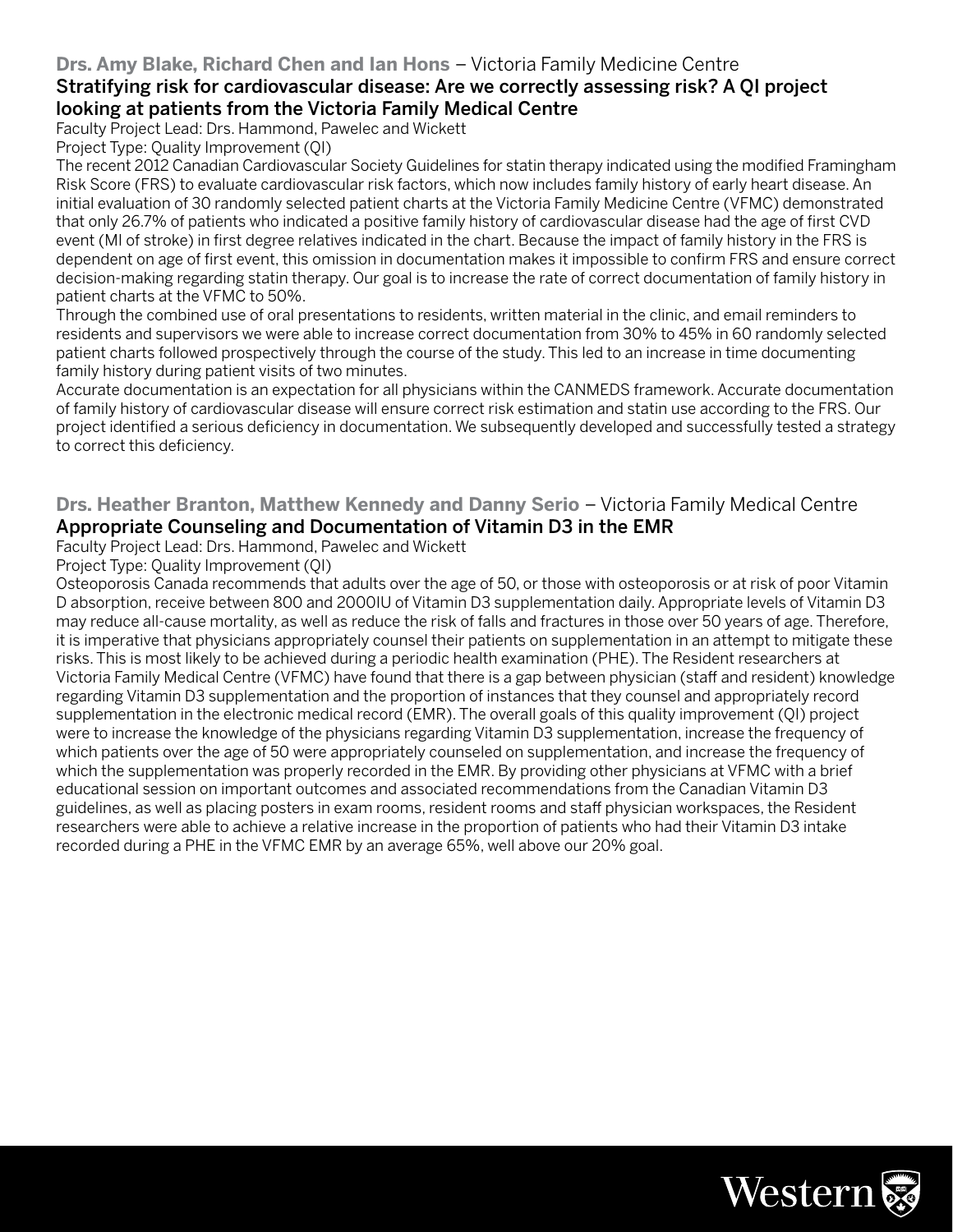#### **Dr. Kristen Church** – Southwest Middlesex Health Centre, Mt. Brydges

#### Anticoagulation Therapy in Family Practice; How Often Are Our Patients in INR Therapeutic Range?

Faculty Project Lead: Dr. Vikram Dalal

Project Type: Research

Objective: This manuscript aims at determining the effectiveness of physicians at manually adjusting warfarin dosing based on how often International Normalized Ratio (INR) values were within therapeutic range for patients on warfarin. Design: A retrospective chart review.

Setting: An academic family medicine clinic in a rural community in Southwestern Ontario in Canada.

Patients: Patients taking warfarin for multiple medical conditions during a one-year period from July 1, 2014 to July 1, 2015. A total of 64 charts were initially reviewed and after the exclusion criteria, 45 charts remained for analysis. Main Outcome Measures: Time in therapeutic range was defined as INR values between 2-3 for all medical conditions except for a mechanical valve replacement where the range was defined as INR values between 2.5 and 3.5. Time in supratherapeutic and subtherapeutic range were also measured.

Results: Patient INR values were in therapeutic range 64.95% of the time. Furthermore, 16.45% of the time patient INR values were supratherapeutic and 18.60 % of the time they were subtherapeutic.

Conclusion: Overall the patient INR values at the clinic were in therapeutic range 64.95% of the time in keeping with the target set by Thrombosis Canada, however one team had a time in therapeutic range of 48.1%. As a whole the clinic tended to have more INR values that were subtherapeutic as opposed to supratherapeutic. These results fair well compared to most of the literature review on manual warfarin dosing. However, there is perhaps a role for implementing an algorithm for warfarin dosing based on the literature review demonstrating the superiority of an algorithm versus manual warfarin dosing.

#### **Dr Neil Rittenhouse** – Goderich

#### Brain Natriuretic Peptide in the Rural Emergency Room – A Retrospective Study

Faculty Project Lead: Dr. Donald Neal

Project Type: Research

Background: Heart failure (HF) is associated with significant morbidity and mortality. Gold standard of diagnosis is a cardiologist consultation plus echocardiogram which are not readily available in a rural setting. BNP is a serum test with well established parameters for assisting in the diagnosis of HF. We conducted a pilot study to assess the utility of BNP in a rural emergency department (ED).

Methods: Patients presenting to the ED with non-traumatic dyspnea had a BNP prospectively drawn but not clinically available. The patients' charts were then retrospectively reviewed to determine situations where BNP may have changed the diagnosis.

Results: Preliminary results. Nine total samples were considered. No patients were inappropriately diagnoses with HF. One patient was clinically diagnosed with HF, discharged from ED, and returned within 14 days. One patient was admitted with an alternative diagnosis but a scoring system predicted a high probability of comorbid HF.

Conclusion: From a small sample size, BNP as part of a validated scoring system may be b flexatronrhoden eneficial in the rural ED. Further research is required for a definitive answer.

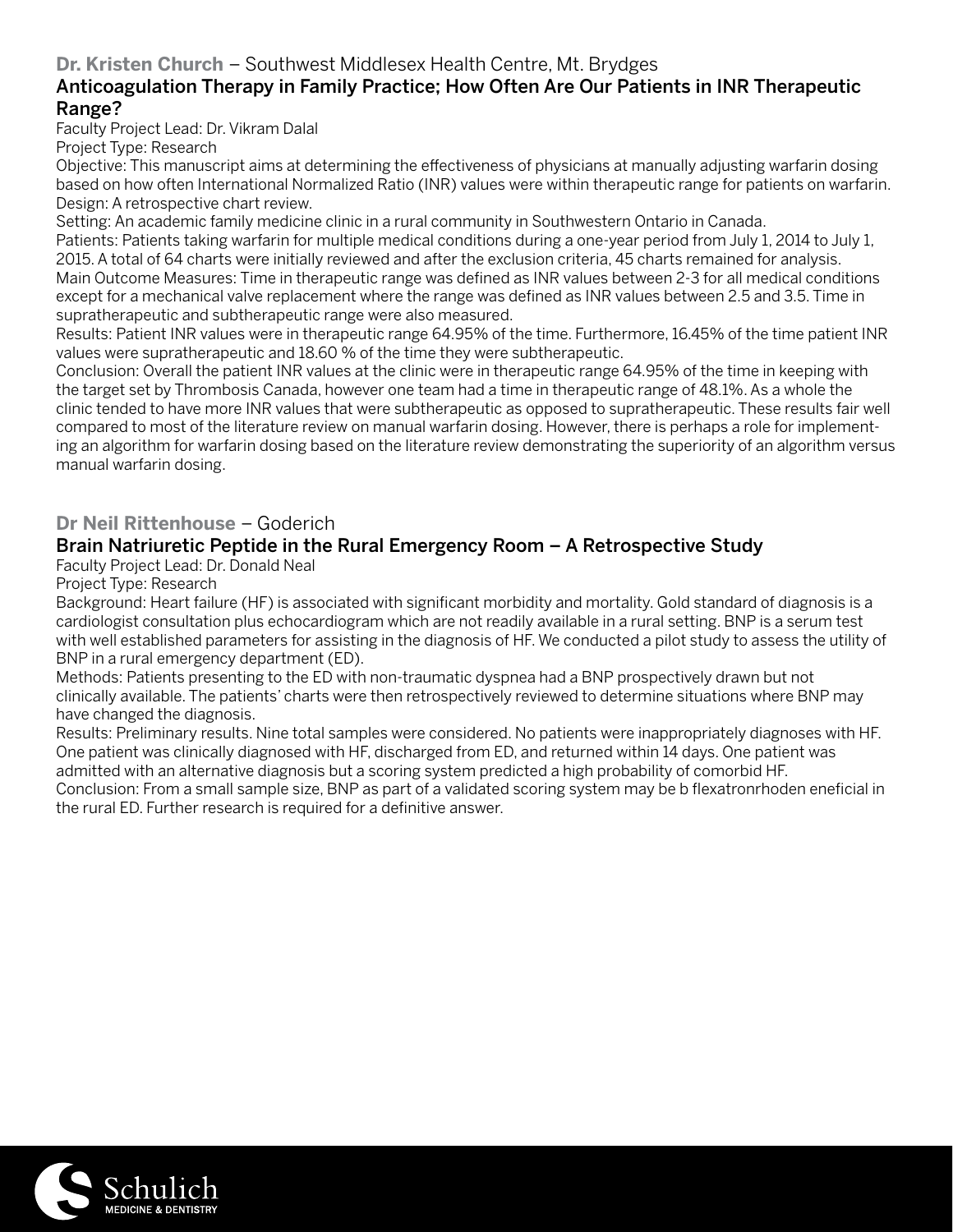# **Session B: Oral Presentations** – **Room 1120, WCPHFM**

| <b>Time</b> | Presenter                                                           | Presentation                                                                                                                                    |
|-------------|---------------------------------------------------------------------|-------------------------------------------------------------------------------------------------------------------------------------------------|
| 8:00 a.m.   | Registration, coffee, light refreshments - Foyer, 1st Floor, WCPHFM |                                                                                                                                                 |
| 8:30 a.m.   | Dr. Jamie Wickett<br>Dr. Stephen Wetmore                            | Opening remarks                                                                                                                                 |
| 9:00 a.m.   | Dr. Briscoe                                                         | Does a Four-Week Sport Medicine<br>Rotation Improve Resident<br>Knowledge and Confidence in the<br>Assessment of Musculoskeletal<br>Conditions? |
| 9:15 a.m.   | Dr. Chan                                                            | An analysis of Major Acute Cardiac<br>Events for emergency department<br>patients with high sensitivity troponin<br>levels of 3 to 13           |
| 9:30 a.m.   | Dr. Dhaliwal                                                        | Emergency Department Utilization of<br>Point-of-Care Ultrasound (POCUS) in<br>the Assessment and Management of<br>Shock                         |
| 9:45 a.m.   | Dr. Glass<br>Dr. Marshall                                           | The implications of Zika virus disease<br>in pregnancy                                                                                          |
| 10:00 a.m.  | Poster presentations 1-15 / poster judging                          |                                                                                                                                                 |
| 10:30 a.m.  | Session D                                                           |                                                                                                                                                 |
| 11:30 a.m.  | Poster presentations 16-31 / poster judging                         |                                                                                                                                                 |
| 12:00 p.m.  | BBQ lunch / poster judging                                          |                                                                                                                                                 |
| 1:00 p.m.   | Session F                                                           |                                                                                                                                                 |
| 2:00 p.m.   | Closing remarks / evaluations / award presentations                 |                                                                                                                                                 |

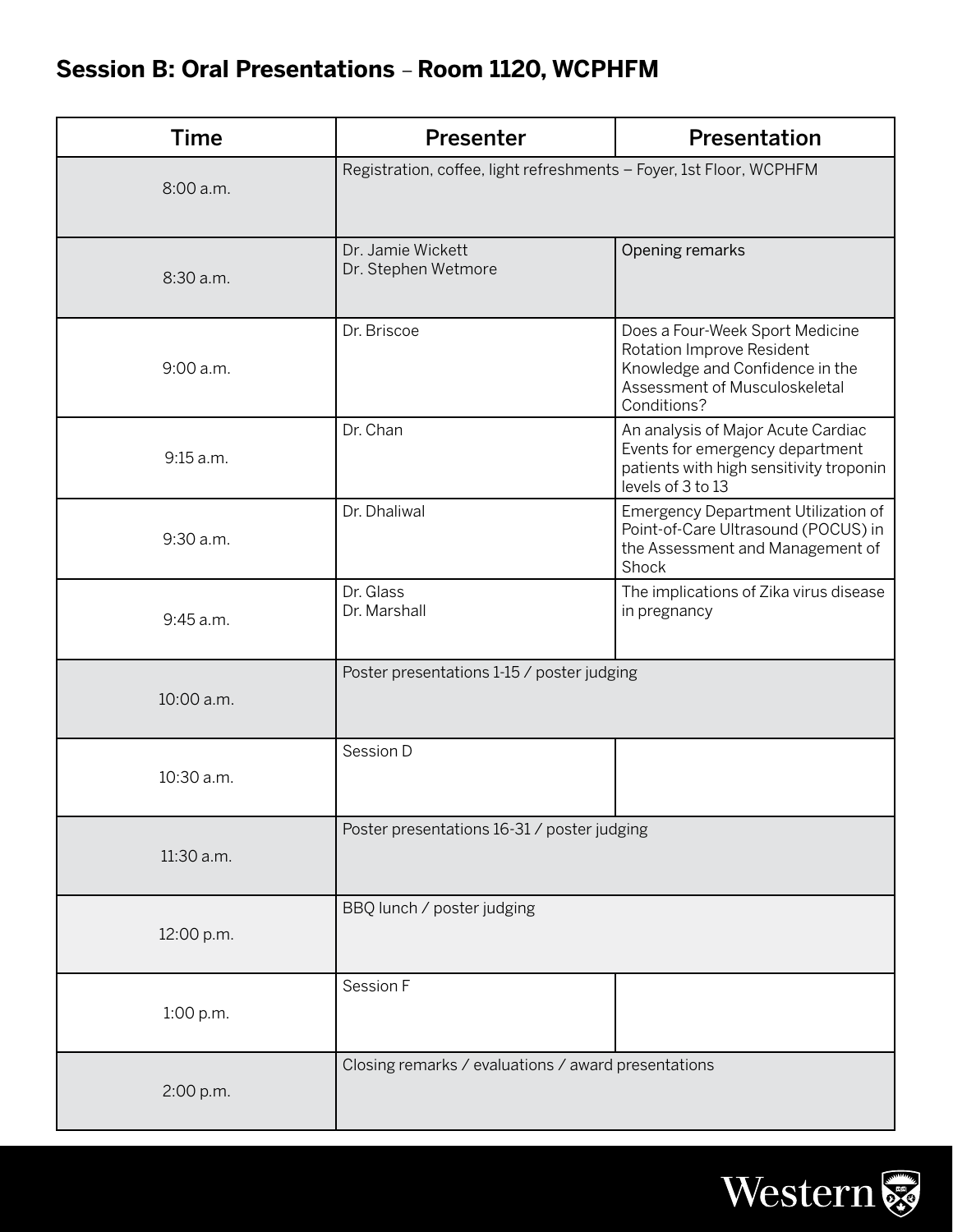#### **Dr. Graham Briscoe** – Sport and Exercise Medicine – Fowler Kennedy Sport Medicine Clinic Does a Four-Week Sport Medicine Rotation Improve Resident Knowledge and Confidence in the Assessment of Musculoskeletal Conditions?

Faculty Project Lead: Dr. Lisa Fischer

Project Type: Research

Although musculoskeletal (MSK) injuries occupy nearly one quarter of presentations at family medicine clinics, family physicians and residents report a lack of training and confidence in MSK assessments and management. This study evaluated if a four-week rotation in primary care sports medicine improved family medicine resident's skills at performing physical exams of the knee, ankle and shoulder joints. This was accomplished by comparing mock objective standardized clinical exams (OSCE) in the first and last weeks of family medicine residents' rotations at Fowler Kennedy Sport Medicine Clinic, in addition to completing pre- and post-rotation questionnaires. Family medicine residents demonstrated significant improvements in post-rotation physical examination test scores of the ankle, knee, and shoulder examinations compared to baseline. The findings support integrating a core sports/MSK rotation into family medicine residency, as a means of improving family physicians' ability to manage MSK conditions.

#### **Dr. Caroline Chan** – EM, London

#### An analysis of Major Acute Cardiac Events for emergency department patients with high sensitivity troponin levels of 3 to 13

Faculty Project Lead: Drs. Karl Theakston and Augene Seong

Project Type: Retrospective Chart Review

Introduction: High sensitivity troponin (hs-TnT) is used as a diagnostic marker for myocardial infarction. This retrospective chart review evaluated the rate of major acute cardiac event (MACE) with an initial hs-TnT in the normal (3-13) range.

Methods: All LHSC emergency department patients (March 2012 – June 2015) with an initial hs-TnT value of 3 to 13 were collected. 100 patients were randomly selected from 4 categories with higher probability of MACE and were tracked for 30 days.

Results: In 69,853 ED visits, hs-TnT was drawn of which 30,737 (44%) had an initial hs-TnT of 3 to 13. There was a subsequent rise of ≥ 10ng/L in 272 (< 1%) patients of which 28% had MACE. Another 2,333 (8%) patients were consulted to cardiology without a troponin rise. 18% had MACE. There were 92 patients who returned to the hospital within 30 days with a troponin rise of > 10ng/L or troponin level > 50ng/L. 47% had MACE. There were 321 patients who returned to the hospital within 30 days without a troponin rise but were consulted to cardiology. 11% had MACE. The overall incidence of MACE was 1.9% (95% CI of 1.2%-2.5%).

Conclusions: The rate of MACE is low (< 2%) for an initial hs-TnT of 3-13. A minimal number of patients has significant sequential troponin rise. As well, with lack of correlation between MACE and serial troponin rise, the prediction of MACE is limited with repeated troponin levels. Additional risk stratification methods must be employed.

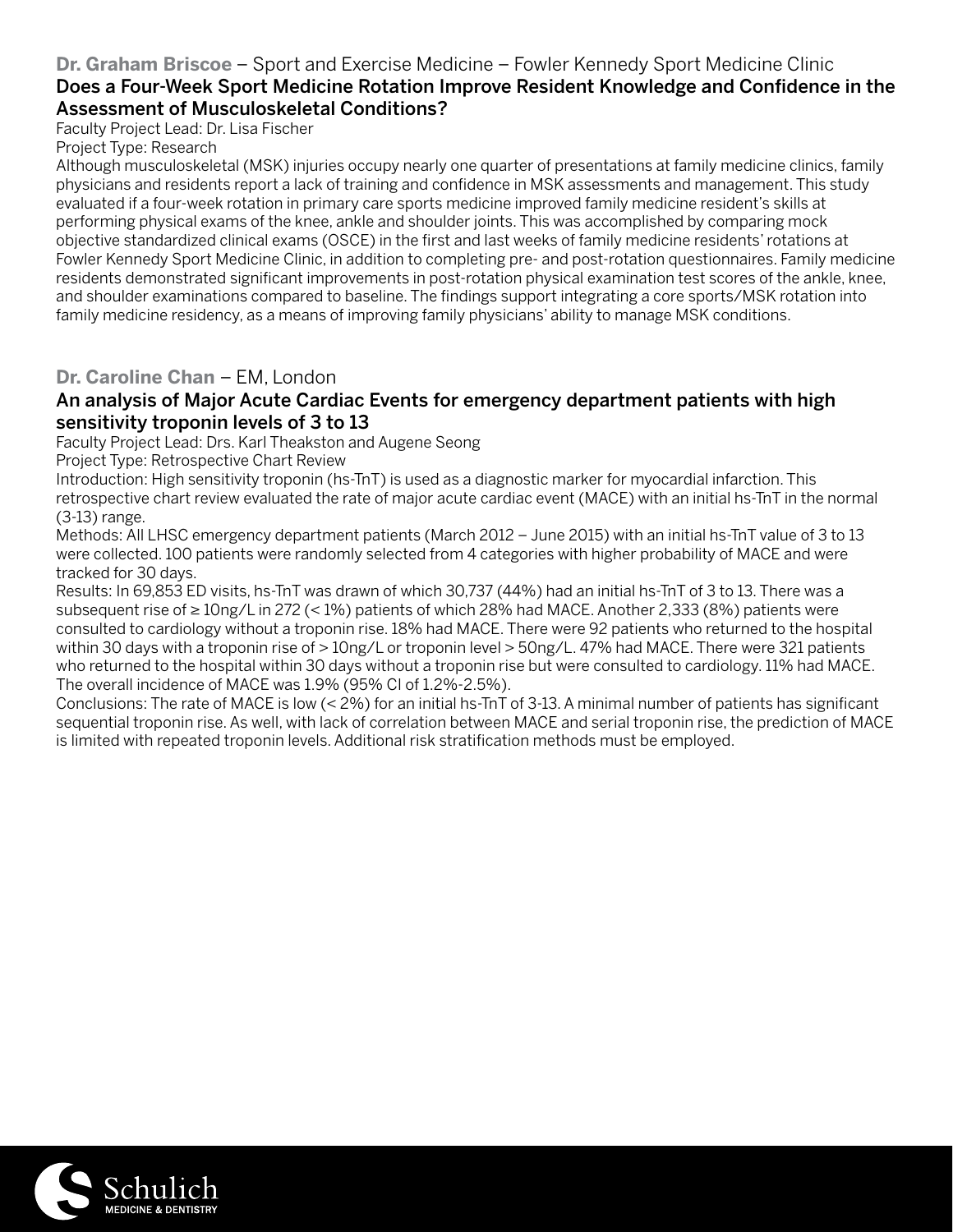#### **Dr. Bharbhoor Dhaliwal** – FM/EM, London Urban

#### Emergency Department Utilization of Point-of-Care Ultrasound (POCUS) in the Assessment and Management of Shock

Faculty Project Lead: Dr. Behzad Hassani

Project Type: Survey and Retrospective Chart Review

Introduction: The purpose of this study was to characterize current attitudes and practice patterns for the use of POCUS in shock management at London Health Sciences Centre (LHSC) and peripheral community hospitals. Methods: In part one of our study, emergency physicians (EPs) attitudes towards the use of POCUS in undifferentiated shock at LHSC and seven surrounding community hospitals was examined through anonymous online survey. In part two of our study, a retrospective chart review of adult patients seen in the ED at LHSC during January 2015 was conducted to determine the current incorporation of POCUS in shock cases (sBP<90) admitted from the ER to the ICU. Results: Seventy three EPs completed the survey. 100% of respondents indicated POCUS had a role in shock assessment. Lack of knowledge/training (77%) and time (70%) were identified as the greatest barriers to use. EPs felt the highest utility for POCUS in shock is for determination of pericardial effusion (PCE) (70%), abdominal aortic aneurysm (AAA) (68%), and free fluid (FF) (71%). EPs in tertiary hospitals reported more frequent incorporation of POCUS in shock than community counterparts (p<0.05).

In part two of our study, 17 patients presented with shock to the ED. Of those patients, 10 (59%) had a POCUS exam documented on the medical record and/or QPATH and 7 (41%) had no POCUS exam documented.

Conclusion: Attitudes towards POCUS use in shock were positive, with EPs in tertiary centres reportedly more likely to incorporate POCUS in their assessments.

#### **Drs. Erin Glass and Nuala Marshall** – Enhanced Skills in Obstetrics, London The implications of Zika virus disease in pregnancy

Faculty Project Lead: Dr. Kirk Hamilton

Project Type: Review of guidelines, recommendations, and literature

Over the past year, Zika virus has transformed from a little known virus contained within the Pacific islands to making headlines worldwide causing global concern. While the symptoms and prognosis for the general population are quite minor, the implications in pregnancy are much more alarming. The association with microcephaly, and other possible congenital abnormalities of the infected fetus, are some of the primary concerns. This presentation will aim to give an overview of the history, the disease, prevention strategies, screening measures, and management options as per the most recent Canadian guidelines.

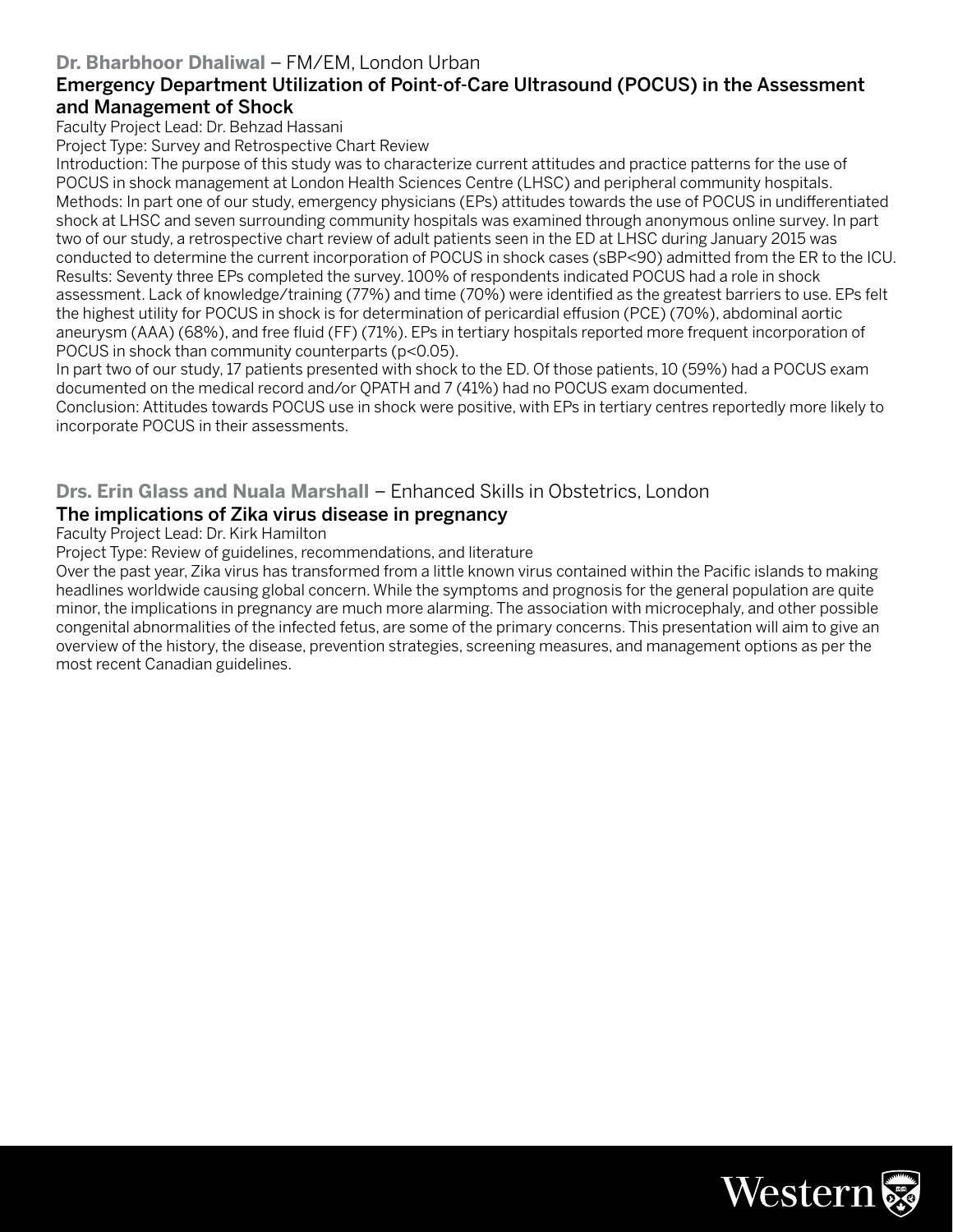# **Session C: Oral Presentations** – **Room 1150, WCPHFM**

| <b>Time</b> | Presenter                                                           | Presentation                                                                                                                           |
|-------------|---------------------------------------------------------------------|----------------------------------------------------------------------------------------------------------------------------------------|
| 8:00 a.m.   | Registration, coffee, light refreshments - Foyer, 1st Floor, WCPHFM |                                                                                                                                        |
| 8:30 a.m.   | Dr. Jamie Wickett<br>Dr. Stephen Wetmore                            | Opening remarks                                                                                                                        |
| 9:00 a.m.   | Session A                                                           |                                                                                                                                        |
| 10:00 a.m.  | Poster presentations 1-15 / poster judging                          |                                                                                                                                        |
| 10:30 a.m.  | Dr. Arnott                                                          | Changes in Field Note Global<br>Impressions through Family Medicine<br>Training at Western University                                  |
| 10:45 a.m.  | Dr. Arooj                                                           | Perceptions and Experiences of<br>Family Medicine Residents Regarding<br>Prenatal Screening (PNS) and<br><b>Related Ethical Issues</b> |
| 11:00 a.m.  | Dr. Cunningham-Dunlop<br>Dr. Li<br>Dr. Lin<br>Dr. Singh             | End of Life Discussions in Primary<br>Care Part 2                                                                                      |
| 11:15 a.m.  | Dr. Pandit                                                          | Non-Mydriatic Retinal Photography in<br><b>Primary Care</b>                                                                            |
| 11:30 a.m.  | Poster presentations 16-31 / poster judging                         |                                                                                                                                        |
| 12:00 p.m.  | BBQ lunch / poster judging                                          |                                                                                                                                        |
| 1:00 p.m.   | Session E                                                           |                                                                                                                                        |
| 2:00 p.m.   | Closing remarks / evaluations / award presentations                 |                                                                                                                                        |

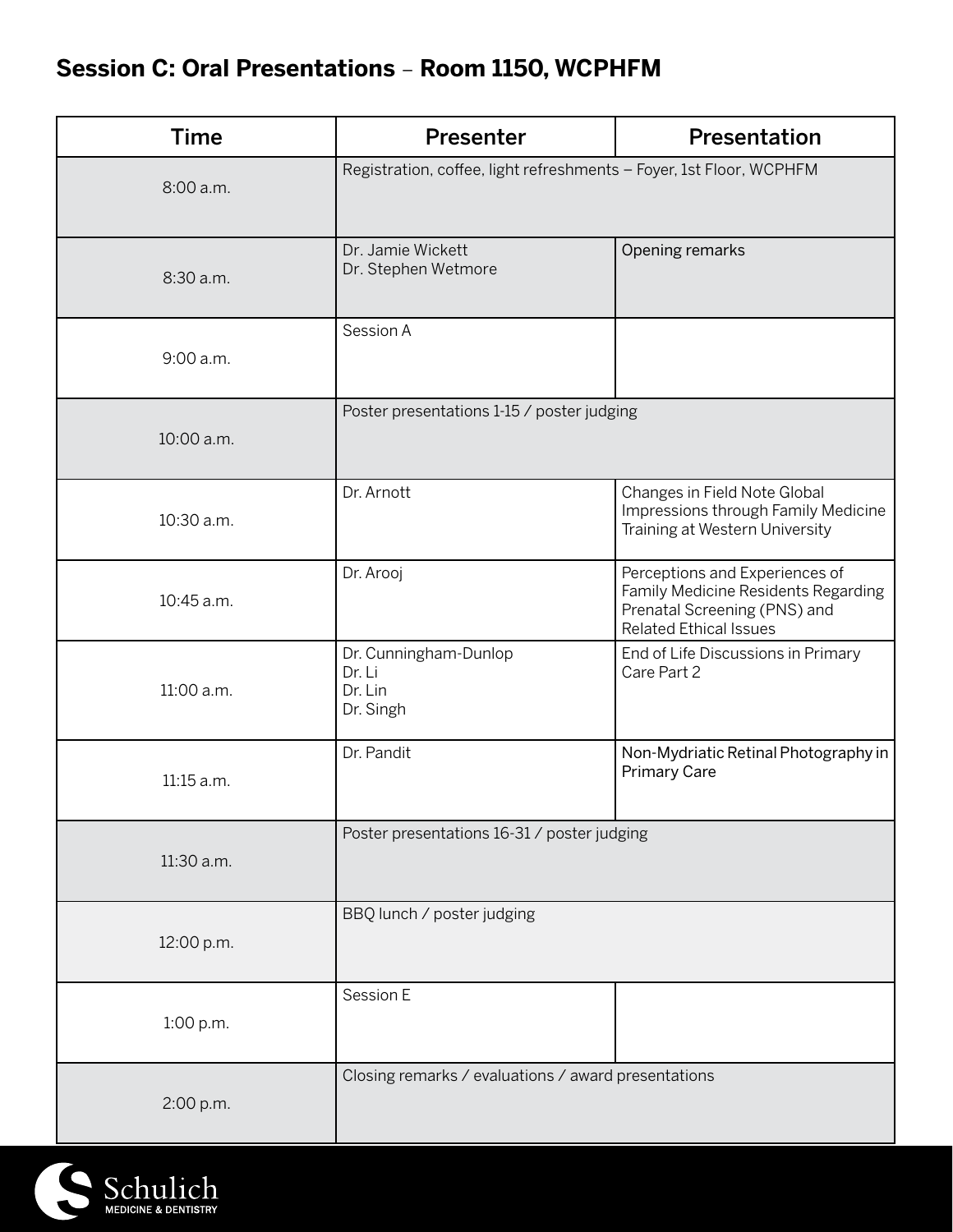#### **Dr. David Arnott** – St. Joseph's Family Medical Centre

#### Changes in Field Note Global Impressions through Family Medicine Training at Western University

Faculty Project Lead: Dr. Eric Wong Project Type: Research

Background: A field note is a competency-based assessment tool that intends to provide frequent feedback and assessment. Each field note also represents a piece of data that contributes to the overall summative assessment of a trainee. This study examines utilization of field notes at Western University and changes in global impression scores over the course of family medicine training.

Methods: Field notes were collected during residents' core family medicine training blocks between the dates of July 1, 2014 and February 8, 2016 within the London Urban residency training program. Main outcome measure was global impression scores. Descriptive analyses were also performed.

Results: A total of 43 residents received 2,808 field notes within the study period. Residents received an average of 2.05 field notes per week. Significant differences in global impression scores were found between resident's first and second year family medicine rotations (P<0.01). Differences between individual rotation blocks were not consistent. Conclusion: Field notes provided multiple data points for consideration in a summative assessment. The significant difference in global impression scores between the first and second year of residency suggests that field notes as an assessment tool are sensitive to level of training.

#### **Dr. Adeela Arooj** – St. Joseph's Family Medical Centre

#### Perceptions and Experiences of Family Medicine Residents Regarding Prenatal Screening (PNS) and Related Ethical Issues

Faculty Project Lead: Dr Saadia Hameed

Project Type: Qualitative study using indepth interviews

Objective: To explore the experiences and perceptions of FM residents around ethical challenges related to prenatal screening in different Canadian religious and cultural groups.

Design: Qualitative study using indepth interviews

Setting: Western University, London, Canada

Participants: Nine Family Medicine Residents(FMR) from Postgraduate year one, two and three at St. Joseph Family Medicine Centre, London. Out of nine, seven of the participants were females and two were males.

Methods: Using a qualitative approach, indepth interviews were conducted. Perception and experiences with respect to several aspects to prenatal screening were examined.

Study data was audiotaped and transcribed verbatim. Independent and team analysis was performed in an iterative and interpretive manner.

Results: The study findings revealed two prominent themes which impacted the knowledge and perception of family medicine residents at the university; (1)physician factors and (2)patients factors. Physician factors included general understanding around PNS tests, confidence in counseling patients, moral distress, communication challenges, gender of physicians, patient-physician relationship and need for more training. Patient factors comprised of age, invasiveness of tests, socioeconomic status and educational level of the patient, cultural background, religious background and non judgmental approach of counseling. Moreover, participants showed keen interest in further learning different aspect of prenatal screening.

Conclusion: Despite describing poor confidence, gaps in knowledge and having challenges during counseling, the participants identified positive experiences around PNS counselling and were well aware of having a strong patient-physician relationship by offering open discussion. Supporting these new learners and educating them on this sensitive topic will encourage family medicine residents to improve their confidence by increasing their competency in counseling patients and appropriately following patients with positive PNS in their practices.

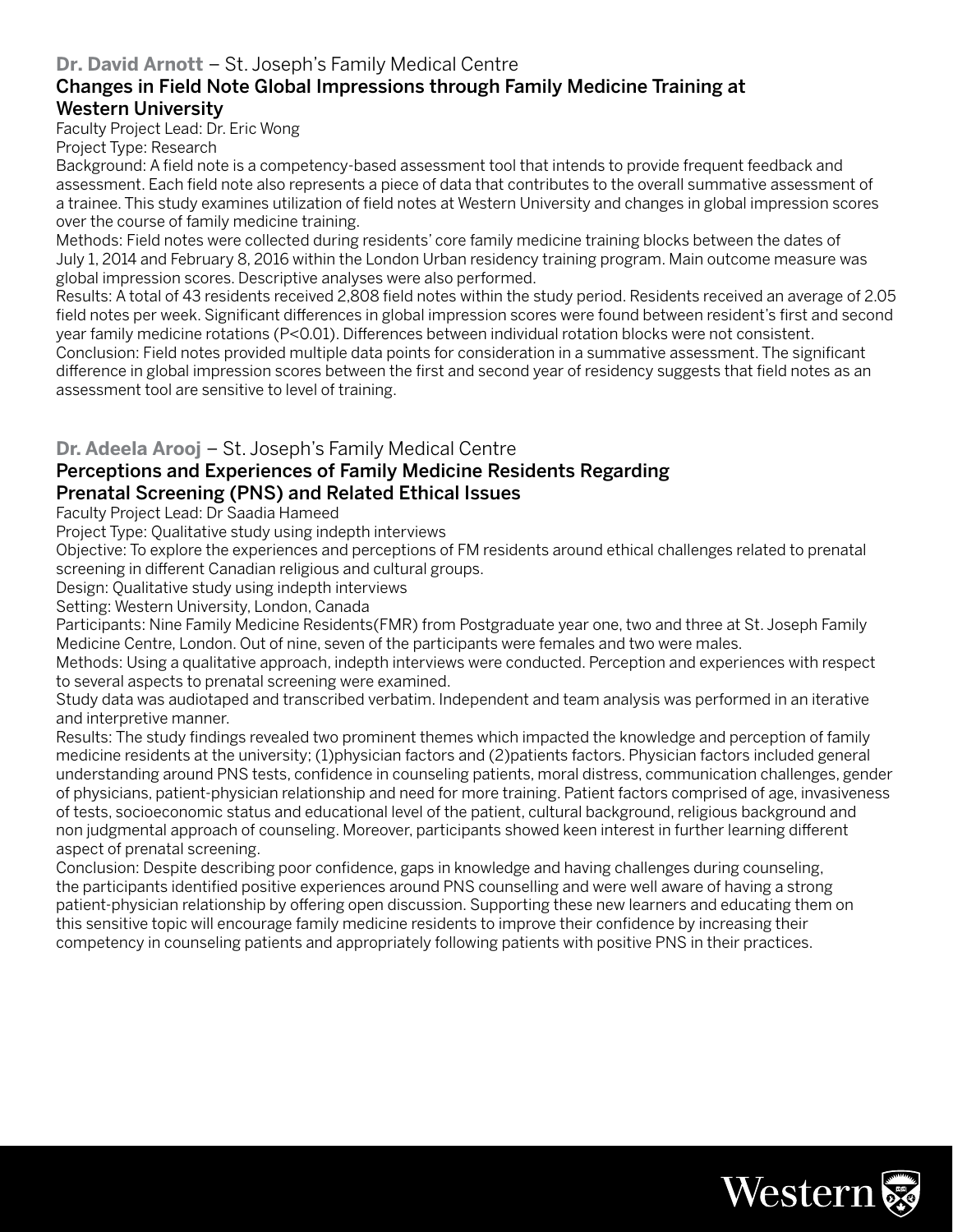### **Drs. Stephen Cunningham-Dunlop, Sherman Li, Cassandra Lin and Deanna Singh** –

#### St. Joseph's Family Medical and Dental Centre

#### End of Life Discussions in Primary Care Part 2

Faculty Project Lead: Drs. Chan, Hameed, Lyons, McNair and Patel

Project Type: Quality Improvement (QI)

Background: Despite the evidence that early advance care planning is known to improve patient and family satisfaction near the time of death, end-of-life (EOL) discussions rarely take place with elderly patients in primary care. We hypothesize that this is because of a lack of guidance and standardization around how to initiate these difficulty discussions. This quality improvement project is a continuation of one started by our senior residents last year with the goal of increasing the rate of EOL discussions with elderly patients in primary care.

Methods: We identified patients ages 75 and older in our weekly schedules and flagged them as appropriate for EOL discussions. We created templates to guide these discussions. With each PDSA cycle, we made adjustments to the flagging process and template design.

Results: Over three week-long PDSA cycles, we increased the rate of documented EOL discussions in elderly patients from 0% to 33%.

Conclusion: EOL discussions are important parts of preventative care for elderly patients. While they are inherently difficult to initiate, the process is made easier for primary care providers by having standardized methods for identifying eligible patients and guiding the discussions.

#### **Dr. Mohan Pandit** – St. Joseph's Family Medical and Dental Centre Non-Mydriatic Retinal Photography in Primary Care

Faculty Project Lead:

Project Type: Research

As few as 1 in 2 patients with diabetes undergo regular eye examinations. Retinal photography has the potential to improve screening and reduce the burden of preventable vision loss in the primary care setting. Retinal cameras have become an affordable tool making their use in primary care possible, enabling clearer visualization of the retina than the existing handheld fundoscope. This study aims to assess health care provider perceptions and behaviours as they relate to eye disease screening and retinal cameras.

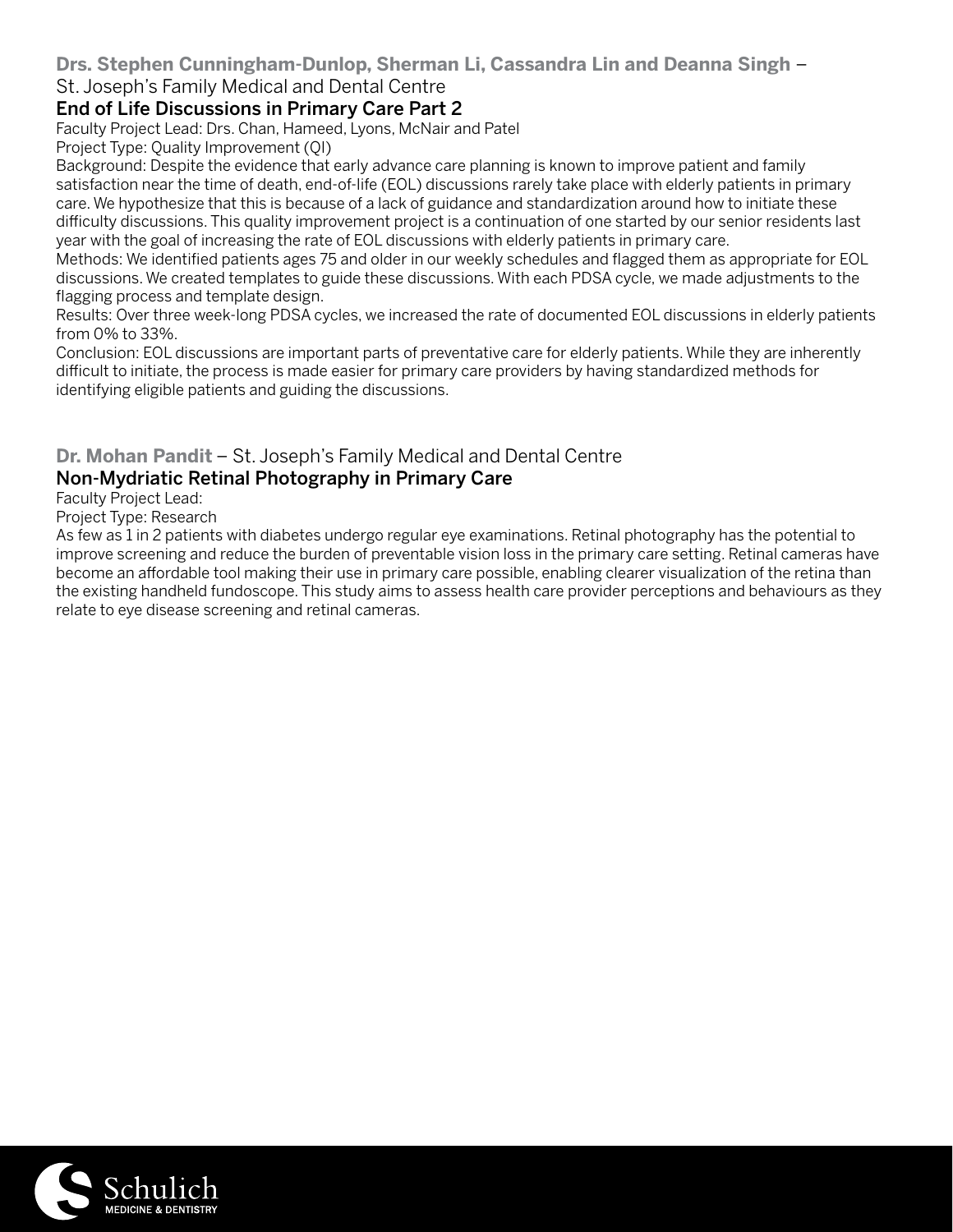# **Session D: Oral Presentations** – **Room 1120, WCPHFM**

| <b>Time</b> | Presenter                                                           | Presentation                                                         |
|-------------|---------------------------------------------------------------------|----------------------------------------------------------------------|
| 8:00 a.m.   | Registration, coffee, light refreshments - Foyer, 1st Floor, WCPHFM |                                                                      |
| 8:30 a.m.   | Dr. Jamie Wickett<br>Dr. Stephen Wetmore                            | Opening remarks                                                      |
| 9:00 a.m.   | Session B                                                           |                                                                      |
| 10:00 a.m.  | Poster presentations 1-15 / poster judging                          |                                                                      |
| 10:30 a.m.  | Dr. Annisette<br>Dr. Hendy                                          | Padding your wallet; improving<br>medication list-carrying adherence |
| 10:45 a.m.  | Dr. Felder<br>Dr. Kellam                                            | Palliative Care Approach in Primary<br>Care                          |
| 11:00 a.m.  | Dr. Laba                                                            | DoubleCheck Your Screening<br>Reminders?                             |
| 11:15 a.m.  | Dr. Price                                                           | Exercise Prescription in Type 2<br><b>Diabetic Patients</b>          |
| 11:30 a.m.  | Poster presentations 16-31 / poster judging                         |                                                                      |
| 12:00 p.m.  | BBQ lunch / poster judging                                          |                                                                      |
| 1:00 p.m.   | Session F                                                           |                                                                      |
| 2:00 p.m.   | Closing remarks / evaluations / award presentations                 |                                                                      |

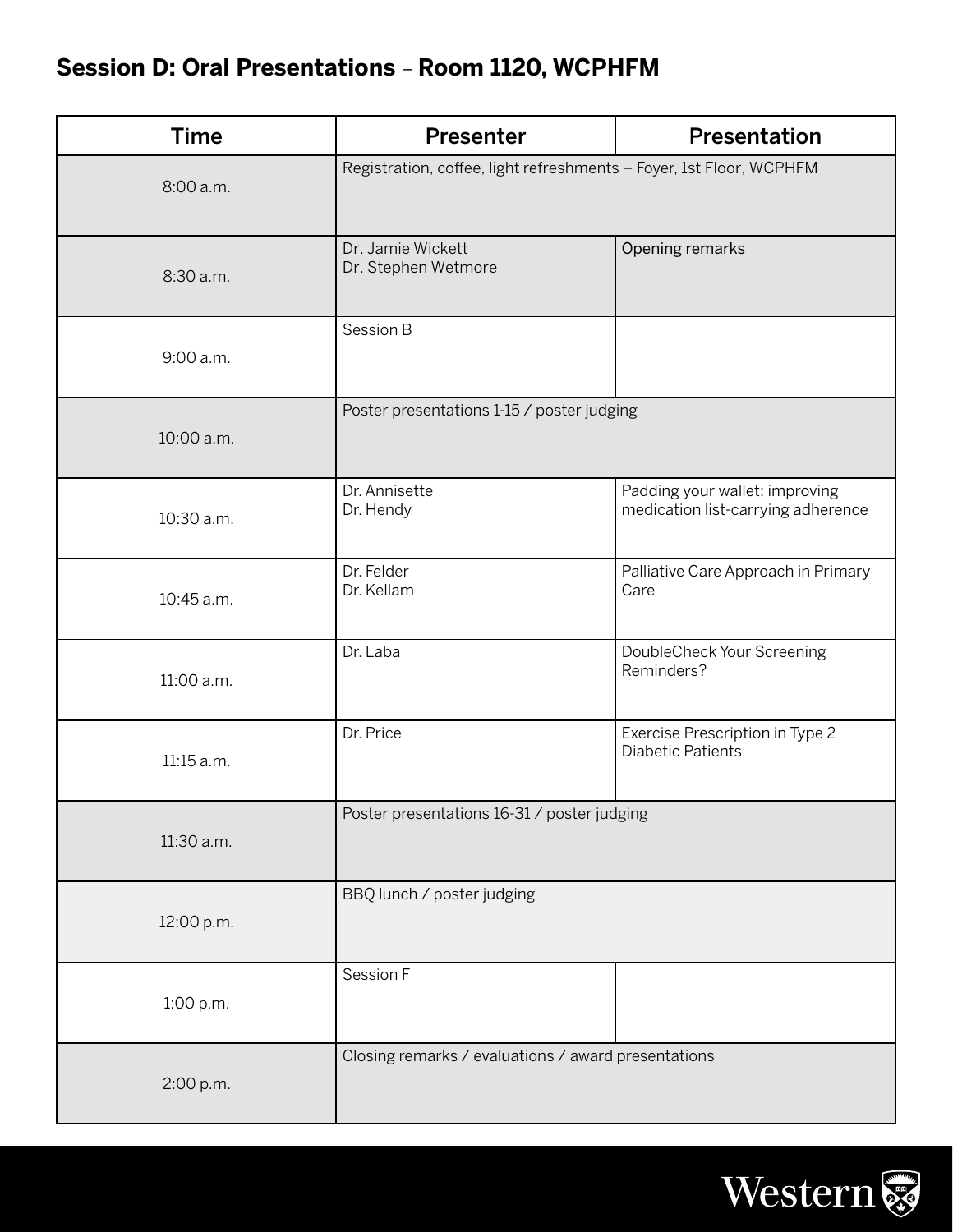#### **Drs. Spencer Annisette and Braedon Hendy - Windsor**

#### Padding your wallet; improving medication list-carrying adherence

Faculty Project Lead: Drs. Geoff Butler and David Paterson

Project Type: Quality Improvement (QI)

The average senior citizen is prescribed six different daily medications, doubled when residing in a long term care facility. Increased knowledge of medications helps minimize drug interactions and educates patients about their disease processes. Medication cards are provided by most major pharmacies and are updated with each refill. Unfortunately, a survey showed only 27% of elderly patients carry a list of their medications.

To help promote adherence, elderly patients without a medication list were assessed. A stamp stating "Please carry your Medication List" was designed and utilized on each prescription with a verbal reminder to carry their pharmacy-derived medication list. Card-carrying adherence increased by 61% when contacted for follow-up. This approach can help lessen the burden for both the patient and medical professional that have to deal with polypharmacy and its complexities.

**Drs. Sarah Felder and Ashley Kellam - Windsor** 

#### Palliative Care Approach in Primary Care

Faculty Project Lead: Dr. John Day

Project Type: Quality Improvement (QI)

As the population ages, more Canadians will require care at the end of life. Given the limited number of palliative care specialists, the role of family physicians in identifying patients who would benefit from a palliative approach will become more important. This quality improvement project (QI) sought to identify patients with incurable illnesses, particularly non-malignant illnesses, using the Gold Standards Framework Surprise Question: "Would you be surprised if this patient were to pass away in the next year?" During the initial QI cycle, the supervising physician identified patients using this question. These patients were identified as palliative and received symptom assessment using the Edmonton Symptom Assessment System. During the second QI cycle, electronic medical records were systematically searched for patients over 60 with potentially life-limiting non-malignant diagnoses to ensure identification of all patients who would benefit from a palliative approach. All patients also then had their symptom burden assessed using ESAS. With regards to a counter measure, no patients had recurrent admission due to poor symptom control during the project. The duration of our project unfortunately did not permit determination of whether there were sustained improvements in symptom control when using a palliative approach with these patients. In conclusion, the GSF surprise question permits the identification of patients, especially those with non-malignant diagnoses, who would benefit from a palliative approach. The question allows easy implementation of small changes in family practice with potentially high yield in terms of quality of life and healthcare burden.

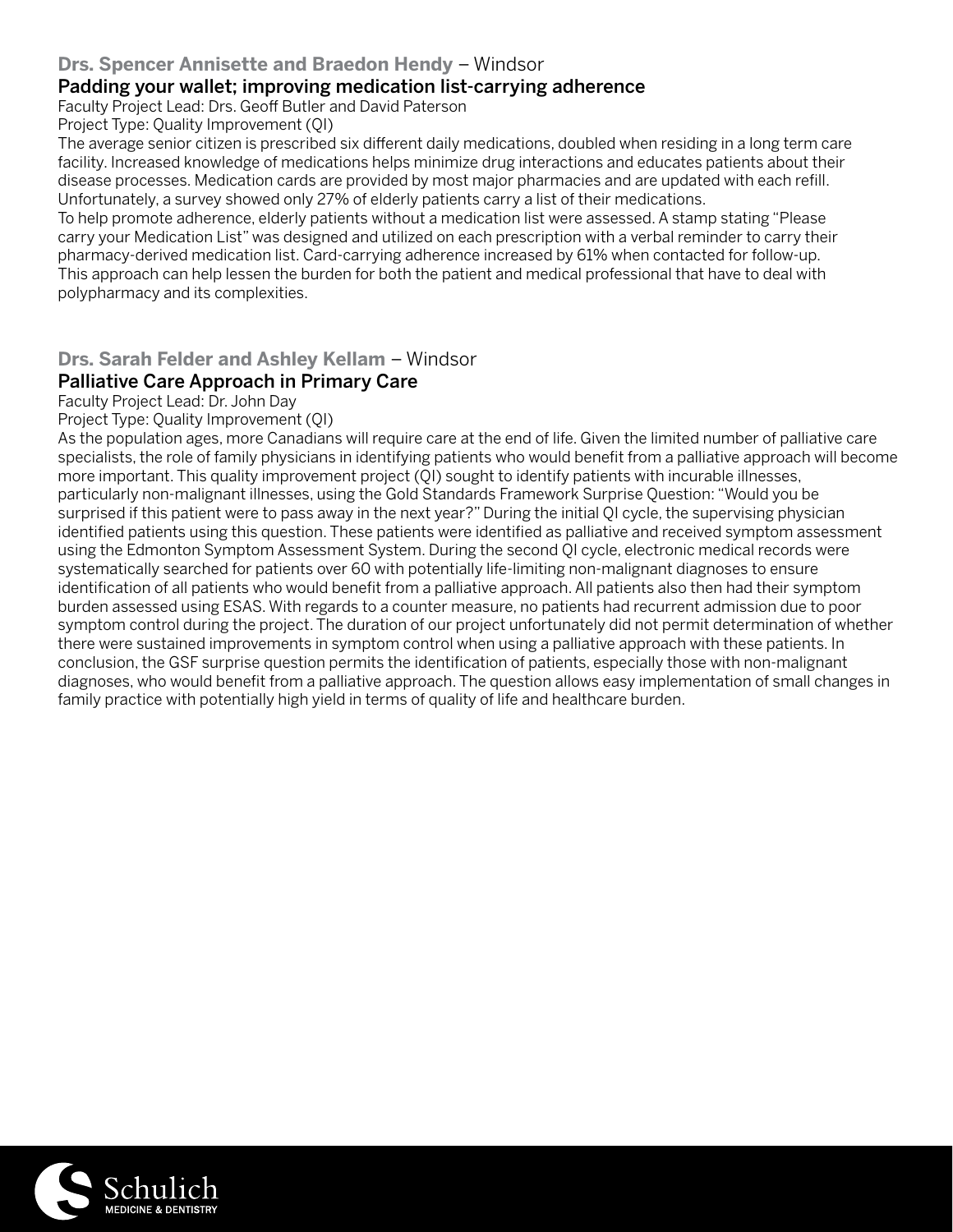#### **Dr. Jennifer Laba** – Windsor

#### DoubleCheck Your Screening Reminders?

Faculty Project Lead: Dr Albert Schumacher

Project type: Quality Improvement (QI)

The importance of appropriate screening cannot be over-stated in the primary care setting. While most electronic medical records (EMRs) have a built-in function that prompts the provider to consider screening, these prompts can often be overlooked and are not patient-specific. It may indicate that Fecal Occult Blood Testing should be done every 2 years, but it will not necessarily prompt when that 2-year mark arrives. Furthermore, it does not necessarily allow for customization in patients whose personal or family history results in a deviation from standard screening guidelines. This project will assess currently charted "reminders" to assess the efficacy of the current system.

**Dr. Jeffrey Price** – Middlesex Centre Regional Medical Clinic, Ilderton

#### Exercise Prescription in Type 2 Diabetic Patients

Faculty Project Lead: Dr. Daniel Leger

Project Type: Quality Improvement (QI)

Exercise prescription is touted as easy intervention to encourage patients to exercise more. One of the more difficult populations that would benefit from more exercise are the type 2 diabetics. They tend to be more resistant to exercise therefore worsening their disease state and response to medical therapies. Does exercise prescription work in this population? During this QI it does seem that exercise prescription improves activity levels in this population. It is quick and an easy addition to a regular diabetic visit. As a starting point for patients trying to improve their physical condition this may be a good way to get the ball rolling.

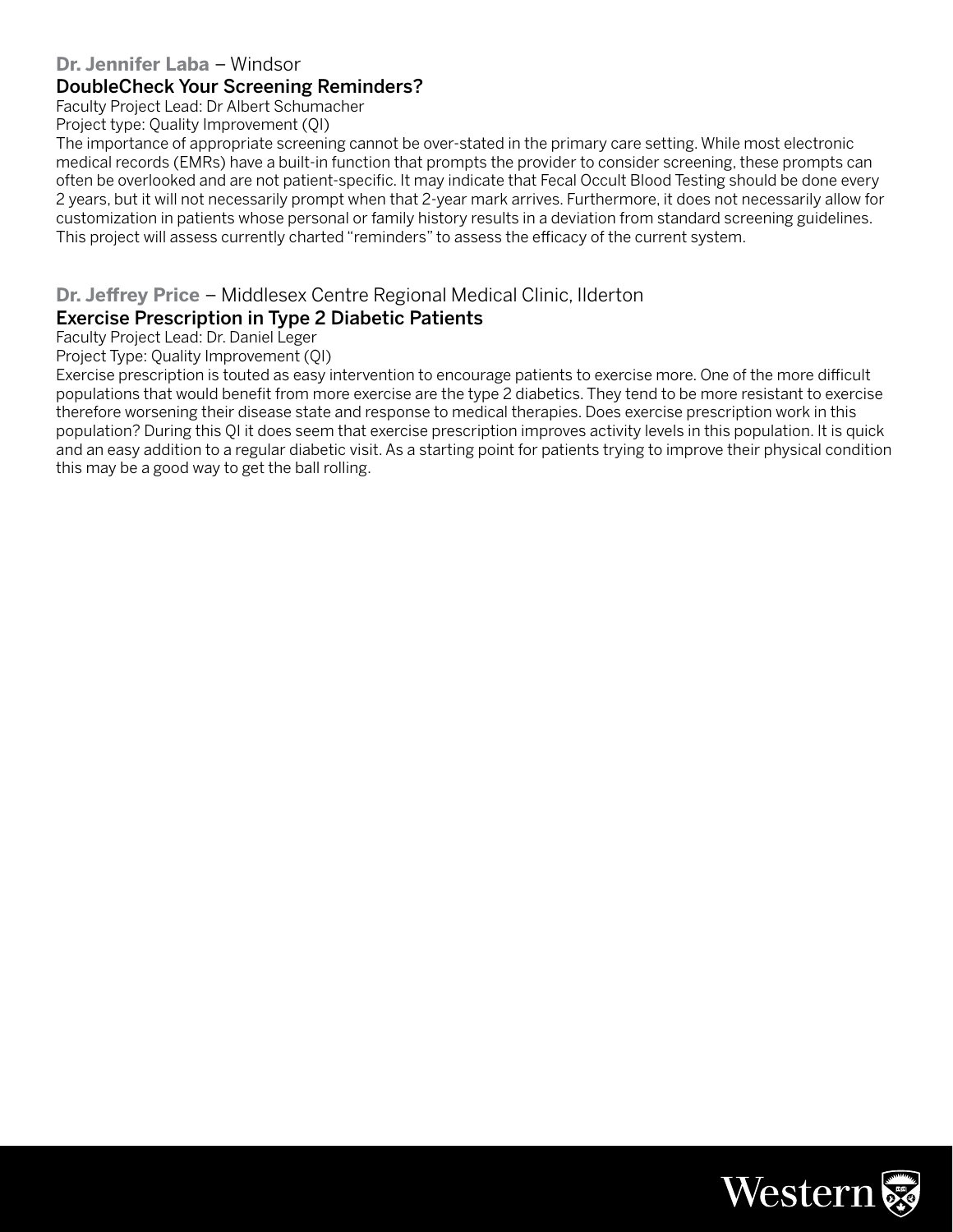# **Session E: Oral Presentations** – **Room 1150, WCPHFM**

| <b>Time</b> | <b>Presenter</b>                                                    | Presentation                                                                                                                               |
|-------------|---------------------------------------------------------------------|--------------------------------------------------------------------------------------------------------------------------------------------|
| 8:00 a.m.   | Registration, coffee, light refreshments - Foyer, 1st Floor, WCPHFM |                                                                                                                                            |
| 8:30 a.m.   | Dr. Jamie Wickett<br>Dr. Stephen Wetmore                            | Opening remarks                                                                                                                            |
| 9:00 a.m.   | Session A                                                           |                                                                                                                                            |
| 10:00 a.m.  | Poster presentations 1-15 / poster judging                          |                                                                                                                                            |
| 11:00 a.m.  | Session C                                                           |                                                                                                                                            |
| 11:30 a.m.  | Poster presentations 16-31 / poster judging                         |                                                                                                                                            |
| 12:00 p.m.  | BBQ lunch / poster judging                                          |                                                                                                                                            |
| 1:00 p.m.   | Dr. Kennette                                                        | Attitudes toward advance care<br>planning in an adult population                                                                           |
| $1:15$ p.m. | Dr. Malone                                                          | Initiating and Documenting<br>Conversations about Advance Care<br>Planning in the Family Doctor's Office:<br>A Quality Improvement Project |
| 1:30 p.m.   | Dr. Mills                                                           | Osteoporosis Screening in Men                                                                                                              |
| 1:45 p.m.   | Dr. Youssef                                                         | Promoting the Reduction or<br>Discontinuation of Benzodiazepine<br>Use in Patients over 65 years old in<br>Windsor Family Health Group     |
| 2:00 p.m.   | Closing remarks / evaluations / award presentations                 |                                                                                                                                            |

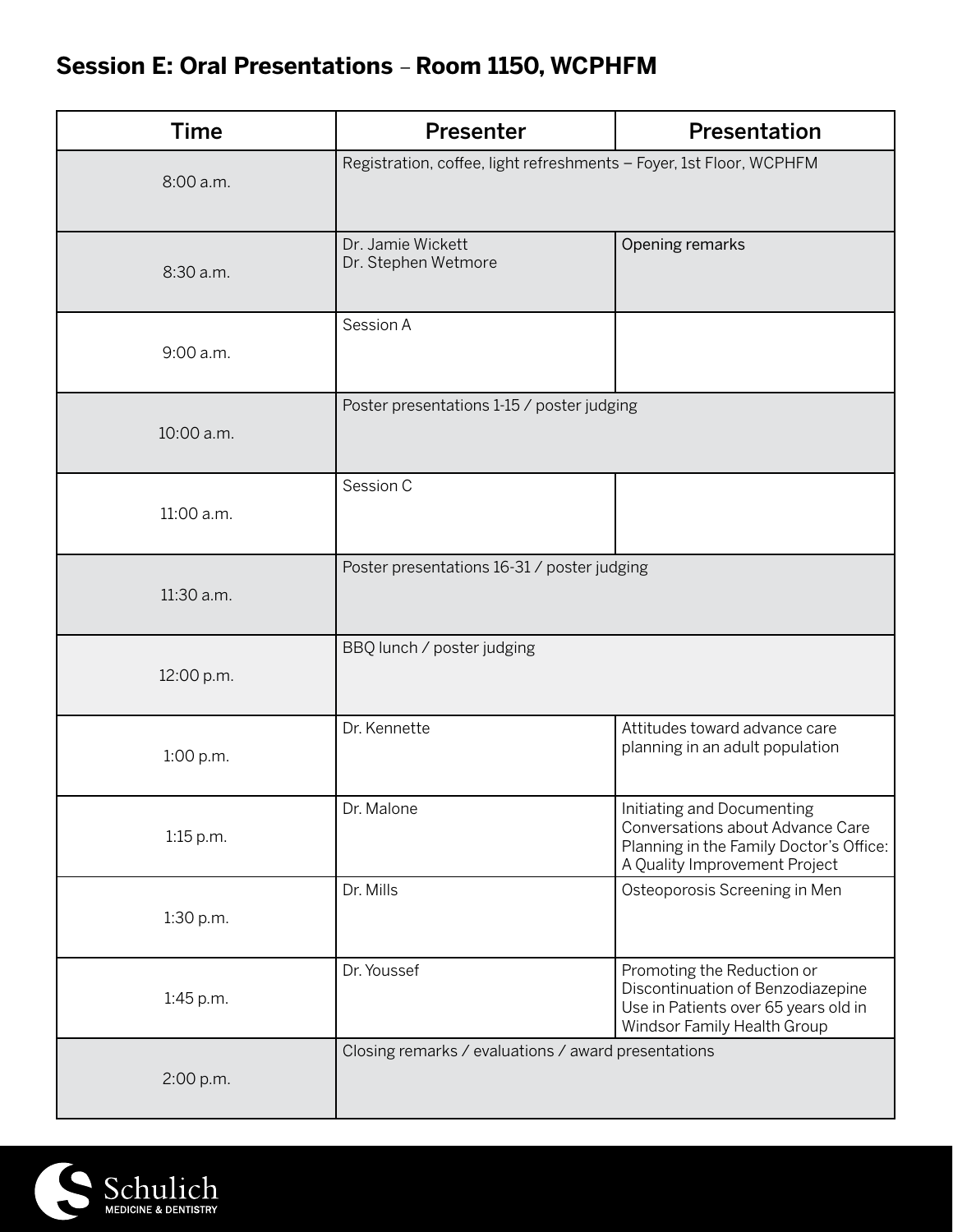#### **Dr. Wendy Kennette** – Windsor

#### Attitudes toward advance care planning in an adult population

Faculty Project Lead: Dr. Dale Ziter

Project Type: Research

Objective: The purpose of this study is to investigate patients' attitudes toward advance care planning (ACP), their family physician's role in initiating discussions about ACP as well as assess the prevalence of patients with ACPs and power of attorney (POA) for personal care.

Results: Of the 400 questionnaires distributed, 388 were completed and included in the analysis (97% response rate). Of the participants, 44.8% had prepared an advance statement of their wishes and preferences and 61.5% have assigned someone as their POA for personal care. The majority of patients agreed that it would comfort them knowing that they left guidance about their wishes for their family. Even though 50.3% of participants would be interested in talking about ACP with their family physician at their routine check-up appointment, only 12% of patients have approached health care professionals to do so. Overall, 56% of patients were interested in discussing ACP at any time with their family physician and there was no significant preference as to who should initiate these conversations. Conclusion: This study shows that most respondents consider ACP discussions important and the majority would appreciate including their family physician in these conversations at a routine visit. Patients expressed no strong preference as to who should initiate these conversations but most felt ACP was appropriate to discuss at any routine clinic visit with their family physician.

#### **Dr. Steve Malone** – Windsor

#### Initiating and Documenting Conversations about Advance Care Planning in the Family Doctor's Office: A Quality Improvement Project

Faculty Project Lead: Dr. Frank DeMarco

Project Type: Quality Improvement (QI)

A quality improvement project was conducted which aimed to introduce and document preliminary advance care planning (ACP) discussions with fifty patients in a family practice office in Windsor, Ontario between November 1, 2015 and February 8, 2016. The initial target population was patients over age 65 presenting for an annual health review, but later expanded to include patients over 55 presenting for any reason. The objective was not to document specific advance care plans, but to introduce/create awareness of ACP and encourage patients to begin the process of ACP with loved ones.

The outcome that I ultimately wish to impact is the number of patients admitted to hospital or diagnosed with a serious illness who report, either personally or through a substitute decision maker, having participated in meaningful advance care planning. However, because this longitudinal goal could not be reasonably accomplished in the specified time frame, surrogate outcome measures were chosen instead: the number of preliminary discussions about ACP and the number of "Speak Up" workbooks distributed. Over the course of three PDSA cycles, there were a total of forty discussions and forty workbooks distributed, which represents 80% of the target. All patients approached for the project agreed to participate. As a process measure, the name and contact information of the substitute decision maker (SDM) for forty patients (80% of target) was also recorded in each patient's EMR chart. The balance measure (breast, colorectal, and cervical cancer screening rates) was not adversely affected by introducing ACP discussions. Although it fell short of its original goal, the project was well-received and gestures toward a viable approach to implementing preliminary ACP discussions in a family practice office. In the future, when participating patients return in follow-up for various health concerns, it would be valuable to assess whether they actively read the distributed literature and engaged in discussions with family members. Future research should also be aimed at identifying optimal protocols and inclusion criteria (e.g., age) for ACP discussions. A significant limiting factor remains the time burden that ACP discussions impose, which is exacerbated by the fact that there is no specific remuneration in Ontario for family doctors who choose to hold these conversations.

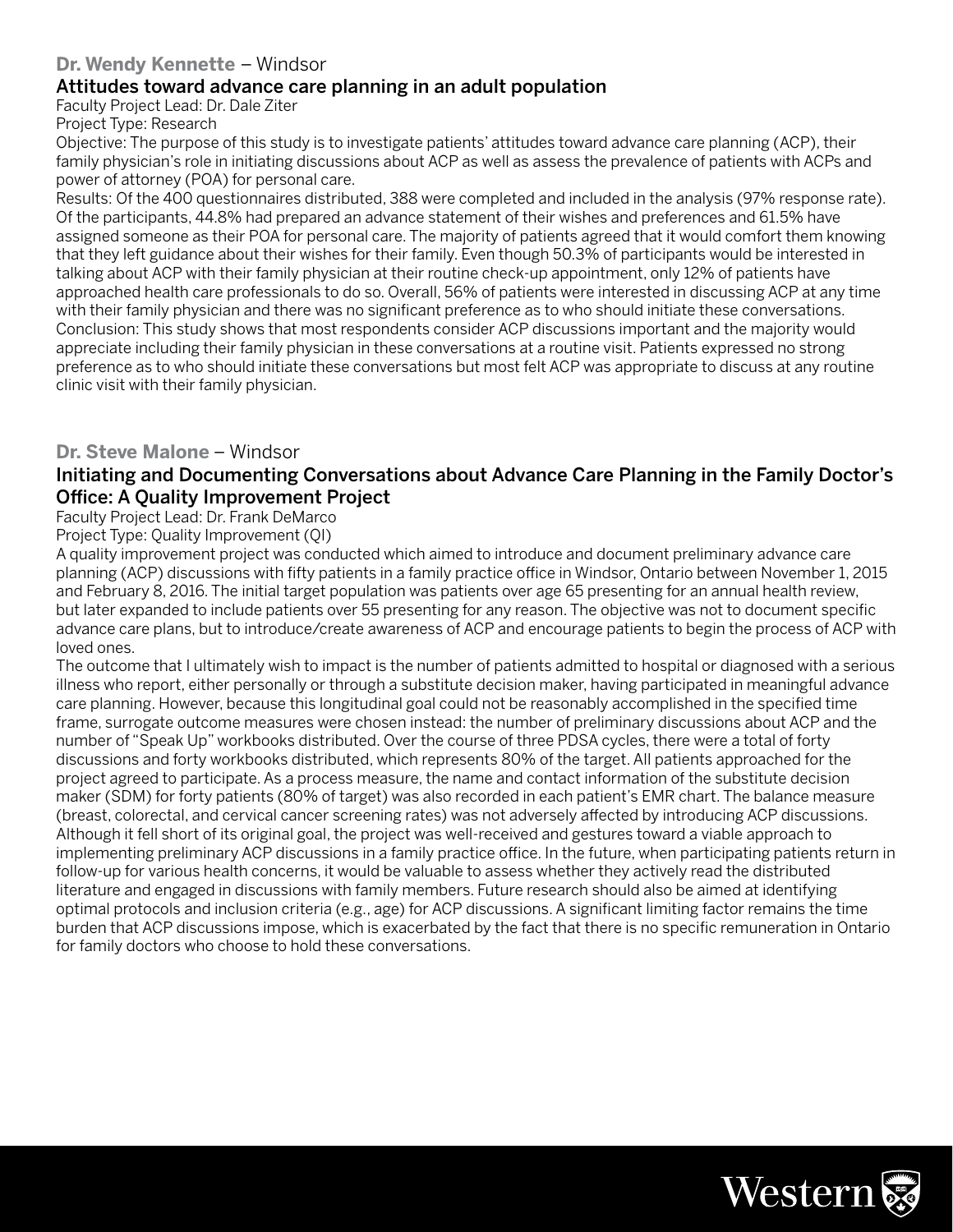## **Dr. Ryan Mills** – Windsor

#### Osteoporosis Screening in Men

Faculty Project Lead: Dr. Paul Ziter Project Type: Quality Improvement (QI)

This project addressed the significant bias that exists regarding screening for osteoporosis in men. Osteoporosis is a disease that has often been thought of as a disease affecting post-menopausal women (1). The Osteoporosis Guidelines, however, recommend screening all men and women over the age of 65 for osteoporosis (5), and it is suggested that approximately 28% of hip fractures in Canada from 2001-2005 occurred in men (2). Men who do experience fragility fractures are affected with increased morbidity and mortality (3). Through the addition of "special notes" into the charts of male patients between the ages of 65 and 80 and a reminder posted on the monitors of each examination room, we have been able to increase the number of men screened for osteoporosis by 50%; from 18 to 27 patients. Because there were observed surges in the first month after each change was implemented, it was suspected that the educational reminder emails to the physician and residents played a greater role than the special notes in the charts and posted reminders. If the screening for osteoporosis in men continues to improve in this practice, hopefully the problem of underdiagnoses and undertreatment of men with osteoporosis (4) – at least in this practice – can be improved.

#### **Dr. Margarette Youssef** – Windsor

#### Promoting the Reduction or Discontinuation of Benzodiazepine Use in Patients over 65 years old in Windsor Family Health Group

Faculty Project Lead: Dr. Dale Ziter

#### Project Type: Quality Improvement (QI)

First available in the 1960s, benzodiazepines (BZDs) are a class of medications that stimulate the GABAA receptor yielding a sedative, hypnotic, anxiolytic, anticonvulsant, amnesic-dissociative, and muscle relaxing effect. Therefore they are commonly prescribed in treating anxiety, insomnia, agitation, seizures, muscle spasms, alcohol withdrawal, procedural sedation, and in end-of-life care. Since the 1980s, research has emphasized how benzodiazepines have negatively impacted elderly patients who regularly use them in multiple domains. Yet, they are still frequently prescribed likely on the basis of quick effect, low cost, and insistence by patients. Through this Quality Improvement task, the medication lists of patients that are part of a practice in Southwestern Ontario and greater than 65 years have been reviewed. The baseline value of patients that met these criteria was 6%. Patients who are regularly utilizing benzodiazepines had their chart flagged. Based on these flags, the patients physician counseled them on their next visit to reduce the dose, frequency of use, or discontinue the medication completely. Twelve months later, I reviewed patient medication lists again and assess whether a personalized flag in the patient's chart has impacted the total number of patients using benzodiazepines. Furthermore, I completed an education session with primary advisor and advocated for more intense counseling. Through these two intervention cycles, 36% of patients stopped or reduced BZD use, suggesting that flags and counseling were effective at reducing possible side effects in our target population.

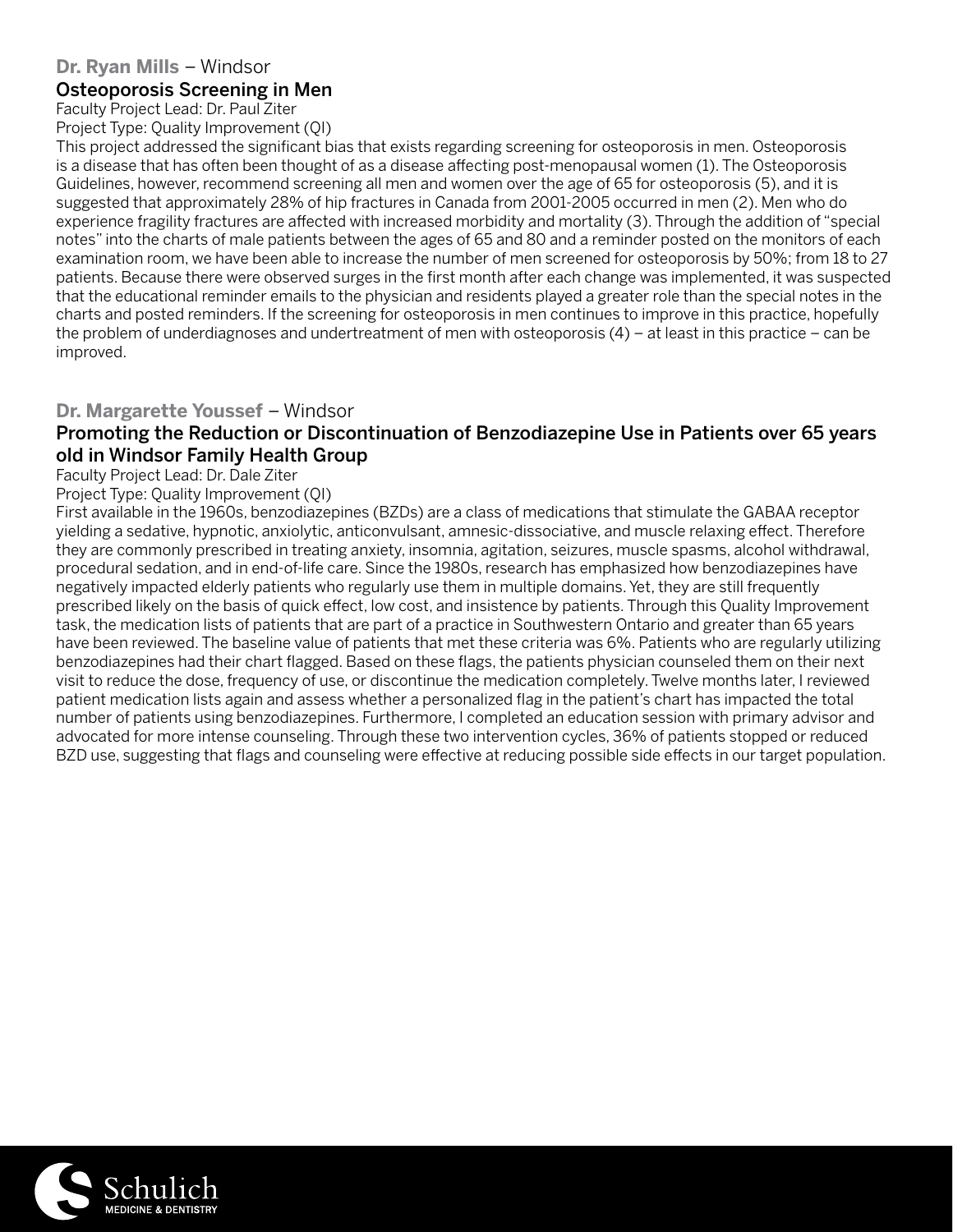# **Session F: Oral Presentations** – **Room 1120, WCPHFM**

| <b>Time</b> | <b>Presenter</b>                                                    | Presentation                                                                                                                                             |
|-------------|---------------------------------------------------------------------|----------------------------------------------------------------------------------------------------------------------------------------------------------|
| 8:00 a.m.   | Registration, coffee, light refreshments - Foyer, 1st Floor, WCPHFM |                                                                                                                                                          |
| 8:30 a.m.   | Dr. Jamie Wickett<br>Dr. Stephen Wetmore                            | Opening remarks                                                                                                                                          |
| 9:00 a.m.   | Session B                                                           |                                                                                                                                                          |
| 10:00 a.m.  | Poster presentations 1-15 / poster judging                          |                                                                                                                                                          |
| 10:30 a.m.  | Session D                                                           |                                                                                                                                                          |
| 11:30 a.m.  | Poster presentations 16-31 / poster judging                         |                                                                                                                                                          |
| 12:00 p.m.  | BBQ lunch / poster judging                                          |                                                                                                                                                          |
| 1:00 p.m.   | Dr. Burgess                                                         | A Standardized Patient program<br>using Ariadne Lab's Serious Illness<br>Conversation Guide to improve<br><b>Advanced Care Planning</b>                  |
| $1:15$ p.m. | Dr. Hizo-Abes                                                       | The impact of palliative care on<br>attitudes toward physician-assisted<br>death in patients with life-limiting<br>illnesses: A prospective cohort study |
| 1:30 p.m.   | Dr. Pawliszyn<br>Dr. Soong                                          | OneHandout: An electronic patient<br>handout system                                                                                                      |
| 1:45 p.m.   | Dr. Sultan                                                          | The Use of Thrombolysis in<br>Pulmonary Embolism:<br>A Retrospective Chart Review                                                                        |
| 2:00 p.m.   | Closing remarks / evaluations / award presentations                 |                                                                                                                                                          |

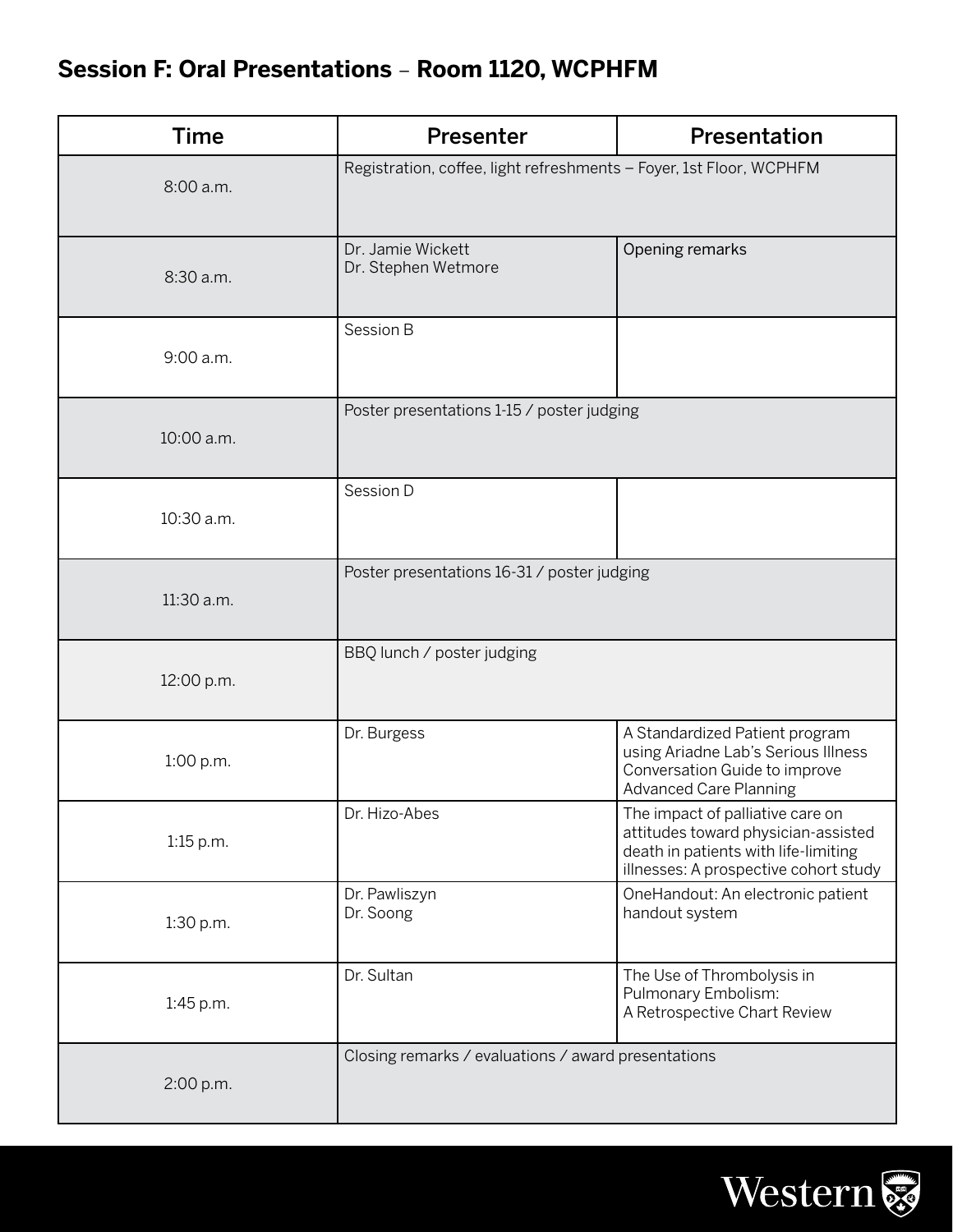#### **Dr. Thomas Burgess** – Palliative Care – London

#### A Standardized Patient program using Ariadne Lab's Serious Illness Conversation Guide to improve Advanced Care Planning

Faculty Project Lead: Dr. Darren Cargill

Project Type: Research: Education

Advanced care planning (ACP) is an important aspect of care for patients that have been diagnosed with a life-limiting illness. For a variety of reasons, ACPs are typically not discussed adequately or in a timely manner. This can result in decision-making that does not reflect the patient's wishes, and can be a source of significant caregiver conflict. Ariadne Labs has developed the Serious Illness Care Program. This program includes the Serious Illness Conversation Guide (SICG) that they have developed to help healthcare providers improve their skills and comfort with ACP conversations by providing a quick, easy-to-use framework for these conversations. To strengthen use of the SICG, we developed a Standardized Patient program that introduces healthcare professionals to the Guide, and provides an opportunity to practice its use.

This short, simple program begins with a short presentation introducing the SICG, and is then followed by opportunities for healthcare professionals to practice its use with Standardized Patients. We developed clinical situations and patient descriptions from those used in the Serious Illness Care Program for use by Standardized Patients. A short de-brief is then held with participants to discuss their comfort with the SICG.

The SICG is currently freely available to all healthcare professionals through Ariadne Labs. We hope our program will augment the tool developed by Ariadne Labs and will help healthcare professionals have meaningful ACP conversations and improve outcomes for patients with life-limiting disease.

#### **Dr. Patricia Hizo-Abes** – Palliative Care, London/Windsor/Sarnia

#### The impact of palliative care on attitudes toward physician-assisted death in patients with life-limiting illnesses: A prospective cohort study

#### Faculty Project Lead: Dr. Gil Schreier

#### Project Type: Original research

Background: On February 6, 2015, The Supreme Court of Canada ruled that competent adults suffering intolerably from a grievous and irremediable medical condition have the right to the assistance of a physician in ending their own lives, an act known as physician-assisted death. This will be legal across Canada on June 6, 2016. Some experts believe legalization is premature in the absence of universally accessible palliative care, advocating that high quality symptom management would decrease the demand for physician-assisted death. However, previous evidence suggests that symptom management does not influence patient desires for hastened death.

Objective: To determine whether patients with palliative care services influences desire for physician-assisted death. Methods: We surveyed three groups of patients with life-limiting diagnoses: one with new referrals to palliative care, surveyed before and after palliative care consultation; one with no palliative care involvement; and one previously and currently managed by a palliative care team. Respondents rated their general and personal attitudes toward physicianassisted death on a five-point Likert scale, at baseline and follow-up approximately two weeks apart.

Results: We surveyed 102 participants, 70 of whom completed both surveys. We found no statistically significant differences in general support for physician-assisted death between groups or within groups between baseline and follow-up. There was also no statistically significant difference in personal desire for physician-assisted death between groups, or within groups between baseline and follow-up.

Conclusion: Involvement with palliative care services does not appear to significantly influence attitudes toward physician-assisted death in patients with life-limiting illnesses.

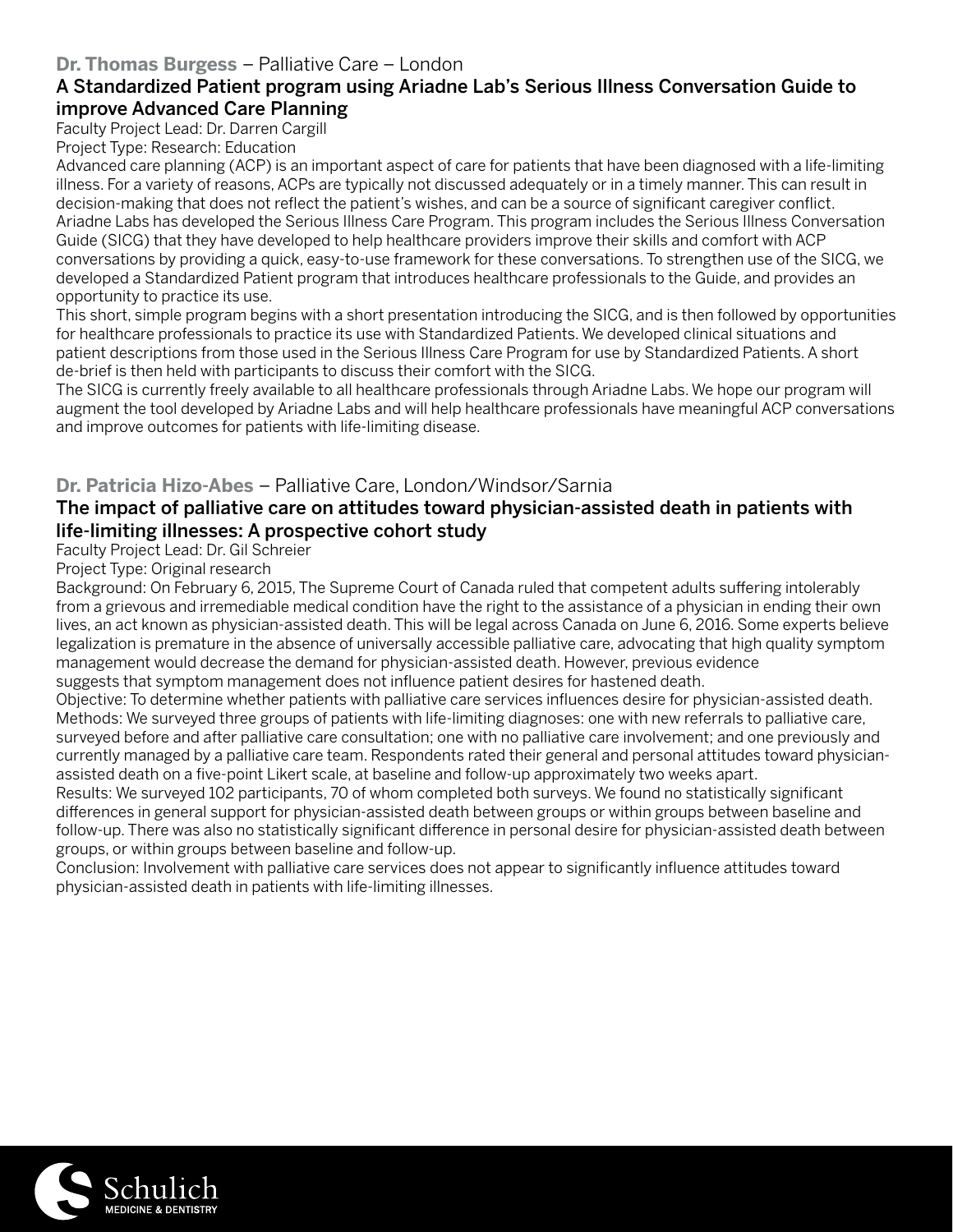#### **Drs. Richard Pawliszyn and Daniel Soong** – Byron Family Medical Centre

#### An electronic patient handout system

Faculty Project Lead: Drs. Sonny Cejic and George Kim

Project Type: Quality Improvement (QI)

Background: Handouts can be useful teaching and informational tools used during patient encounters. With the widespread use of the internet there is increasing high-quality electronic handouts as well as an increased ability to share these with others. Despite these benefits the adoption and incorporation of new technology can be challenging in busy clinical practice.

Methods: A website for collecting, storing, printing and electronically sharing handouts to patients was developed. This was introduced to the staff at the Byron Family Medical Centre in a variety of ways and the uptake and use of this was monitored.

Results: We had a total of 9 providers (45% of available) sign up for the website. Use peaked in the first week with an average of 5 handouts used per day, but settled down to about 1 use per day. An average of 2 providers logged in and use the system each day.

Conclusion: Despite early enthusiasm, use of this new technology settled down to be used by a core group of early adopters who used the technology regularly. Engaging the larger group of providers to use the technology regularly turned out to be more challenging.

#### **Dr. Muhammad Saad Sultan** – Emergency Medicine – London

#### The Use of Thrombolysis in Pulmonary Embolism: A Retrospective Chart Review

Faculty Project Lead: Dr. Amit Shah

Project Type: Retrospective Chart Review

Background: Pulmonary embolism (PE) has significant variability in severity and prognosis, and can be classified into low-risk, submassive, and massive PE. Current guidelines recommend thrombolysis only in the setting of massive PE, defined by a systolic blood pressure of less than 90 mm Hg for at least 15 minutes. However, multiple recent studies suggest that in patients with submassive PE and evidence of cardiopulmonary compromise, thrombolysis improves long-term sequelae. In this study, we aim to identify the incidence of submassive PE with cardiopulmonary compromise, and the usage of thrombolysis in this high-risk group.

Methods: We conducted a retrospective chart review of all patients who presented to the Emergency Department at Victoria Hospital with PE between October 2014 and September 2015.

Results: 100 unique cases of PE were identified. 18% of patients had cardiopulmonary compromise due to their PE, defined as loss of consciousness, desaturation, hypotension, elevated lactate, or heart rate > systolic blood pressure. Only one patient out of 18 received thrombolysis in the Emergency Department. The remaining 17 patients were treated with anticoagulation alone, out of which two patients died within 24 hours.

Conclusions: Our study suggests that thrombolysis is infrequently utilized by emergency physicians in patients with submassive PE and hemodynamic compromise. This may be attributable to lack of support from published guidelines, under-recognition of this group as being high-risk, and unclear risk-benefit profile. Further research and an institutionwide protocol would aid in effective and consistent management of high-risk cases.

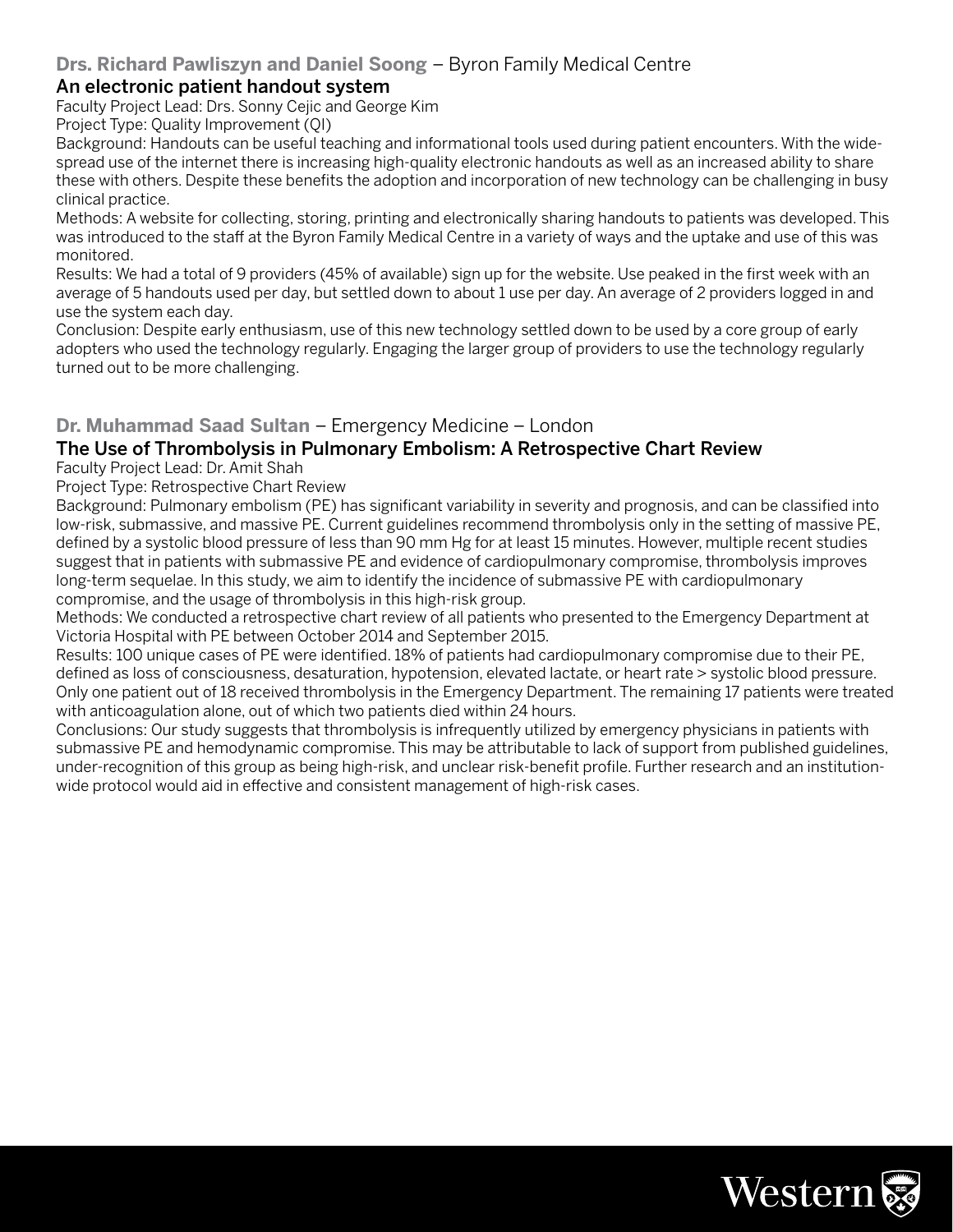# **Poster Presentations** – **Room 1150, WCPHFM**

| Poster         | Presenter                                                           | Presentation                                                                                                                                      |
|----------------|---------------------------------------------------------------------|---------------------------------------------------------------------------------------------------------------------------------------------------|
| 1              | Dr. Adatia                                                          | Quality Assessment of Resident Charting in the Emergency<br>Department: A Pilot Study                                                             |
| $\overline{c}$ | Dr. Al-Azem<br>Dr. Blanchard<br>Dr. Chau<br>Dr. Malo<br>Dr. Stewart | Increasing Tdap Immunization Rates in Adults in Primary care                                                                                      |
| 3              | Dr. Allen<br>Dr. Hammond<br>Dr. Leung                               | Increasing Zostavax Immunization at Southwest Middlesex<br><b>Health Centre</b>                                                                   |
| $\overline{4}$ | Dr. Austin<br>Dr. Mosey                                             | Attempts to Reduce the Cost of Unnecessary Laboratory Testing                                                                                     |
| 5              | Dr. Bali<br>Dr. Rextin<br>Dr. Rubab<br>Dr. Sweiden                  | Interventions to improve Pap smear outcome in BFMC                                                                                                |
| 6              | Dr. Bhattacharyya                                                   | Standardize long-term opioid prescription monitoring                                                                                              |
| 7              | Dr. Bhanji<br>Dr. Wilson                                            | Improvement of Prenatal Care in the Primary Care Setting                                                                                          |
| 8              | Dr. Boyd<br>Dr. Herrera                                             | Advance Care Planning Discussions in the Primary Care Setting                                                                                     |
| 9              | Dr. Chavez-Johnston<br>Dr. Singh                                    | Increasing preventative mammography screening at VFMC                                                                                             |
| 10             | Dr. Chippin<br>Dr. Ross                                             | Implementation of New National Guidelines Regarding<br>Pneumococcal Vaccination in Adult Patients with Asthma - a<br>Community-based Chart Review |
| 11             | Dr. Cosby<br>Dr. Gerson                                             | Palliative Care Assessment in a Rural Community                                                                                                   |
| 12             | Dr. Coulter                                                         | A literature review of non drug approaches for behaviours associated<br>with confusion in hospitalized older adults                               |
| 13             | Dr. Enriquez                                                        | Deprescribing Antipsychotics for BPSD in the LTC Setting                                                                                          |
| 14             | Dr. Fouladi-Nashta<br>Dr. Shewfelt                                  | Expanding Awareness: VFMC After Hours Care                                                                                                        |
| 15             | Dr. Gill                                                            | Effectiveness of integration of the PHQ-2 depression screening tool as<br>"emotional vitals" with routine vitals                                  |

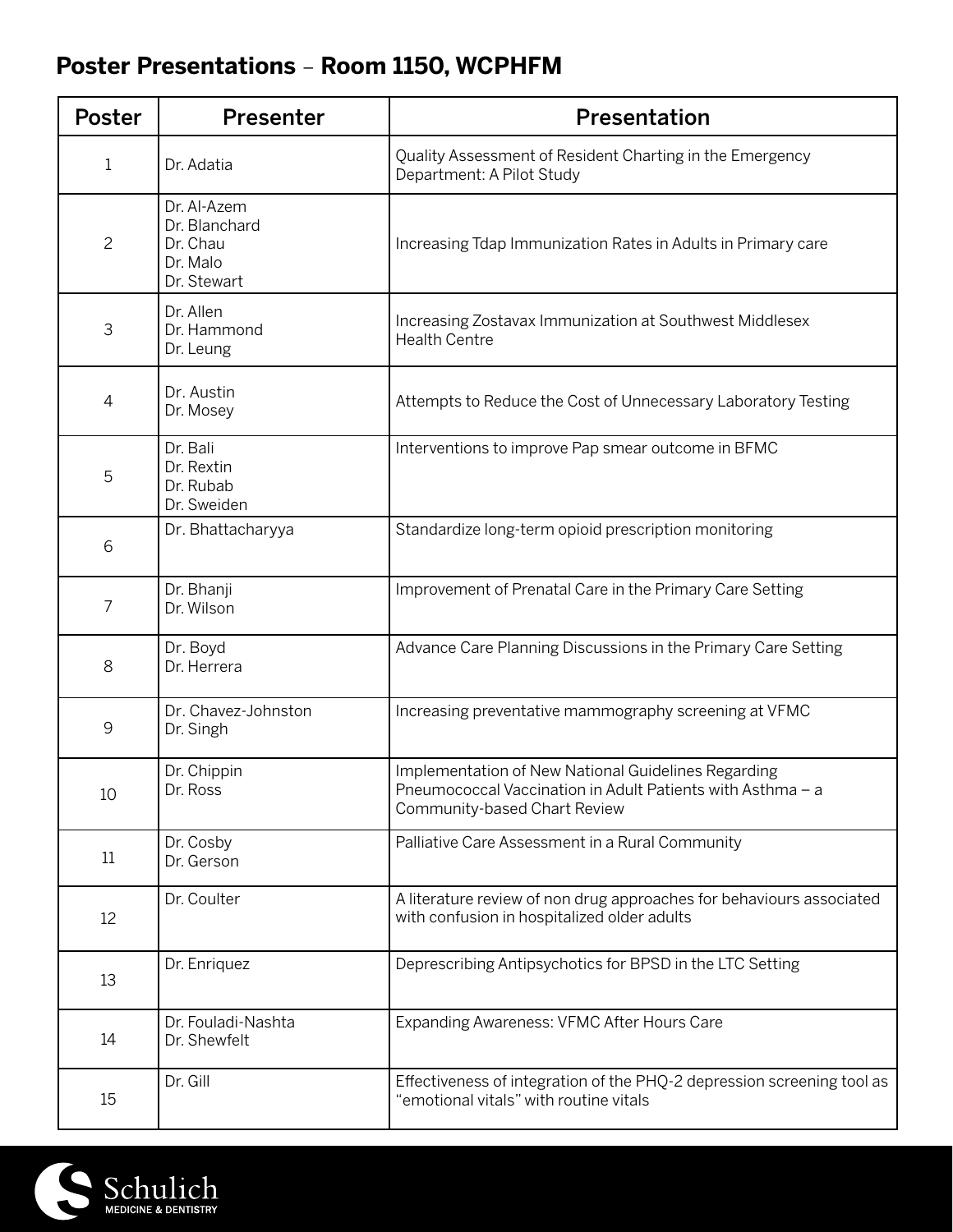| <b>Poster</b> | <b>Presenter</b>                            | <b>Presentation</b>                                                                                                                      |
|---------------|---------------------------------------------|------------------------------------------------------------------------------------------------------------------------------------------|
| 16            | Dr. Huszarik                                | Effect of increased availability of pre-authorized radiological test<br>ordering on CT scan utilization in the emergency department      |
| 17            | Dr. Iqbal<br>Dr. Sacco<br>Dr. Sedykh        | Standardizing Pediatric Fever Discharge Instructions                                                                                     |
| 18            | Dr. Lam<br>Dr. Williams                     | Interventions To Increase Alcohol Use Screening In Primary<br><b>Health Care</b>                                                         |
| 19            | Dr. Lau<br>Dr. Wilhelm                      | Improving the Quality of the Hanover Family Medicine Residency<br>Practice by Improving Patient Understanding and Satisfaction           |
| 20            | Dr. Lee                                     | Improving Use of Screening Baseline ECGs in Diabetic Patients                                                                            |
| 21            | Dr. Lemmex                                  | Tick bite prophylaxis: a review of practice patterns and survey of<br>emergency department physicians in South Western Ontario           |
| 22            | Dr. Maeng<br>Dr. Mahngar                    | Choosing Wisely: The role of screening CBC in an academic practice                                                                       |
| 23            | Dr. Mahmoud<br>Dr. Pererra                  | Improving Consistency and Efficiency of Measuring Patients' Weight,<br>Height and recording Body Mass Index (BMI)                        |
| 24            | Dr. McCuaig                                 | Effect of Exercise on Anxiety in Adolescents suffering from<br>Sport-Related Concussion                                                  |
| 25            | Dr. McCulloch<br>Dr. Ricketts<br>Dr. Pearce | Does Having a Primary Care Provider Influence Non-Urgent<br><b>Emergency Department Visits?</b>                                          |
| 26            | Dr. Nhan                                    | Primary care advanced care plan discussions in advanced COPD                                                                             |
| 27            | Dr. Scott                                   | Shared Goal Setting and Accountability as an Intervention for<br>Frequent Presentation to Primary Care: A Quality Improvement<br>Project |
| 28            | Dr. Spudic                                  | Improving Nursing Home to Emergency Department Transfers                                                                                 |
| 29            | Dr. Taylor                                  | Evaluation of physician experiences and clinical utility of automated<br>drug-drug interaction alerts in primary care                    |
| 30            | Dr. Walus                                   | Does sending a letter to parents increase the influenza vaccination<br>rate of high risk children aged 6 months to 5 years of age?       |
| 31            | Dr. Zajac                                   | Implementing falls screening in annual health exams at the Ilderton<br><b>Medical Clinic</b>                                             |

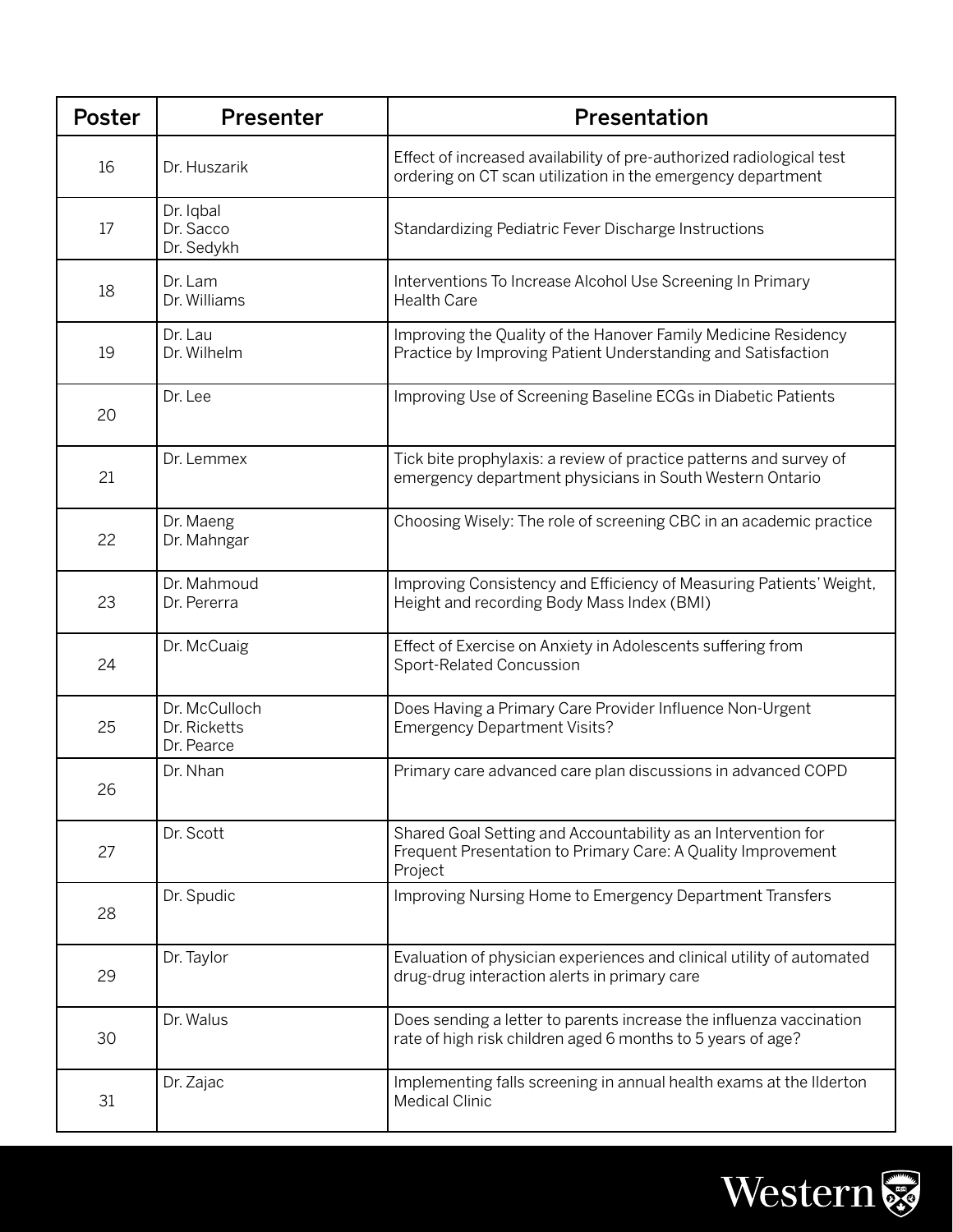#### **Dr. Aleem Adatia** – Victoria Family Medical Centre

#### Quality Assessment of Resident Charting in the Emergency Department: A Pilot Study

Faculty Project Lead: Dr. Daniel Grushka

Project Type: Research

Background: There is a paucity of literature regarding quality improvement in Emergency Department (ED) charting, specifically among residents working in the ED. Completeness of ED documentation is essential for continuity of patient care and flow of information to care providers. It is during residency that good charting practices can be imbibed. Our study seeks to detect deficiencies in documentation of ED encounters by residents and suggest recommendations for improvement.

Methods: Charts were examined from both an academic and a community ED. Data was extracted from charts using an Excel spreadsheet with established fields, based on areas of documentation considered important. The data was qualitatively analyzed to assess adequacy of charting and identify areas of deficiency. Ethics approval was obtained for the study.

Results: A total of 500 charts were reviewed. Most charts were deemed legible (97%). Time of assessment, adequate history and physical examination were documented 100% of the time and a review of vitals signs was charted 69% of the time. Reassessment time with a note was only documented in 57% of charts where reassessment was expected. Also, 22% of charts lacked a record of past medical history, and 36% of charts lacked documentation of the patient's medications being reviewed. Allergies were documented as being reviewed 41% of the time. While discharge instructions were provided 89% of the time, a clear impression and plan was only documented 70% of the time. A communication with the primary care provider was documented 41% of the time when the patient was discharged. Signoff and review by the attending physician was documented 35% and 28% of the time respectively. Discharge diagnosis was present in 91% of charts reviewed.

Conclusions: Clear improvements are necessary in ED resident documentation of reassessments, patient medications and allergies, primary care follow-up, and review by the attending physician. Based on the deficiency in charting practices identified, we can now implement an approach to improve resident documentation skills. Future endeavours will involve creation of a tool that EDs can use to audit their residents' charting practices. Our exercise is an initial step towards efforts in improving charting in ED encounters.

**Drs. Omar Al-Azem, Andre Blanchard, Vivian Chau, Alison Malo and Chad Stewart** – St. Joseph's Family Medical Centre

#### Increasing Tdap Immunization Rates in Adults in Primary care

Faculty Project Lead: Dr. Saadia Hameed

Project Type: Quality Improvement (QI)

Booster doses of tetanus diphtheria (Td) are recommended every 10 years. It is estimated that only 58.5% of Canadian Healthcare Providers (HCPs) routinely offer the tetanus, diphtheria, and acellular pertussis vaccine (Tdap) to their adult patients (5). Some of the key barriers to compliance are thought to be workload/time required to deliver the vaccine and lack of patient awareness/education. Consequently, we took a closer look at a population of patients that were not up-to-date with their Tdap immunizations to see if there is room for improvement. More specifically, our goal was to see a 20% increase in the vaccination rate of 50 selected patients who were not up-to-date on their Tdap within 2 months. We identified 10 patients from each team at SJFMC that fit the criteria and sent out letters with information on the Tdap vaccination and recommended they receive it. We conducted two 1-month PDSA cycles. Since we did not meet our goal on the first cycle, we modified our approach by conducting phone calls discussing the same information. In the first PDSA cycle, we received an 18% response rate and in the second PDSA cycle, we received a 15% response rate. Although neither individual cycle met our goal of 20%, our overall percentage of patients that received the Tdap vaccine due to our notice was 30%. Ultimately, we concluded that it is likely impractical on a large scale to use letters/ phone calls for the sole purpose of increasing Tdap immunization rates.

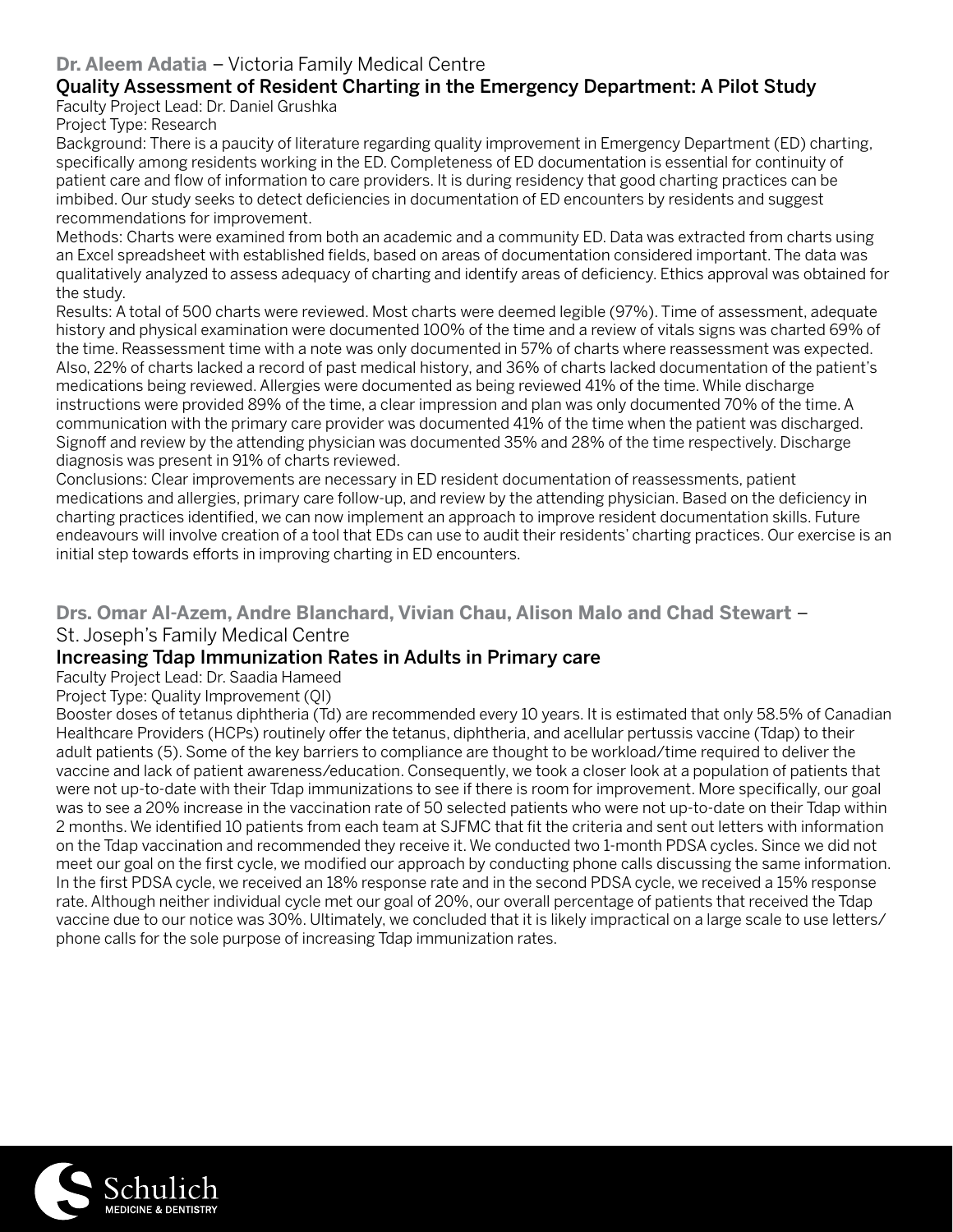#### **Drs. Elizabeth Allen, Paul Hammond and Martin Leung** – Southwest Middlesex Health Centre Increasing Zostavax Immunization at Southwest Middlesex Health Centre

Faculty Project Lead: Dr. Julie Copeland

Project Type: Quality Improvement (QI)

It is recommended in Canada that all patients older than 60 be vaccinated with Zostavax. An audit on March 5, 2015 revealed that 5% of eligible patients were vaccinated for Zostavax at our clinic. We attempted to improve the vaccine rate for Zostavax in patients older than 60 at Southwest Middlesex Health Centre (SWMHC) through a continuous quality improvement model. Interventions included adding a stem to prompt discussion about the vaccine in the periodic health exam, as well as presentation on current guidelines to centre staff. We observed an increase in the vaccination rate from 6.01% to 6.31% after our cycles, without a perceived lengthening of time spent on periodic health exams. We did fall short of our goal of 10% vaccination rate, however our final uptake rate in June 2015 was similar to that seen in large Canadian population studies.

#### **Drs. Stephanie Austin and Garrett Mosey** – Ilderton

#### Attempts to Reduce the Cost of Unnecessary Laboratory Testing

Faculty Project Lead: Drs. Michael Craig and Jessica Howard

Project Type: Quality Improvement (QI)

Objective: Implement a quality improvement (QI) project targeted at reducing the burden of unnecessary laboratory testing in an academic family medicine clinic.

Study Design: The QI project took place over 8 weeks at the Middlesex Centre Regional Medicine Clinic in the winter of 2016. Interventions were targeted at reducing unnecessary laboratory tests at periodic health exam visits. The interventions included posting of laboratory costs at workstations and an in-service educational presentation on the merit of selective screening. A comparison was made between the burden of lab tests ordered at periodic health visits both pre and post-intervention. We also examined the rate of ordering of TSH, ferritin, vitamin B12, HbA1C, and cholesterol per client encounter pre and post project.

Results: The QI initiatives were able to demonstrate a decrease in lab tests ordered at the time of the periodic health exam from 8.05 tests per visit to 7.54 tests per visit (-6.34%). This did not translate to a decrease in total laboratory exams over the QI project period. The rate of TSH, and ferritin orders climbed slightly post-intervention. The rate of cholesterol orders decreased, and the rate of HbA1C and B12 were unchanged.

Conclusion: Targeted interventions aimed at reducing the burden of unnecessary lab tests at the time of periodic health exams can effect change. It remains unclear whether targeted interventions can reduce the overall burden of lab tests in a family medicine clinic. Educating residents about unnecessary lab testing and associated costs, remains an important yet under-recognized area of study.

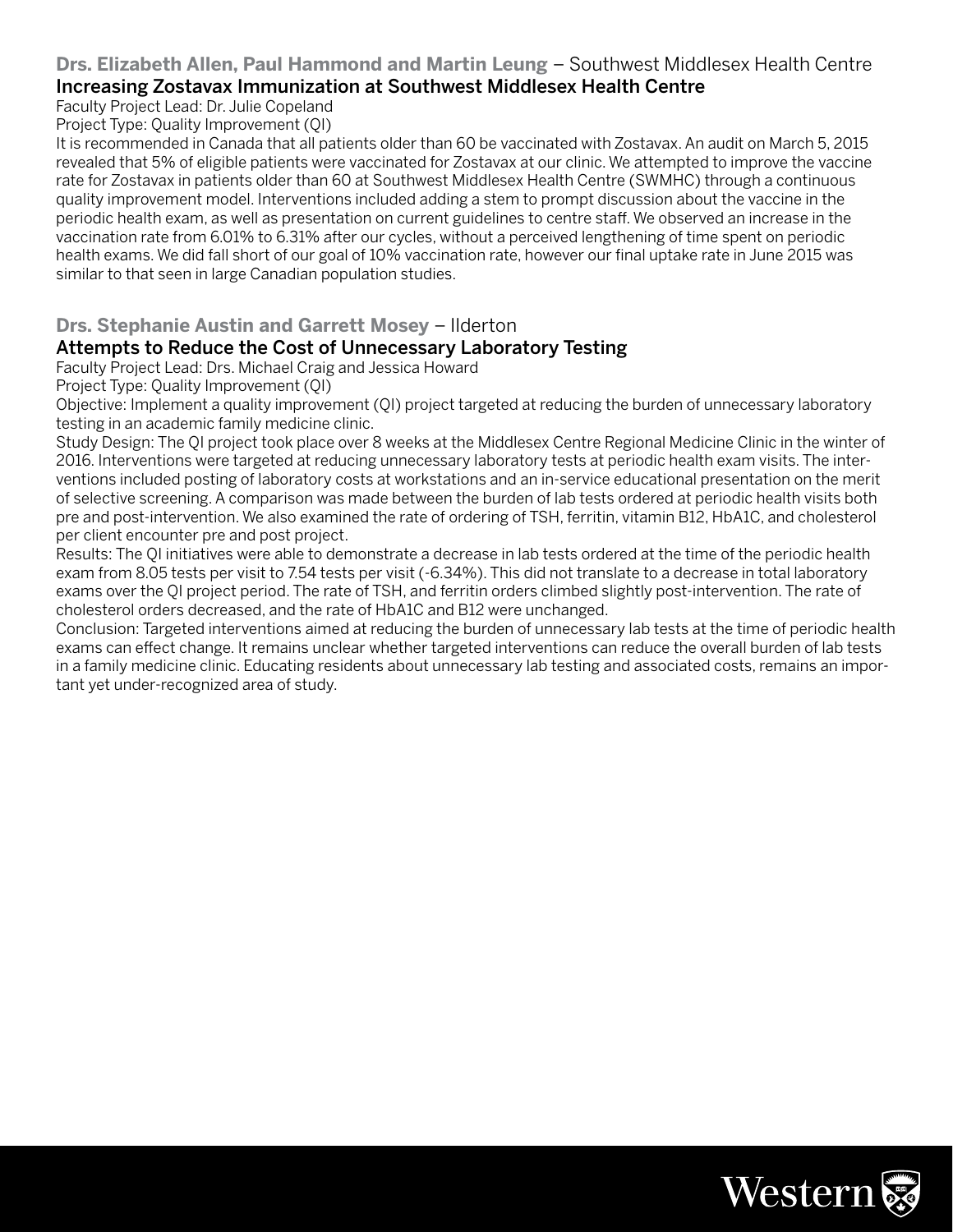#### **Drs. Jagpreet Bali, Gulrukh Rextin, Faria Rubab and Maher Sweiden** – Byron Family Medical Centre

#### Interventions to improve Pap smear outcome in BFMC

Faculty Project Lead: Dr. Scott McKay

Project Type: Quality Improvement (QI)

Appropriate screening may reduce the mortality and morbidity of cervical cancer. However effective implementation strategies are warranted if the full benefit of screening are to be realized.

We conducted literature review and we examined our current rate in Byron which was around 44% which is much less than the the targets or goal numbers in Ontario which is around 80%.

As a conclusion we decided as a group to implement the most effective strategies from our point of view which are 1: patient reminder through customized call

2: provider counselling/initiation of pap smear screening and see the intervention over a period of 3 months in 2 PDSA cycles.

Our primary outcome is an improvement in pap smear booking appointments.

#### **Dr. Siddhartha Bhattacharyya** – Byron Family Medical Centre

#### Standardize long-term opioid prescription monitoring

Faculty Project Lead: Dr. John Jordan

Project Type: Quality Improvement (QI)

Long-term treatment of chronic non-cancer pain with opioids is fraught with challenges in appropriately managing dosing, efficacy, and discontinuation. Emerging guidelines suggest that opioids have limited evidence in the treatment of most chronic non-cancer pain syndromes and should be avoided or used at the lowest possible dose for the shortest possible time. There are no clear guidelines on how to use opioid contracts, whether they are indicated for certain medications, patients or for certain duration of treatment. We identified patients within one provider's roster who are on long-term opioid therapy and aimed to identify current patterns in prescription and monitoring to develop a clinic consensus to managing this challenging patient population. Through notifications in the EMR, we flagged patients who were on inappropriate doses of opioids, those who should be on opioid contracts and those who are due for urine drug testing. Repeat chart review revealed improvements in opioid contract use, minimal improvement in urine drug screening and overall improvement in safe opioid dosing, although the study was not long enough to improve dosing to meet new stringent opioid guidelines.

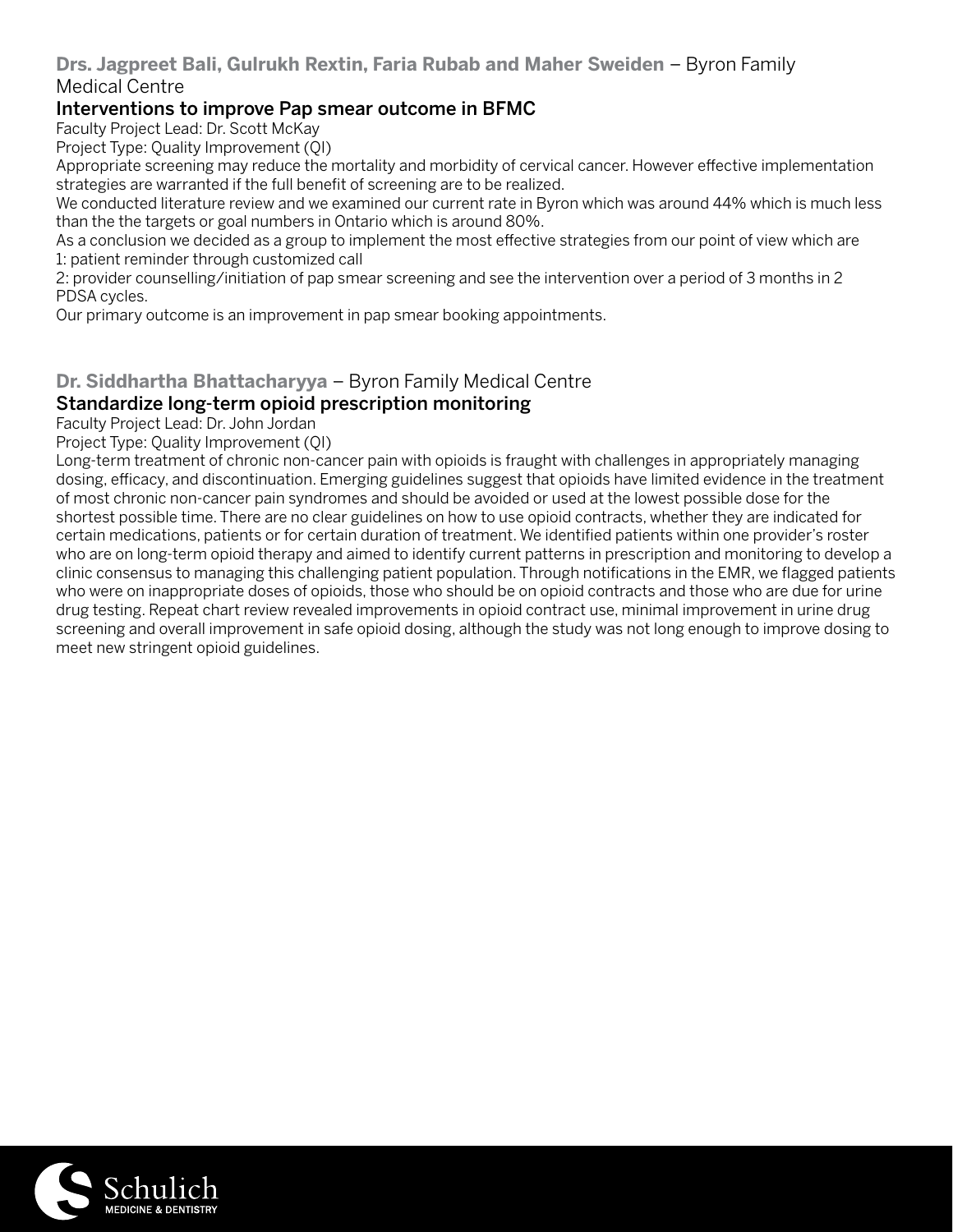#### **Drs. Tania Bhanji and Emily Wilson** – Ilderton

#### Improvement of Prenatal Care in the Primary Care Setting

Faculty Project Lead: Drs. Jessica Howard and Darren Van Dam

Project Type: Quality Improvement (QI)

Provision of prenatal care in the primary care setting is a core competency for all family physicians. Unfortunately, the proportion of family physicians providing obstetric care has steadily declined in the last decade from 20% in 1997 to 11.1% in 2007. In an attempt to improve the quality of prenatal care visits and facilitate prenatal visits for medical students and residents, we effected a quality improvement project. Our goal was to improve and facilitate prenatal care visits through the creation of a point of care tool that had pre-checked investigations to be completed during the initial prenatal visit. Our data showed that errors of omission diminished from 75% to 0% with our interventions. Furthermore, all visits adhered to our point of care template. Although prenatal care investigations were more appropriately ordered and care was standardized through our interventions, our study cannot conclude that this necessarily led to improvement in prenatal care outcomes or patient/physician satisfaction. Future studies could include surveys for both healthcare providers and patients to assess satisfaction with our interventions. Nonetheless, this study highlights how even a small intervention can have a large impact on a patient population, and hopefully through facilitating the care of prenatal patients, both medical students and residents will be more likely to provide patients with comprehensive care in their future practice.

#### **Drs. Brendan Boyd and Christine Herrera** – Mount Brydges Advance Care Planning Discussions in the Primary Care Setting

Faculty Project Lead: Drs. Julie Copeland and Lauren Kopechanski

Project Type: Quality Improvement (QI)

Although the importance of advanced care planning (ACP) is recognized by both physicians and patients alike, conversation surrounding the topic is not consistently broached in primary care settings. Numerous barriers to these discussions have been identified, relating to both the providers as well as the health care system. Some of these include: lack of skills, difficulty with timing of conversation, and limited resources. With the advent of EMR, opportunities are available to remind physicians to consider ACP. This projects aims to improve the rate of ACP discussion during annual health exams for patients over 65 years old in a regional family medicine clinic, which also serves as a Western University family medicine teaching site. Changes were made to existing annual health exam forms, adding a reminder for physicians to broach the topic of ACP. In addition, an information session was completed to increase physician comfort and knowledge related to ACP discussions. After executing these interventions, the completion rate of ACP discussions during annual health exams for patients over 65 years old, increased from a baseline of 0.54% to 62%. In addition, physician comfort level either remained constant or increased after the information session. Differing rates of ACP discussion were found between staff (0%) and residents (100%). Barriers to ACP discussion were likely related to time constraints, and lack of financial incentive. The results of the project are quite promising; however, further research is needed to find more creative ways to encourage physicians to complete these crucial conversations.

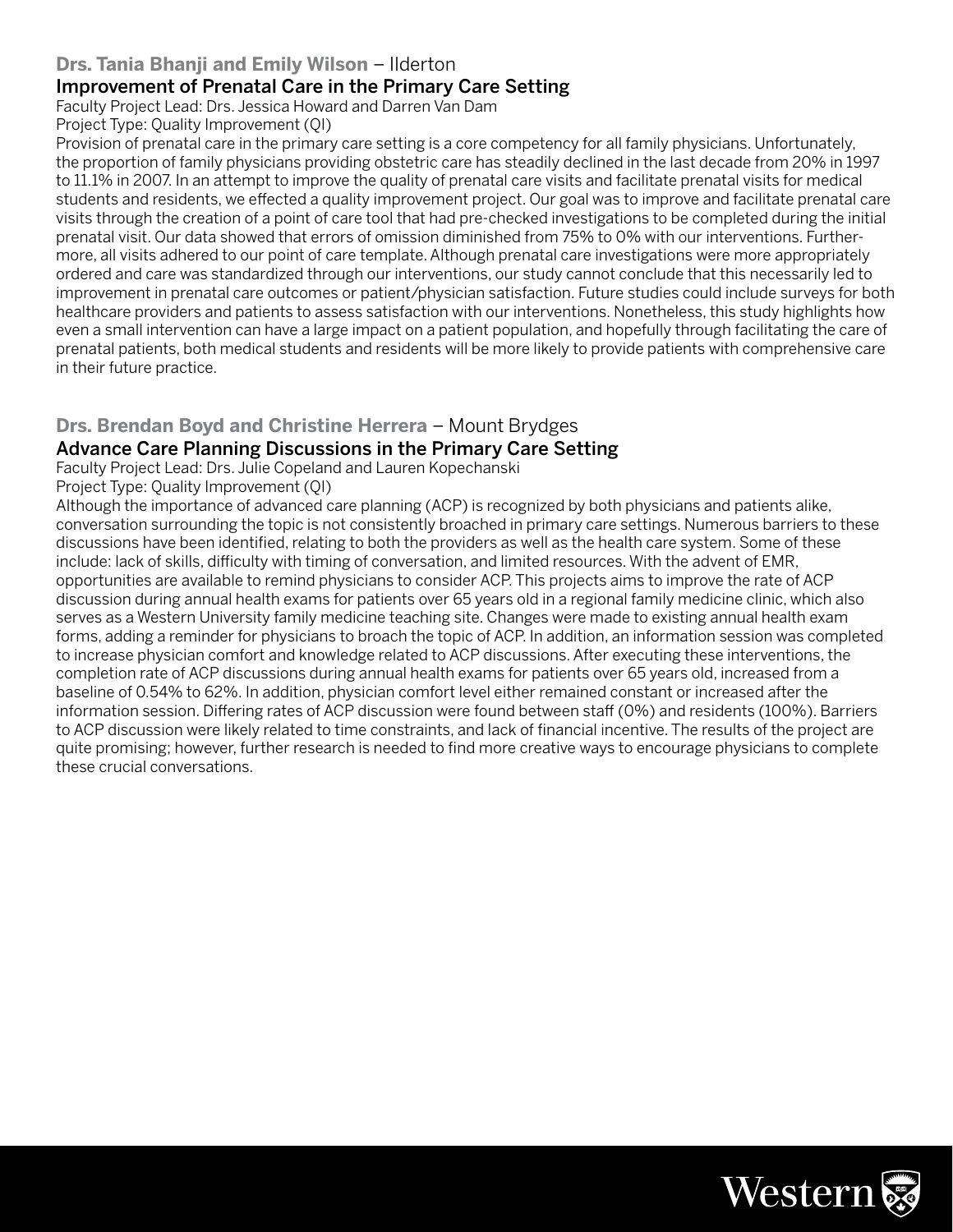## **Drs. Noemi Chavez-Johnston and Cameila Singh** – Victoria Family Medical Centre

#### Increasing preventative mammography screening at VFMC

Faculty Project Lead: Dr. Jo-Anne Hammond

Project Type: Quality Improvement (QI)

Background: In Ontario, the preventative care target is to screen 75% of eligible women for breast cancer using mammography. This is to facilitate early detection of breast cancer. At VFMC, only 62% of eligible women had completed their screening mammogram for 2013-2014. This CQI project aimed to increase the percentage of women screened to 75%.

Methods: A CQI project was designed and three PDSA cycles were conducted. In the first cycle eligible women were contacted via telephone and reminded to schedule a mammogram. In the second PDSA cycle women eligible for screening were sent letters with requisitions for mammogram attached. In the third PDSA cycle physicians were asked to accompany their recommendation for screening mammograms with pre-printed mammography requisitions that were placed in examination rooms.

Results: The telephone reminders did not increase the number of women who scheduled a mammogram. The letters with requisitions for mammogram attached increased the percentage of women screened by 1%. A physician recommendation accompanied by the dispensing of pre-printed mammography requisitions did not result in an increase in the number of women screened at VFMC.

Interpretation: None of the methods tested were shown to significantly increase the rate of breast cancer screening rate using mammograms. This indicates that the factors that affect breast cancer screening are likely complex and require further trials to produce a method that works for both women and physicians.

#### **Drs. Sam Chippin and Bradley Ross** – Strathroy FHO

#### Implementation of New National Guidelines Regarding Pneumococcal Vaccination in Adult Patients with Asthma – a Community-based Chart Review

Faculty Project Lead: Drs. John Marcou and Philip Vandewalle

Project Type: Retrospective Chart Review

Objective: To assess the awareness and implementation of new guidelines regarding pneumococcal vaccination in adult patients with asthma at a family medicine teaching site in Strathroy, ON.

Design: Retrospective chart review

Setting: Canada

Participants: Rostered patients meeting the National Advisory Committee on Immunization (NACI) criteria for Polysaccharide pneumococcal immunization under existing recommendations (N = 692) and Asthmatic patients  $(N = 736)$  between the ages of 18 and 65.

Intervention: Immunization with polysaccharide pneumococcal for individuals identified as at risk by the NACI. Main outcome measure: Immunization against pneumococcus in asthmatics under the new NACI recommendations Results: Approximately 17% (16/91) of Asthmatics were immunized with polysaccharide pneumococcal vaccine prior to the updated guidelines and 17% (17/99) were immunized in the year following the updated recommendation. A slightly higher percentage 18.5% (111/601) and 17.3% (110/637) were immunized under the existing guidelines in the first and second year studied.

Conclusion: At the one community teaching family medicine clinic studied, there has been immunization of adults with asthma at a similar rate to those recommended to be immunized under past guidelines. However, the overall rate of pneumococcal immunization in adults for whom it is indicated remains low.

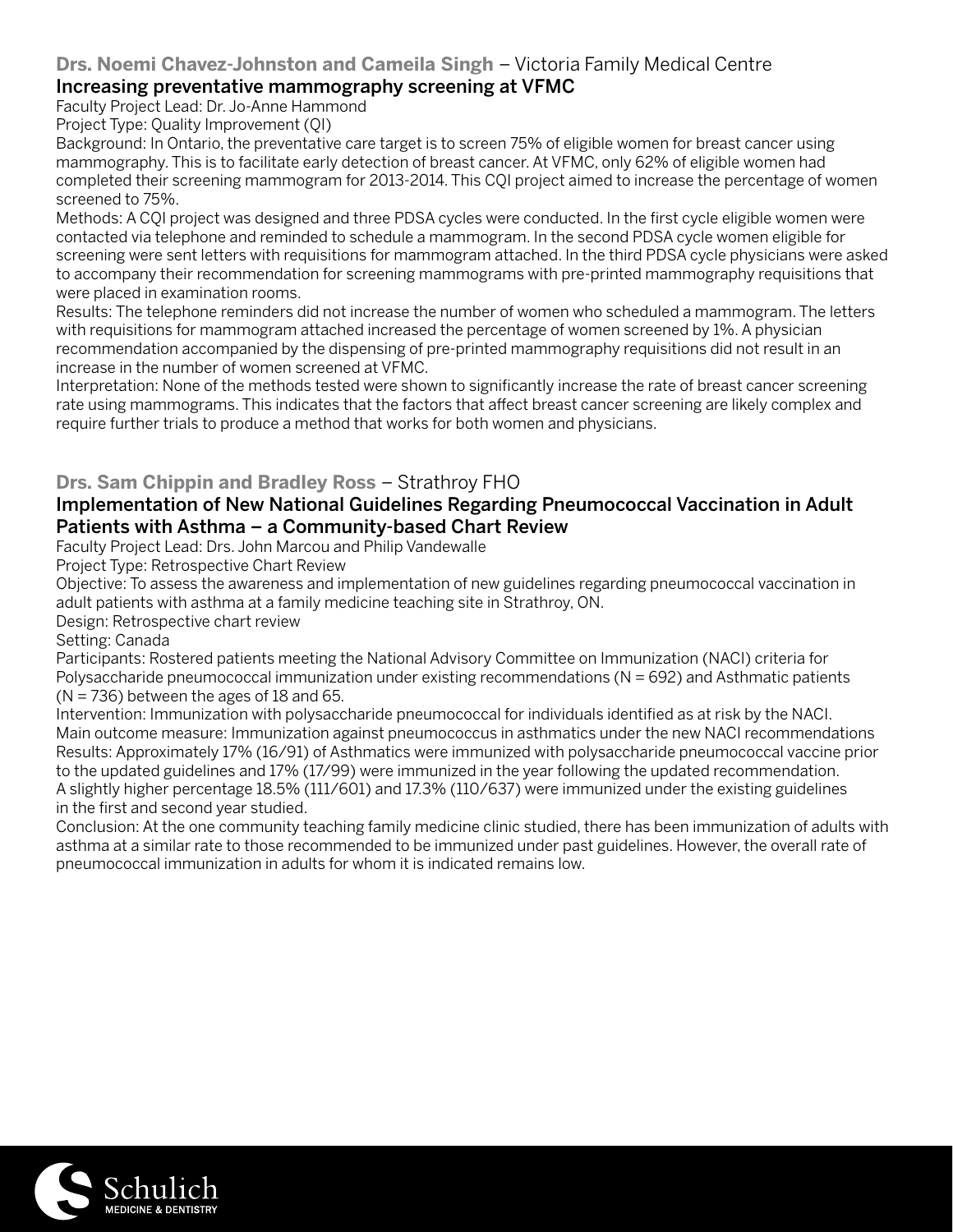#### **Drs. Jonathan Cosby and Bridgette Gerson** – Petrolia

#### Palliative Care Assessment in a Rural Community

Faculty Project Lead: Dr. Firas Al-Dhaher

Project Type: Quality Improvement (QI)

With the aging population, there has been identified a growing need to approach advance care planning from a primary care perspective. At times these questions can be difficult and raise hidden issues within a family. Approaching these issues before a crisis situation however, is ideal for both families and care providers.

Four family medicine practice rosters are to be reviewed using the Accuro system as a mining source for information. All totaled, this accounts for approximately 7,200 patients. Patients with severe COPD will be identified based on most recent FEV1 values from spirometry.

Identified patients will then be reviewed for immunization status and optimization of treatment and advanced care planning status. By starting with a small group size we will plan to have discussions with team and family to organize care or see how they are coping. An advanced care form (ACF) will also be created for the EMR to be used for these discussions and a copy could be given to the patient to carry with them or to give to their family.

#### **Dr. Corinne Coulter** – Care of the Elderly

#### A literature review of non drug approaches for behaviours associated with confusion in hospitalized older adults

Faculty Project Lead: Dr. Monidipa Dasgupta

Project Type: Literature Review

More than 40% of hospitalized older adults experience disorders causing confusion. This is associated with increased length of stay, cost, institutionalization and death. Non drug approaches are recommended as first line therapy for these behaviours however there is little guidance on how to apply these in acute care. Medications are often used as an alternative despite variable effectiveness and significant side effects. The purpose of this literature review is to summarize various non drug approaches for behaviours in dementia and delerium in acute care based on the unmet needs model in dementia.

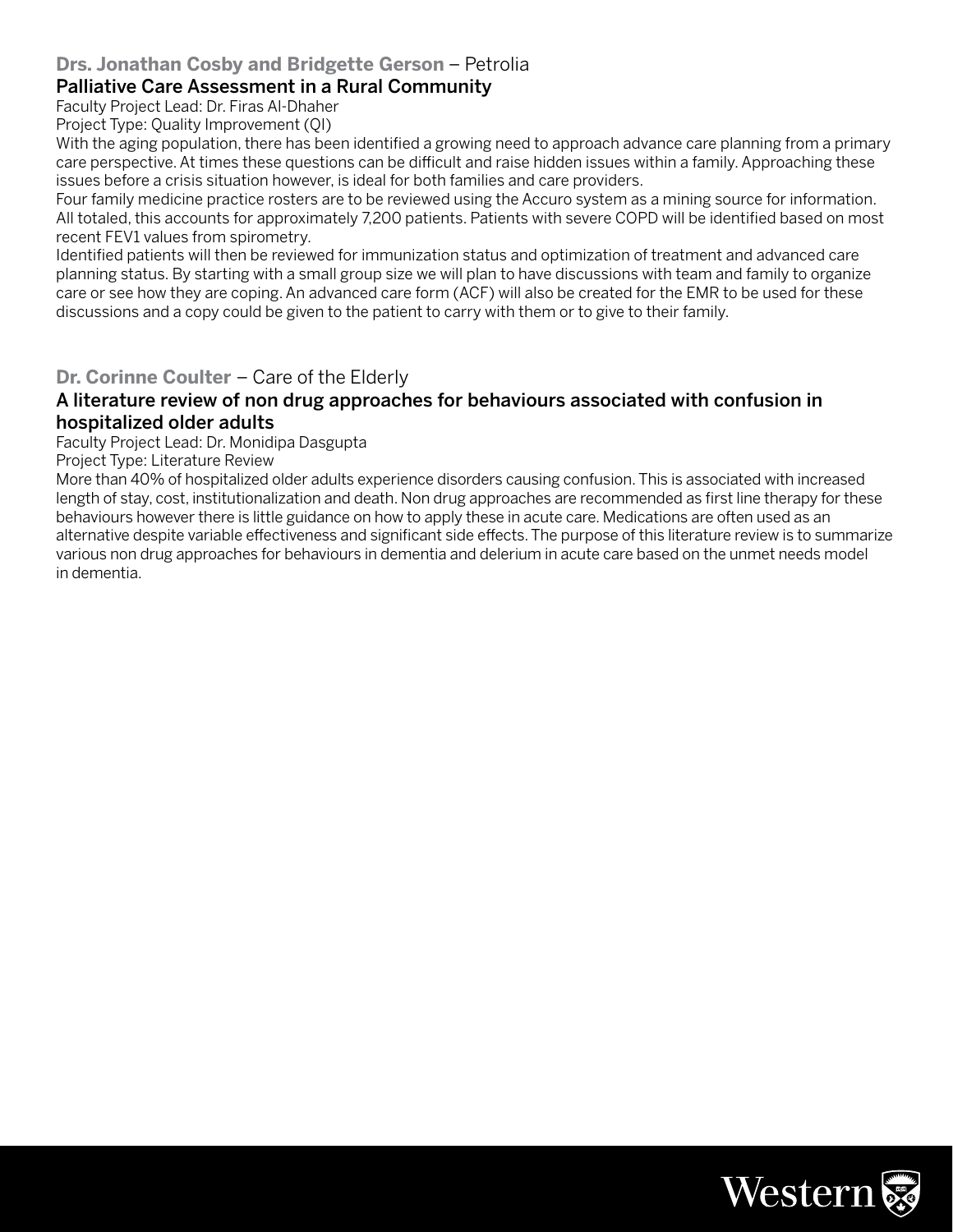#### **Dr. Karen Enriquez** – Care of the Elderly, London

#### Deprescribing Antipsychotics for BPSD in the LTC Setting

Faculty Project Lead: Dr. Scott McKay

Project Type: (Research or QI): Quality Improvement (QI)

The use of antipsychotics in the setting of Behavioral and Psychological Symptoms of Dementia (BPSD) can be effective in controlling aggressive symptoms that pose a risk of harm to the patient and to others. However, the use of antipsychotics is also associated with an increased mortality risk. This is why the use of antipsychotics is one of the quality improvement scores for Long-Term Care (LTC) homes. This project was aimed at reviewing the use of antipsychotics for BPSD in a Southwestern Ontario LTC facility.

#### **Drs. Negar Fouladi-Nashta and Devon Shewfelt** – Victoria Family Medical Centre Expanding Awareness: VFMC After Hours Care

## Faculty Project Lead: Dr. Daniel Grushka

Project Type: Quality Improvement (QI)

Background: As we know many patients who have family doctors are still seen in walk-in clinics or Emergency Departments with long waiting hours. A substantial number of these patients are self-referrals who do not need hospital emergency care however, do not have access to their own primary physicians. We believe that many factors such as patients' occupation, chronic disease, availability of family doctors, patient-physician relationship, difficult access to in-hours care, and last but not least patients' awareness of after-hour clinics are contributing to this problem. Method: Through a convenience sample of patients at VFMC we collected questionnaires assessing their awareness of after-hour clinics as a baseline, and after each PDSA cycle. PDSA cycle 1 consisted of 4 weeks with posters advertising our AHC in both waiting room and exam rooms. PDSA cycle 2 continued over 4 weeks with posters but included an available handout for patients to take home.

Results: Patients' awareness of AHC increased from 32.9% to 60.5% after having posters up for 4 weeks. PDSA2 further increased patient awareness to 72.5%.

Conclusion: Lack of awareness of AHCs is an important contributing factors to unnecessary visits to walk-in clinics and Emergency Departments. Exposing patients to information about AHC by simple methods can make significant improvement in their awareness and hopefully use of AHC services, and thus patient satisfaction.

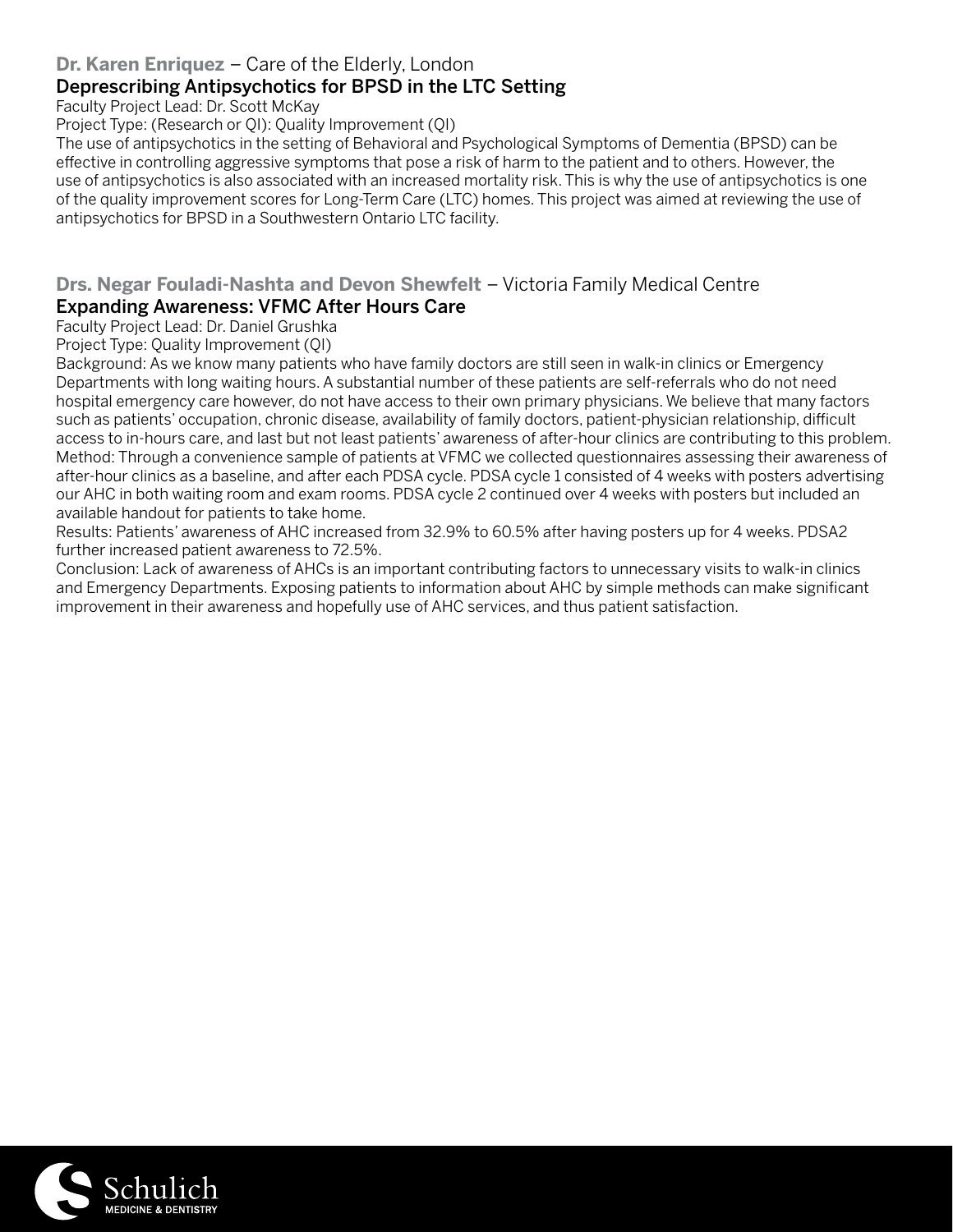#### **Dr. J. Gill** – St. Joseph's Family Medical Centre

#### Effectiveness of integration of the PHQ-2 depression screening tool as "emotional vitals" with routine vitals

Faculty Project Lead: Dr. Saadia Hameed

Project Type: Quality Improvement (QI)

Background: Depression is projected to become the leading cause of disability and the second leading contributor to the global burden of disease by 2020. Major depression is a treatable cause of pain, suffering, disability and death, yet primary care clinicians detect major depression in less than one-half of their patients with major depression. Objective: To increase the rate of depression screening in a primary care setting.

Methods: A new template was designed that integrated the PHQ-2 depression screening questions as "emotional vitals" as part of the routine vitals template that is available during all patient encounters. All team members integrated this new template in their future clinical encounters and were aware to address the questions in pertinent patients going forward.

Results: The rate of depression screening after implementation of the intervention increased from a baseline rate of 30% (n=30) to 40% (n=30).

Conclusion: Integrating the PHQ-2 depression screening questions as "emotional vitals" on the routine vitals template was effective in increasing the rate of depression screening in the primary care setting.

#### **Dr. Katrina Huszarik** – Emergency Medicine – Regional program

#### Effect of increased availability of pre-authorized radiological test ordering on CT scan utilization in the emergency department

Faculty Project Lead: Dr. Adam Dukelow

Project Type: Retrospective chart review

Computed tomography (CT) scan utilization has increased over the past 25 years which has sparked concern for potential overuse leading to unnecessary radiation exposure for patients. In order to improve workflow through the Emergency Department (ED) at our institution, an existing pre-authorization policy allows emergency physicians to order CT scans directly without the need for radiologist approval. This policy was recently extended in September 2015 to allow pre-authorized ordering during weekday evening hours. The objective of our study was to evaluate the impact this intervention has on CT scan utilization and patient flow through the ED. We compared monthly CT scan utilization rates and patient length of stay parameters in the pre-intervention period from October 2014 to February 2015, to the post-intervention period from October 2015 to February 2016. We found a significant increase in average monthly CT scan utilization from 12.46% ffl 0.54% to 15.68% ffl 2.05% (mean ffl SD) in the post- compared to the pre-intervention group overall (p<0.001). Specifically, there was a significant increase in utilization during daytime (p=0.021), evening (p=0.013) and overnight (p=0.010) hours. We conclude that although overall CT scan utilization in the ED increased during the study period, this was not likely due to extended pre-authorized CT scan ordering hours in the evening. Further investigation is needed to determine the factors that have contributed to increased CT scan utilization and if there has been any improvement in patient outcomes as a result.

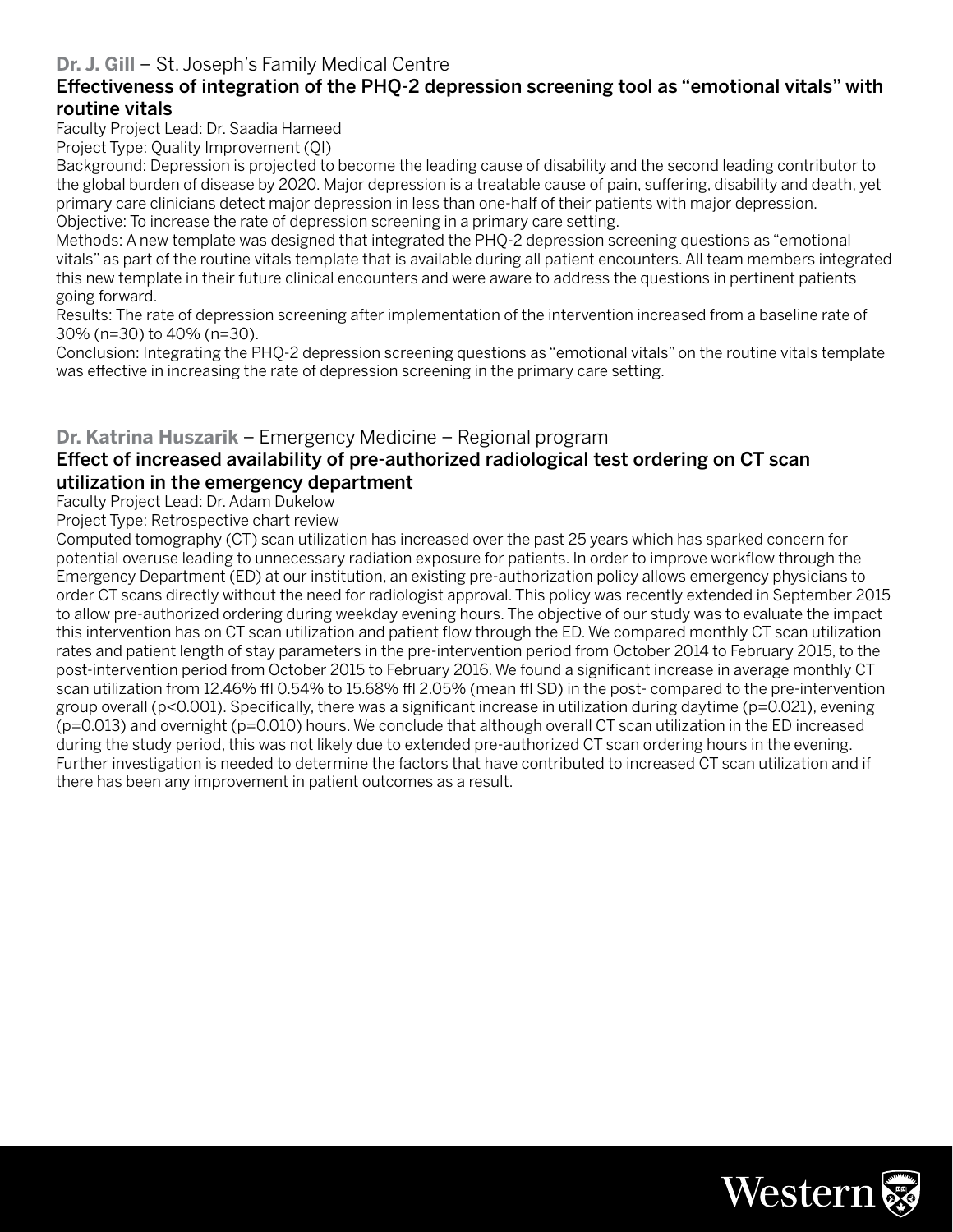#### **Drs. Umair Iqbal, Raffaele Sacco and Olena Sedykh** – Byron Family Medical Centre Standardizing Pediatric Fever Discharge Instructions

Faculty Project Lead: Dr. S. Cejic

Project Type: Quality Improvement (QI)

Febrile illnesses account for a large percentage of pediatric presentations to the family doctor's office. In addition to other system-specific symptoms, patients commonly present with either a subjective history of fever, or are objectively febrile during the clinical examination. The mainstay of therapy for these illnesses include rest, hydration and fever management. Lack of understanding of the diagnosis, disease process and management goals of these patients produces a major course of confusion among caregivers. These misunderstandings of discharge instructions can lead to unnecessary return visits and health disparities amongst demographics. The Canadian Pediatric Society identifies several key educational components of fever management that should be discussed with caregivers during discharge planning. This quality improvement project sought to increase the discussion of these three components (outcome measure) by 50% in 16 weeks. Documentation of these criteria was used as an indirect measurement of their discussion. Four PDSA cycles produced the change ideas of physician education, physician prompting, time management and standardization. By the conclusion of the project, the production of a fever handout during the final PDSA cycle produced a 20% increase in the outcome measure. Despite not reaching our target, we believe that given further PDSA cycles aimed at increasing provider uptake of this handout, the outcome measure would continue to increase.

#### **Drs. Lincoln Lam and Nicholas Williams** – Southwest Middlesex Health Centre, Mt. Brydges Interventions To Increase Alcohol Use Screening In Primary Health Care

Faculty Project Lead: Dr. Kyle Carter

Project Type: Quality Improvement (QI)

Screening and documentation of alcohol use in primary care is typically found in only about 20% of patient electronic medical records (EMRs). This is despite the significant economic and direct health care costs of alcohol abuse that is almost on par with that of tobacco. A random two-week audit of annual health exams at the Southwest Middlesex Health Centre showed a baseline alcohol screening rate of 24%. We aimed for an improvement of alcohol screening by staff physicians, residents, and medical students through a continuous quality improvement model. Our interventions included an oral presentation, placing Canada's low-risk alcohol consumption guidelines posters in clinic offices, and a message through the clinic EMR regarding the importance of alcohol screening. We observed an initial increase in our screening rates to 41.7%, but then subsequent declines to 22.2% and 8.3% after each Plan, Do, Study, Act cycle. Although we fell short of our goal, our project suggests that much more is needed in future directions to encourage screening for alcohol use among physicians. Instead of focusing on screening itself, we may have had more success by educating around the interventions available for alcohol dependence.

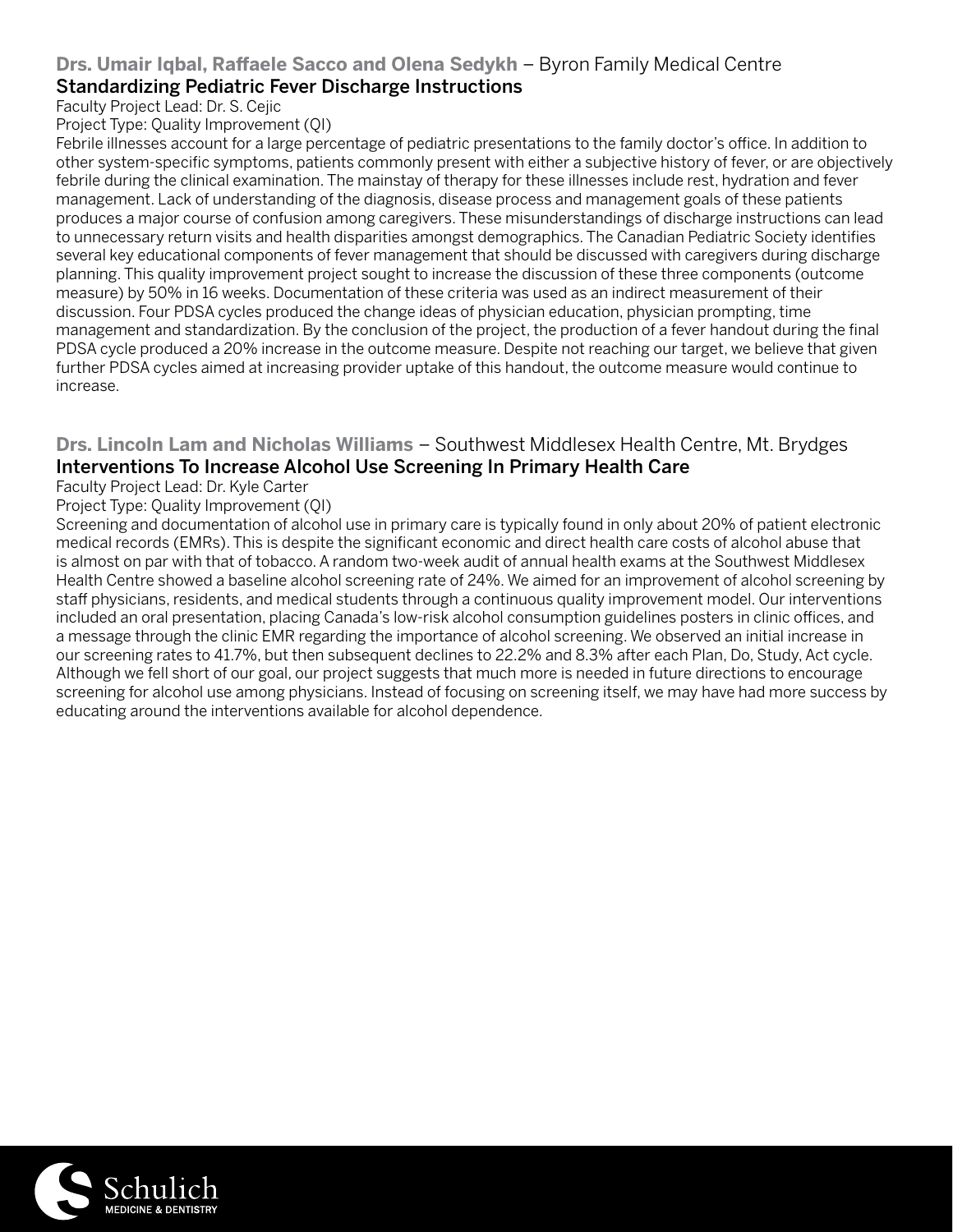#### **Drs. Justin Lau and Amanda Wilhelm** – Hanover

#### Improving the Quality of the Hanover Family Medicine Residency Practice by Improving Patient Understanding and Satisfaction

Faculty Project Lead: Dr. Rochelle Dworkin

Project Type: Quality Improvement (QI)

Background: The Hanover Resident Practice has existed for six years. To enhance their training, residents are given the responsibility of running a small practice under the supervision of staff physicians. Due to annual resident turnover, there is the perception of patient dissatisfaction as there is poor understanding regarding the setup of the practice. The objective of this study is to develop resident identifiers to enable patient understanding of the practice. Methods: Over a six-week period, patients of the residency practice were surveyed using a 5 point numerical scale to assess their level of understanding, of the practice, their satisfaction with the care they receive, and their overall

satisfaction with being in the resident's practice. This was again completed in two subsequent cycles, following picture identification of the residents in the waiting room, as well as a descriptive letter to patients explaining the nature of the practice.

Results: Over the course of three cycles, 65 surveys were collected, and 62 (95.3%) patients could correctly identify their team and resident physician. Mean patient satisfaction was 4.41 on a 5 point scale; understanding of the resident practice was 3.70, and overall perception of level of care was 4.55. However, the changes in these scores between cycles when actions were implemented were statistically insignificant.

Conclusion: Overall, patient satisfaction and understanding of the residents' practice remains high, but there were insignificant improvements following the implemented changes. There is a correlation between the level of care patients perceive they are receiving and their overall satisfaction

#### **Dr. Wei-Zhen Lee** – Strathroy

#### Improving Use of Screening Baseline ECGs in Diabetic Patients

Faculty Project Lead: Dr. Sara Puente

Project Type: Quality Improvement (QI)

Summary: CDA's Diabetic Guidelines from 2013 reflect the evidence for significantly increased cardiac risks in diabetic patients and recommend a screening baseline resting ECG in all diabetic patients who are >40 years of age, among other risk factors. Current practices at the Strathroy FHO are inconsistent when it comes to cardiac screening in diabetic patients. A recent acquisition of ECG capabilities in the clinic offered an opportunity to examine our screening practices and to hopefully improve them, especially in the asymptomatic but still high-risk population that is often missed. My goal was to increase the percentage of diabetic patients over the age of 40 at the Strathroy FHO who had the recommended baseline ECG from 41% to 50%.

Methods: For this QI project, I completed two 2-week PDSA cycles. The first cycle's intervention involved a clinic-wide presentation about the CDA guidelines and the reasons for screening asymptomatic diabetic patients. The second cycle involved placing reminder cards on each of the computer monitors. We then conducted searches on the EMR first to look for the number of diabetic patients over the age of 40 who were seen in each 2-week cycle and then compared that to the same search with the added criteria of an ECG on file.

Findings: The baseline percentage of diabetic patients over the age of 40 who had an ECG was 40.97%. This increased to 60.00% at the end of the first PDSA cycle and then decreased to 53.4% after the second PDSA cycle.

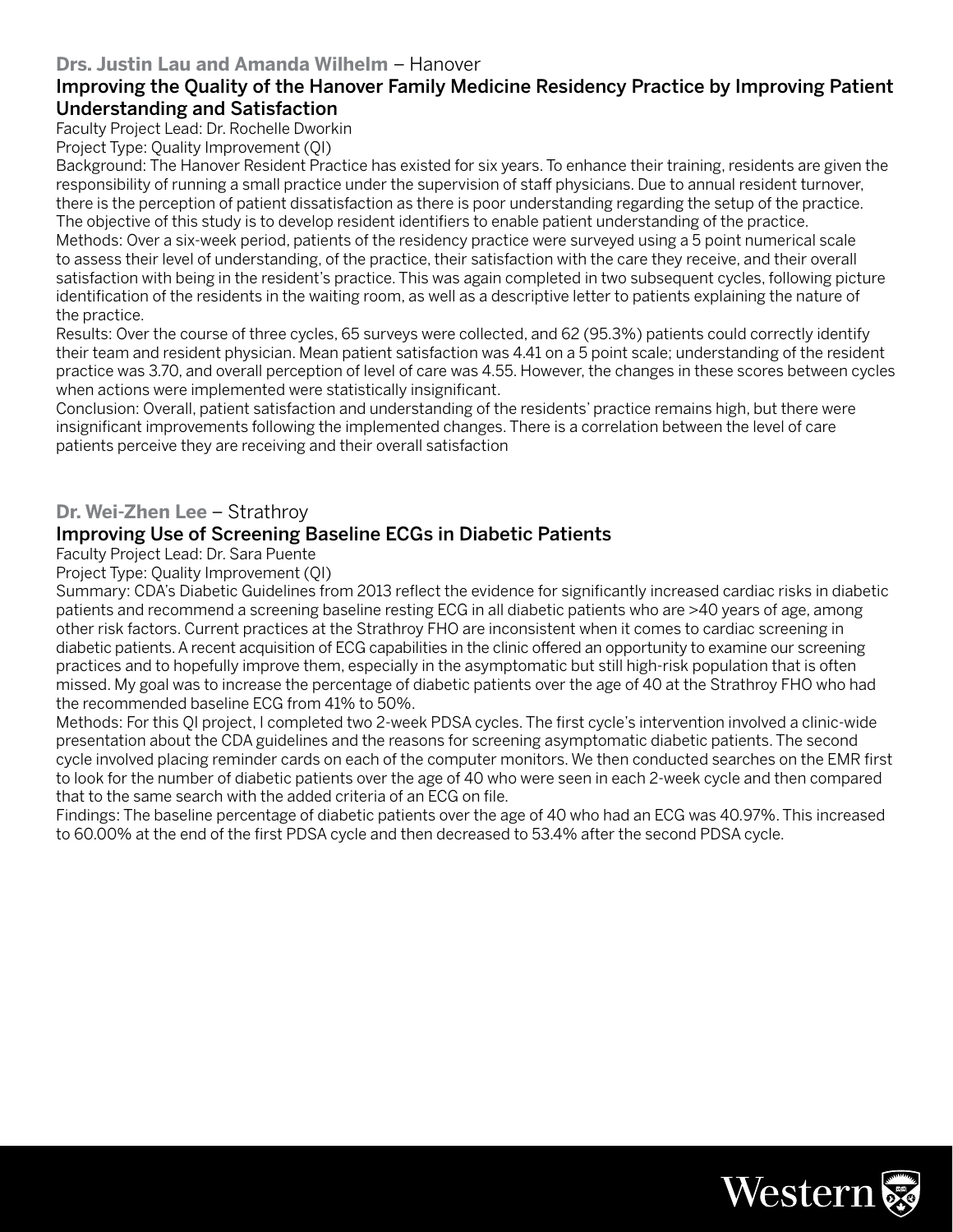#### **Dr. Alexis Lemmex** – Emergency Medicine

#### Tick bite prophylaxis: a review of practice patterns and survey of emergency department physicians in South Western Ontario

Faculty Project Lead: Dr. Christine Richardson

Project Type: Survey

In the last decade Lyme disease (LD) has been a growing health concern. There are now seven sites in southern Ontario that are considered tick endemic. The purpose of this study is to explore current practice patterns of tick bite prophylaxis by Emergency Physicians (EPs) in London and the surrounding areas, as well as to determine if EPs are able to identify blacklegged ticks and degree of tick engorgement, as this is the foundation of the Public Health Agency of Canada (PHAC) guidelines.

Web-based, anonymous survey was distributed by email to 272 EPs and residents training in emergency medicine at the London Health Sciences Centre as well as seven regional hospitals from surrounding counties.

The survey response rate was 34% (n=91). Community EPs report seeing a greater number of tick bites than tertiary EPs (p < 0.05). 53% (49/91) of participants were aware of the PHAC recommendations for prophylaxis. 45% (41/91) of participants correctly identified the tick with potential of carrying LD. Tick engorgement was correctly identified by 2.2% (2/91) of participants. Reasons for the prescribing of tick bite prophylaxis included: tick bite acquired in endemic area (49.5%), to prevent LD (61.5%) and patient request (27.5%).

EPs practice patterns for tick bite prophylaxis varies widely despite the published PHAC recommendations. This survey highlights the need for treatment recommendations to be clinically driven with less emphasis on entomology.

#### **Drs. Andrew Maeng and Kevinjeet Mahngar** – Southwest Middlesex Health Centre, Mt. Brydges Choosing Wisely: The role of screening CBC in an academic practice

Faculty Project Lead: Dr. Kyle Carter

Project Type: Quality Improvement (QI)

We attempted to apply the Choosing Wisely Canada recommendations on preventing annual screening bloodwork, specifically, CBC testing at the Southwest Middlesex Health Centre through a Continuous Quality Improvement (CQI) model.

Our baseline audit estimated that during annual physical exams, screening CBCs were ordered in 64.4% of patients, of which 86.2% were deemed unnecessary. Interventions included an educational handout to all physicians in the study, a survey to determine physician's knowledge on the subject, and eliminating the CBC from the "annual bloodwork" form built into the EMR were analyzed in this study. Overall from the results of these interventions using a chart audit, screening CBCs ordered in annual physical exams was decreased to 52.3%, of this 77.3% were deemed unnecessary, leading to a 10.6% relative reduction in unnecessary tests.

Our findings suggest that a systematic process to reduce ordering of CBCs could have a potential impact without detrimental effects on patient satisfaction, resident workload, and patient care. However, provider interventions (education, surveys) would be difficult to sustain given resident turnover.

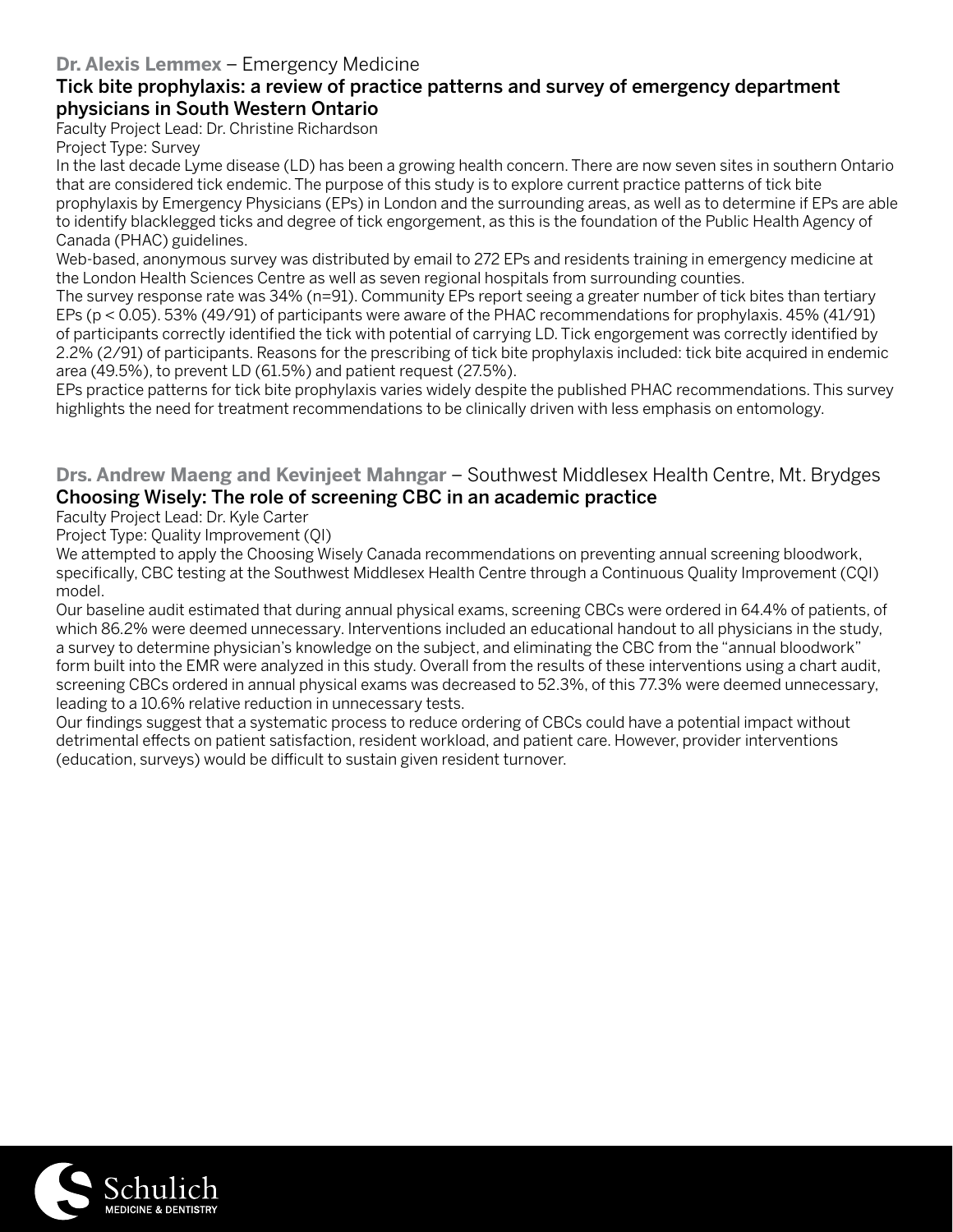#### **Drs. Shireen Mahmoud and Anusha Perera** – St. Joseph's Family Medical Centre

#### Improving Consistency and Efficiency of Measuring Patients' Weight, Height and recording Body Mass Index (BMI)

Faculty Project Lead: Dr. Saadia Hameed

Project Type: Quality Improvement (QI)

One in four adult Canadians and one in ten children have clinical obesity, meaning six million Canadians living with obesity may require immediate support in managing and controlling their weight (Canadian Obesity Network). As health care providers, the measurement of height, weight and BMI and recording these data in the patients' charts is important to understand the patients' health and as well as the indicators of obesity, with relevance to time. Also, most imaging requisitions, insurance forms, and lawsuits require the patient's vitals. So there are many reasons to have this information on the charts. In this project, it was attempted to increase the percentage of measurement and recording of height, weight and BMI in the patients' charts. A chart audit of 62 charts estimated the likelihood of having a documented BMI at 47% for overall patient population at St. Joseph's Family Medical Centre. Our target was to improve this percentage to 80% in the facility through a Continuous Quality Improvement (CQI) model. Methodologies were developed such as placing informative guidelines, posters, staff awareness and feedback meetings, software amendment feasibilities, workflow changes, etc. Chart audits were conducted after implementing above changes. A total of 117 charts were audited during the three cycles. The overall improvement in measuring at least one parameter and recording in the charts was increased from 47% baseline to 62% in the final cycle. The recording of all three parameters was increased from 47% to 55%. The major barrier identified by staff for lack of recording heights, weight and BMI was the "time limitation" of the staff. Although the overall improvement was far below the project target of 80%, the upward trend in each cycle proved the viability of the project.

#### **Dr. John McCuaig** – Sport & Exercise Medicine

#### Effect of Exercise on Anxiety in Adolescents suffering from Sport-Related Concussion

Faculty Project Lead: Dr Lisa Fischer

Project Type: Research

Objective: Concussion is an increasingly important issue within the both the worlds of sport and health care. Particularly, it continues to make up a significant proportion of the visits within the primary care sports medicine clinic. Emotional symptoms, such as anxiety, have been identified as a risk factor for prolonged symptom duration. Using various scales, this pilot investigation was completed to assess whether early exercise impacts anxiety levels within the adolescent patient with concussion. A secondary goal was assessing the usefulness of a visual analog scale specifically as a measurement tool.

Methods: Patients were recruited after initial presentation for concussion to the Fowler Kennedy Sport Medicine Clinic. This investigation was a small aspect of a much larger ongoing pilot exploratory study looking at many variables for any differences over the course of concussion while employing various therapies. Visits for assessment were attempted to be made weekly or biweekly from the time of presentation through to the resolution of symptoms. At each visit, patients would complete a SCAT-3 symptom list (22 questions graded 0-6), a GAD-7 scale (7 questions graded 0-3), a VAS (10cm scale) and global estimation to baseline (100% being at baseline). The exercise intervention was part of the larger study, and involved progressive exertion on a treadmill either for 10 minutes or until aggravation of concussion symptoms, whichever occurred first. Patients completed the VAS both immediately before and after exercise. Results: 14 patients (8F, 6M) were recruited, attending between 2 and 7 total visits for study purposes. Ages ranged from 14 to 18, with the earliest initial on 4 days post-injury, and latest day of study to 94 days post-injury. Unfortunately, 52% of potential VAS pre- and post-exercise measures were not completed by patients. The average change in VAS score from pre- to post-exercise was zero (0%, SD 10.7%). Regarding baseline anxiety measures, all scales overlapped and with large variability, with the SCAT-Anx and VAS scales approximating one another the closest (average difference 3.5%, SD 19.2%).

Conclusion: Exercise does not appear to show any changes to anxiety levels in patients suffering from concussion. Also, based on this data the VAS scale cannot be deemed to have any added value beyond that provided by the SCAT and GAD-7.

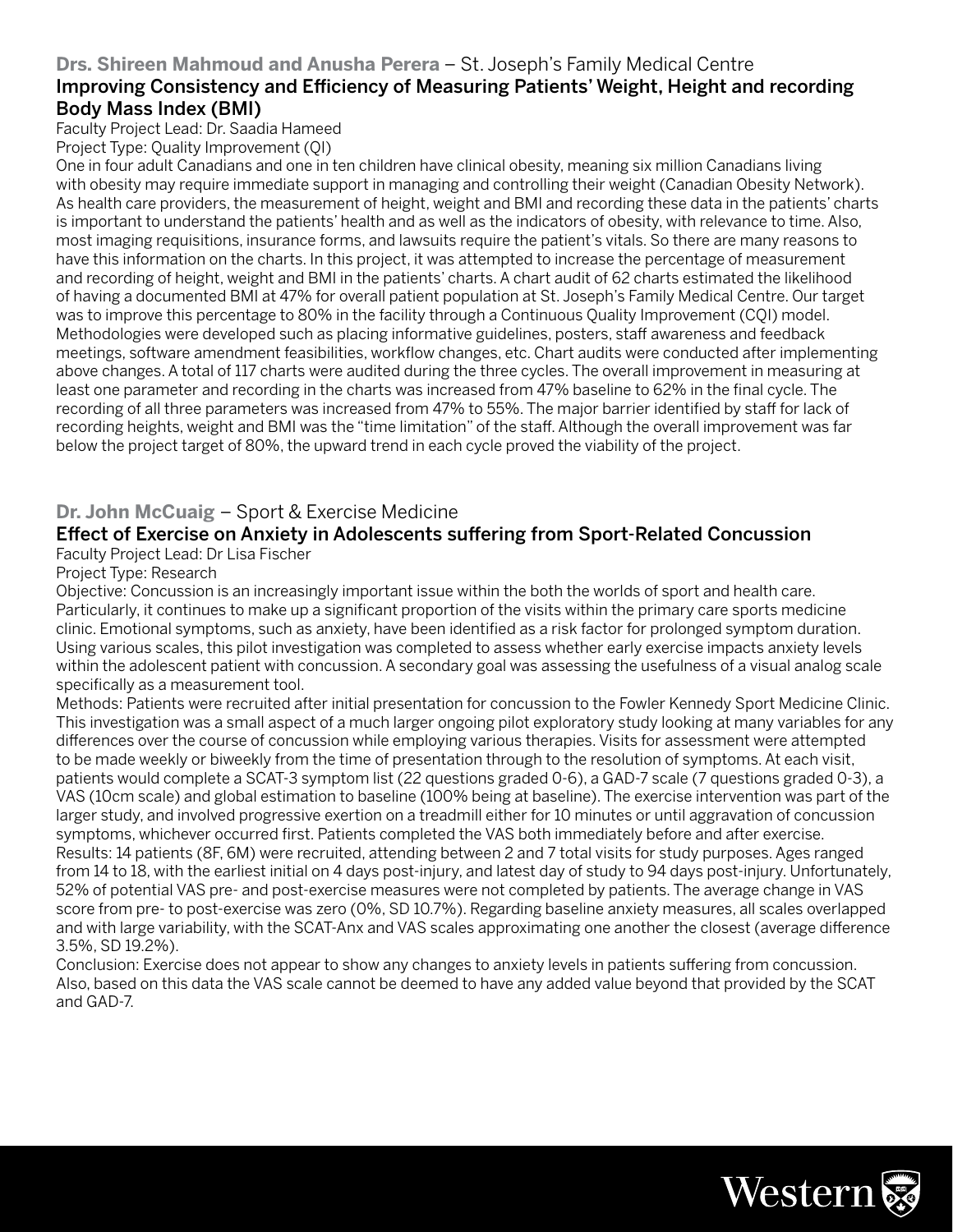#### **Drs. Kristin McCulloch, Aislinn Pearce and Paul Ricketts** – Chatham-Kent

#### Does Having a Primary Care Provider Influence Non-Urgent Emergency Department Visits? Faculty Project Lead: Dr. D. Huffman

Project Type: Research

Background: With a significant amount of Canadian Emergency Department (ED) visits being non-urgent, determining if access to a primary care provider (PCP) makes a difference is essential to targeting future directions in emergency care.

Methods: A retrospective chart review of 500 randomly selected ED records between January 1 and December 31, 2014 was conducted. Patients were 18 years or older and classified as CTAS 4 or 5 at triage. The primary outcome was any statistically significant difference in key patient and non-urgent ED visit characteristics between patients with a PCP and patients without a PCP. Secondary outcomes included a difference in the proportion of patients without a PCP in the ED with non-urgent medical problems compared to those without a PCP in the community and a descriptive analysis of all patients presenting to the ED for low acuity medical care.

Results: Patients with a PCP were significantly older than those without a PCP by an average of 6.6 years (p=0.002). Individuals without a PCP in the ED for low acuity medical care represented a significantly higher proportion than those without a PCP in the general community (p=0.00).

Interpretation: Patients with a PCP who are accessing the ED for low acuity medical care are older, indicating that greater access to primary care for the aging population may be a future priority. Having a PCP may also reduce nonurgent ED visits as patients without a PCP in the ED for low acuity medical care are over-represented.

#### **Dr. Brian Nhan** – Windsor

#### Primary care advanced care plan discussions in advanced COPD

Faculty Project Lead: Dr. Dale Ziter

Project Type: Quality Improvement (QI)

Advance care planning is often not discussed between patients and their physicians. Without advance care planning discussions and clear documentation in their records, patient preferences are often not carried out leading to worse care at end of life and increased stress, anxiety and depression in surviving relatives. Barriers to these discussions are more numerous in severe non-malignant illnesses like COPD in which the disease course fluctuates significantly. This quality improvement project was designed to utilize the Gold Standards Framework Prognostic Indicator Guidance tool as an objective and reproducible way to identify patients with advanced COPD and high risk of dying so that advance care planning can be initiated. The goal was to provide a means to consistently identify patients with more imminent need for advance care planning discussions and to initiate and document those discussions in the primary care setting.

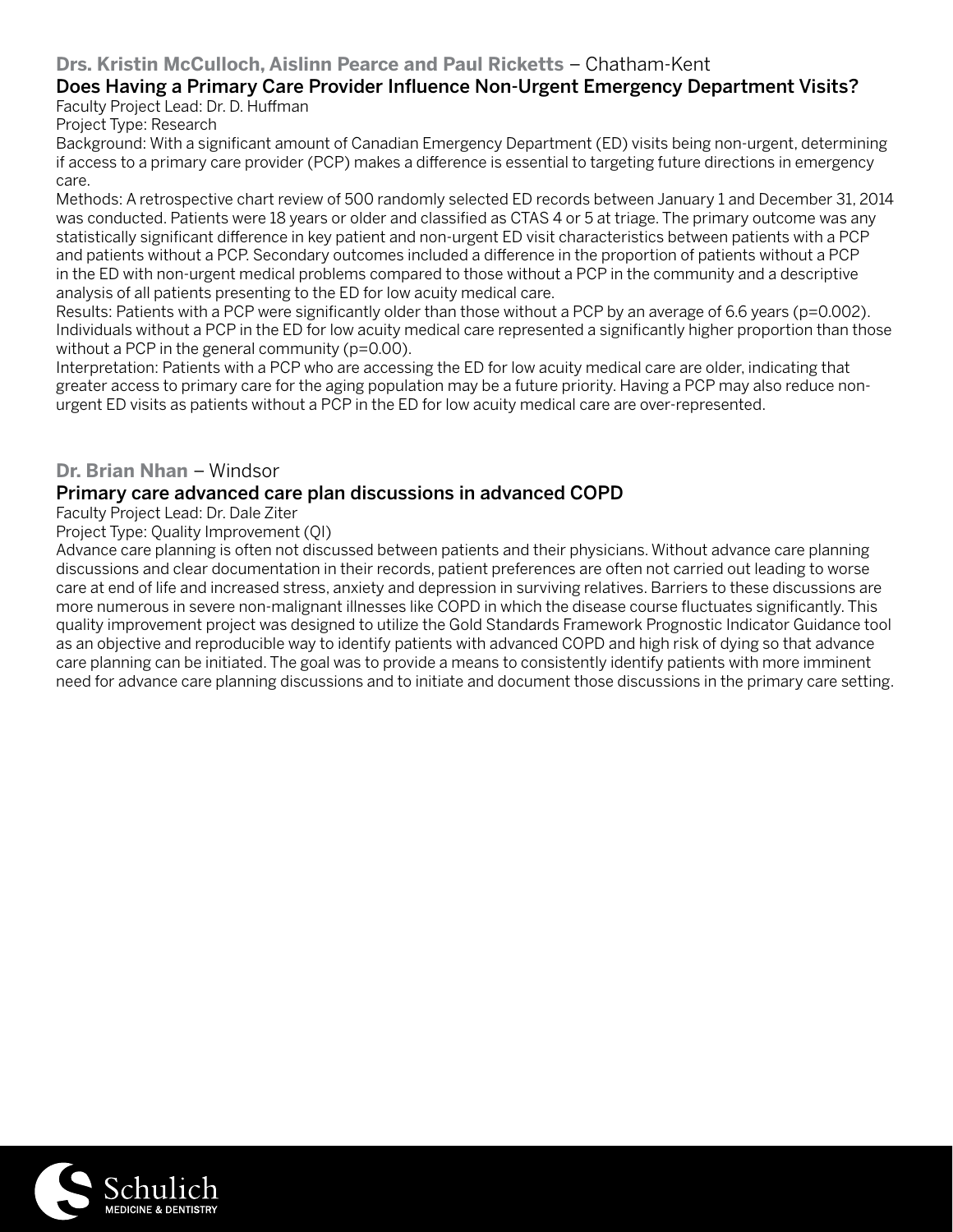#### **Dr. Bethany Scott** – Stratford

#### Shared Goal Setting and Accountability as an Intervention for Frequent Presentation to Primary Care: A Quality Improvement Project

Faculty Project Lead: Dr. Erin Heisz

Project Type: Quality Improvement (QI)

Frequent users of health care services have often been studied in the literature, and they are generally noted to have multiple comorbidities. Previous studies have shown that holistic interventions which take these comorbidities into account are effective in reducing re-presentation for care in emergency rooms and on discharge from hospital. This project attempts to decrease the rate of primary care presentation in two high attenders at the Avon Family Medicine Centre by providing an opportunity for these patients to use shared goal setting and accountability as tools for positive lifestyle changes. Three cycles of change are undertaken in an attempt to help the patients to develop effective goals and encourage them to achieve them. Frequency of visits per month is the primary outcome, survey responses regarding the patients' perceived health status, self-efficacy, and plans to make positive lifestyle changes are the process measures, and time spent by the physician investigator is the balance measure. One patient is found to achieve the primary outcome and to have positive changes on process measures; the other becomes ill and is unavailable for the conclusion of the study but generally does not show these positive trends. Conclusions are limited by the size and scope of the project but show promise for further study. Changes in strategy for any further study are recommended.

## **Dr. Marina Spudic** – St. Joseph's Family Medical Centre

#### Improving Nursing Home to Emergency Department Transfers

Faculty Project Lead: Dr. Saadia Hameed

Project Type: Quality Improvement (QI)

The emergency department is an important source of care for nursing homes. Evidence shows that 1 in 4 nursing home residents in Ontario visit the emergency department within a 6-month period each year. Given this considerable amount of care transitions, it is unfortunate that poor communication exists between nursing homes and emergency departments. Specifically, nursing homes have notoriously been shown to be lacking in the information they provide about the patients they send to hospital, which in turn can cause negative patient and institutional outcomes. This project aims to improve quality of information, and in turn successful transfers, provided by one Ontario nursing home to the emergency department in the transition of care. We implemented the utilization of a concise transfer form containing essential information that healthcare professionals have deemed as necessary in providing safe and adequate care. Over the course of the project, we were able to increase the amount of essential information provided during transfers from a baseline of 53% to 100%.

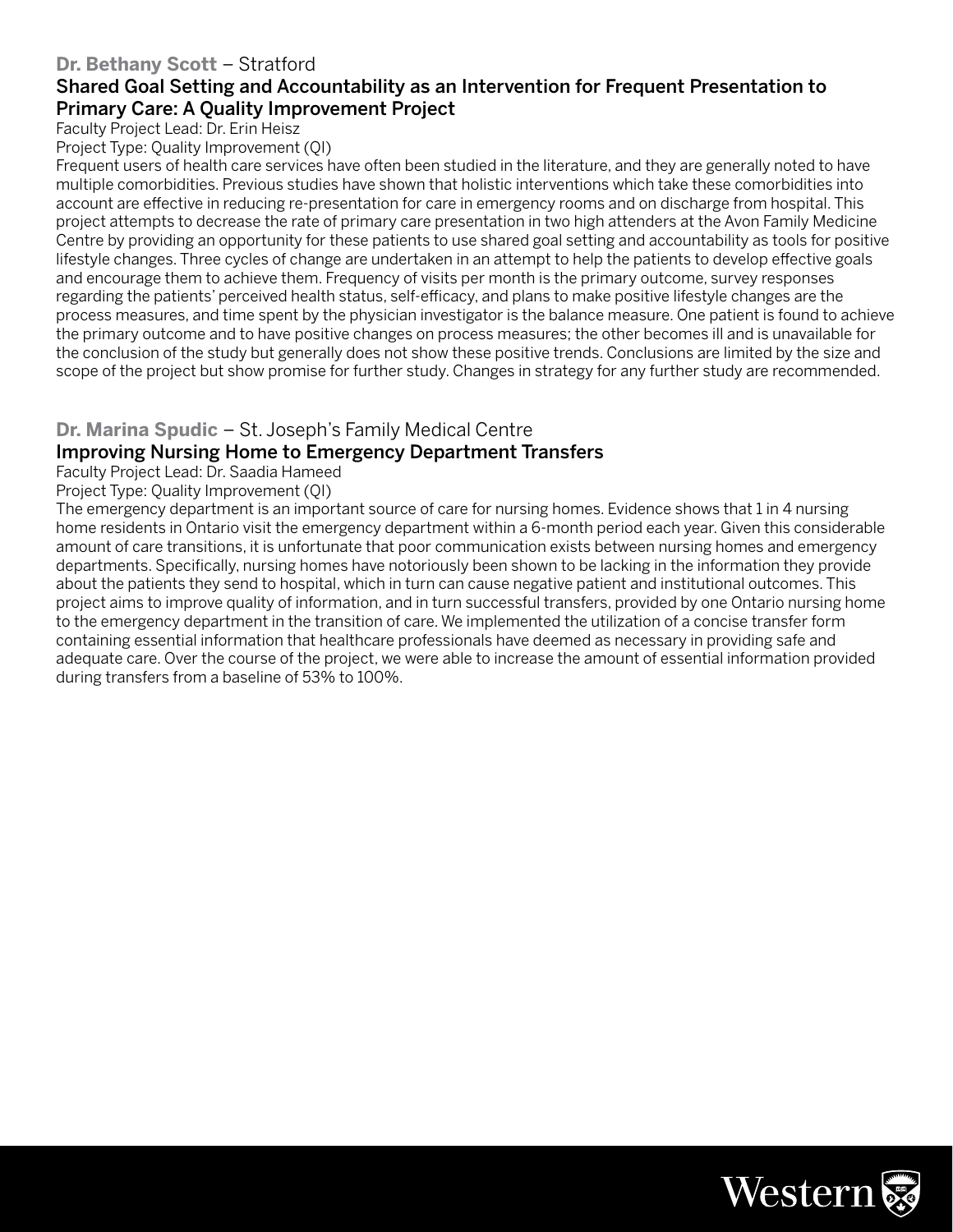#### **Dr. Jay Taylor** – Southwest Middlesex Health Centre, Mt. Brydges

#### Evaluation of physician experiences and clinical utility of automated drug-drug interaction alerts in primary care

Faculty Project Lead: Dr. Ted Osmun Project Type: Research

Electronic Medical Records (EMRs) are becoming standard of care and offer numerous advantages over their paperbased predecessors, including automation of drug prescription entry. Many EMRs offer alerts to warn prescribers of drug-drug interactions (DDI), however it is not known if these alerts improve patient outcomes, and indeed, there have been reports of harm attributed to physician alert fatigue. Few studies have characterized the impact of DDI alerts in the primary care setting, with most focused on inpatient environments. Here we show, through a survey of resident and attending physicians, that DDI alerts continue to be overly sensitive with poor specificity. Several metrics of alert fatigue, including perceived time taken and influence on workflow were negatively affected. Overall, DDI alerts in primary care appear to represent a significant burden on prescribers given the low probability of preventing serious harm. Further study is needed to clearly delineate an optimal risk versus benefit strategy with respect to patientcentered outcomes.

#### **Dr. Katarzyna Walus** – Tavistock Community Health Group, Tavistock

#### Does sending a letter to parents increase the influenza vaccination rate of high risk children aged 6 months to 5 years of age?

Faculty Project Lead: Dr. Ken Hook

#### Project Type: Quality Improvement (QI)

A review of the literature states that the vaccination of children for influenza is safe after 6 months of age, and that this should be routinely recommended and practiced to prevent severe cases and their sequelae in communities. This is especially important in a number of children who qualify as high risk for influenza infection as outlined by the Canadian Paediatric Society. A Quality Improvement project was completed at the Tavistock Community Health Group, and assessed specifically whether the vaccination rate of high risk children would increase if parents received a letter in the mail informing them of this recommendation. The letter informed parents that their child qualified as especially high risk for influenza, and encouraged them to come to the clinic to obtain the vaccine. It was found that the influenza vaccination rate of high risk children between 6 months and 5 years of age at baseline at the clinic was 2.8%. After the letters were sent out, the vaccination rate increased to 11.1%. It was determined that some children had in fact been vaccinated elsewhere, and had not updated the clinic with that information. No additional children actually reported to the clinic to obtain a flu shot as a result of receiving the letter. In summary, the influenza vaccination rate did increase after letters were sent, however, it was found to increase mainly via increased reporting of vaccinations rather than due to an actual increase in the number of vaccines received at the clinic.

#### **Dr. Mateusz Zajac** – Middlesex Centre Regional Medical Clinic, Ilderton

#### Implementing falls screening in annual health exams at the Ilderton Medical Clinic

#### Faculty Project Lead: Dr. Michael Craig

Project Type: Quality Improvement (QI)

Falling is a serious health concern in the elderly. Between 30-50% of individuals after the age of 65 will have a fall, resulting in minor injuries in approximately 44% and major injuries in 5%. Effective and efficient screening for falls has the potential to decrease morbidity and mortality. GPs routinely under-detect falls in the elderly, missing opportunities to engage in potentially life-saving interventions. In order to incorporate screening at the Ilderton Medical Clinic, the annual health exam template was edited to include a question regarding a history of falls in the past year. PDSA cycle 1 showed 90% of patients over 65 years of age attending the clinic for their annual health exam were screened for falls. Prior to the initiation of the PDSA cycle, 0% were screened. PDSA 2 attempted to further incorporate preventive assessments into the EMR, and asked staff to evaluate postural blood pressure, gait, balance, feet and footwear, lower limb strength and sensation, and any concerning medications. PDSA 2 screened 75% of patients for falls, and 50% had a completed physical exam and medication assessment. The time necessary to complete this component was between 1 and 5 minutes, with a mode of 5 minutes. Incorporating screening for falls into the annual health exam is a rapid and simple intervention which should be continued.

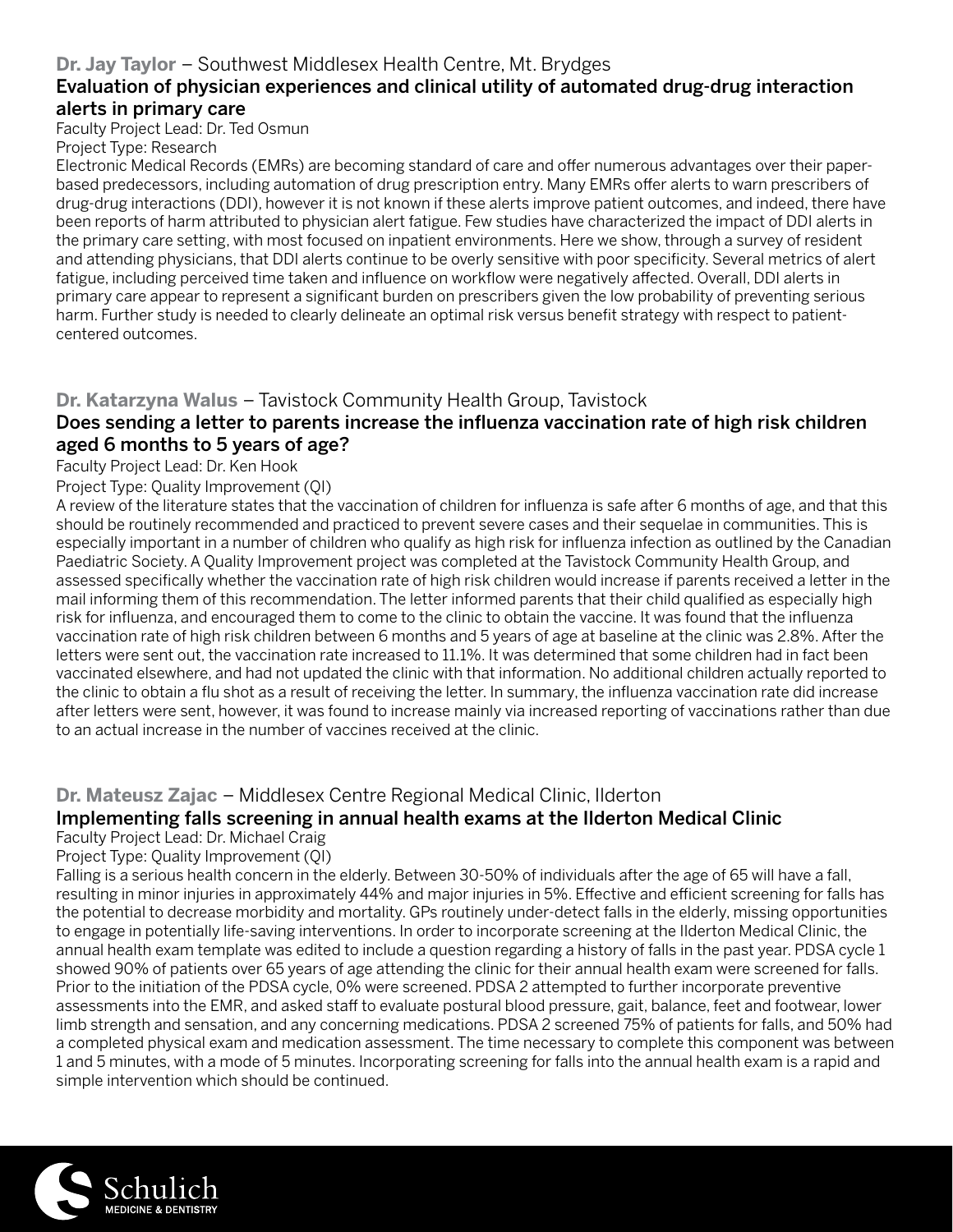

# Thank you for attending the 2016 Resident Project Day

We look forward to seeing you next year

# SAVE THE DATE Wednesday, June 7, 2017 #FMRPD17